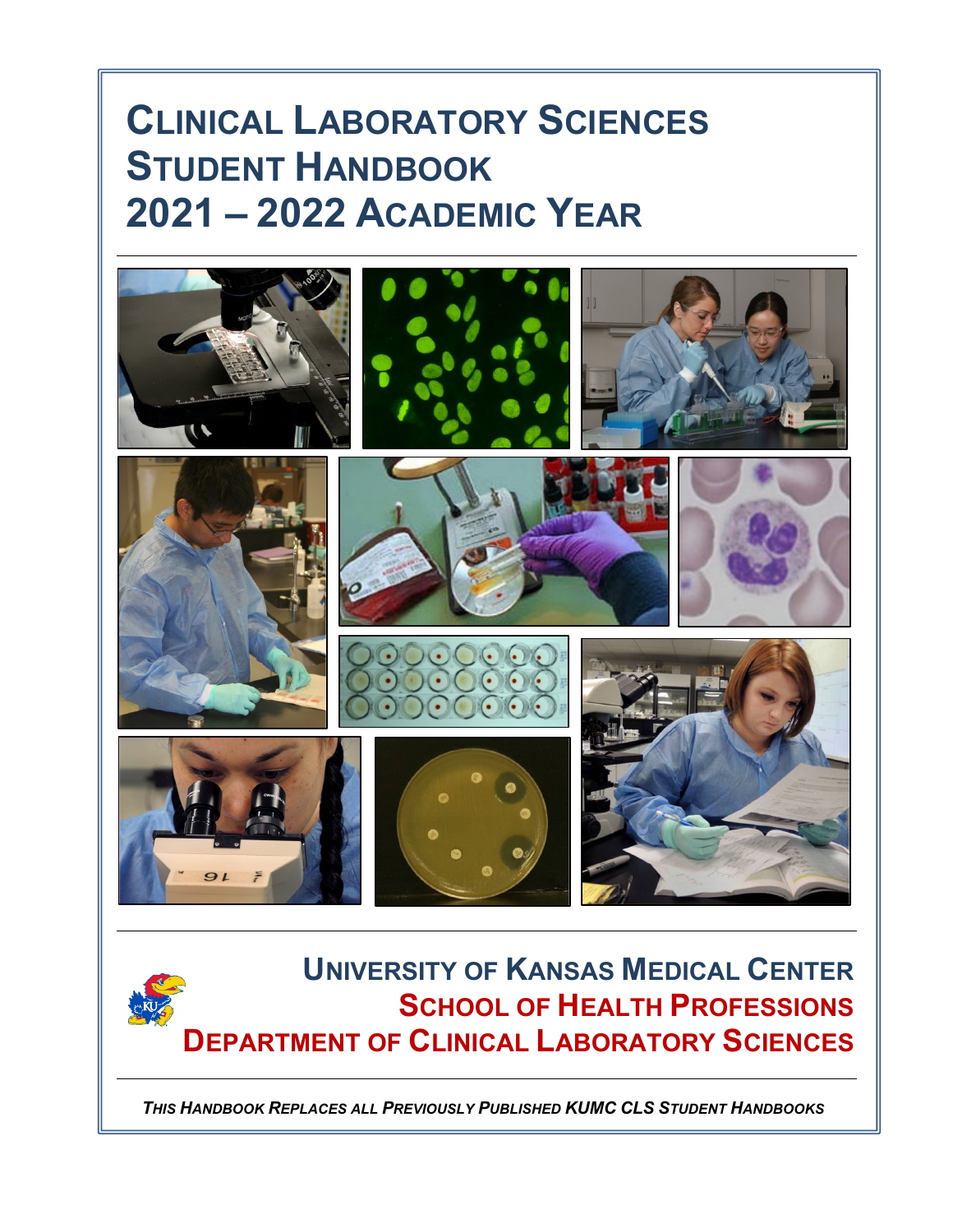## **TABLE OF CONTENTS**

| Page<br>1      |
|----------------|
| 1              |
| 1              |
| $\overline{2}$ |
| 2              |
| $\mathbf{3}$   |
| 4              |
| 5              |
| 7              |
| 8              |
| 9              |
|                |
| -14            |
|                |
| 18             |
|                |
| - 19           |
|                |
|                |
|                |
|                |
|                |
|                |
|                |
|                |
|                |
|                |
|                |
|                |
|                |
|                |
|                |
|                |
|                |
|                |
|                |
|                |
|                |
| -30            |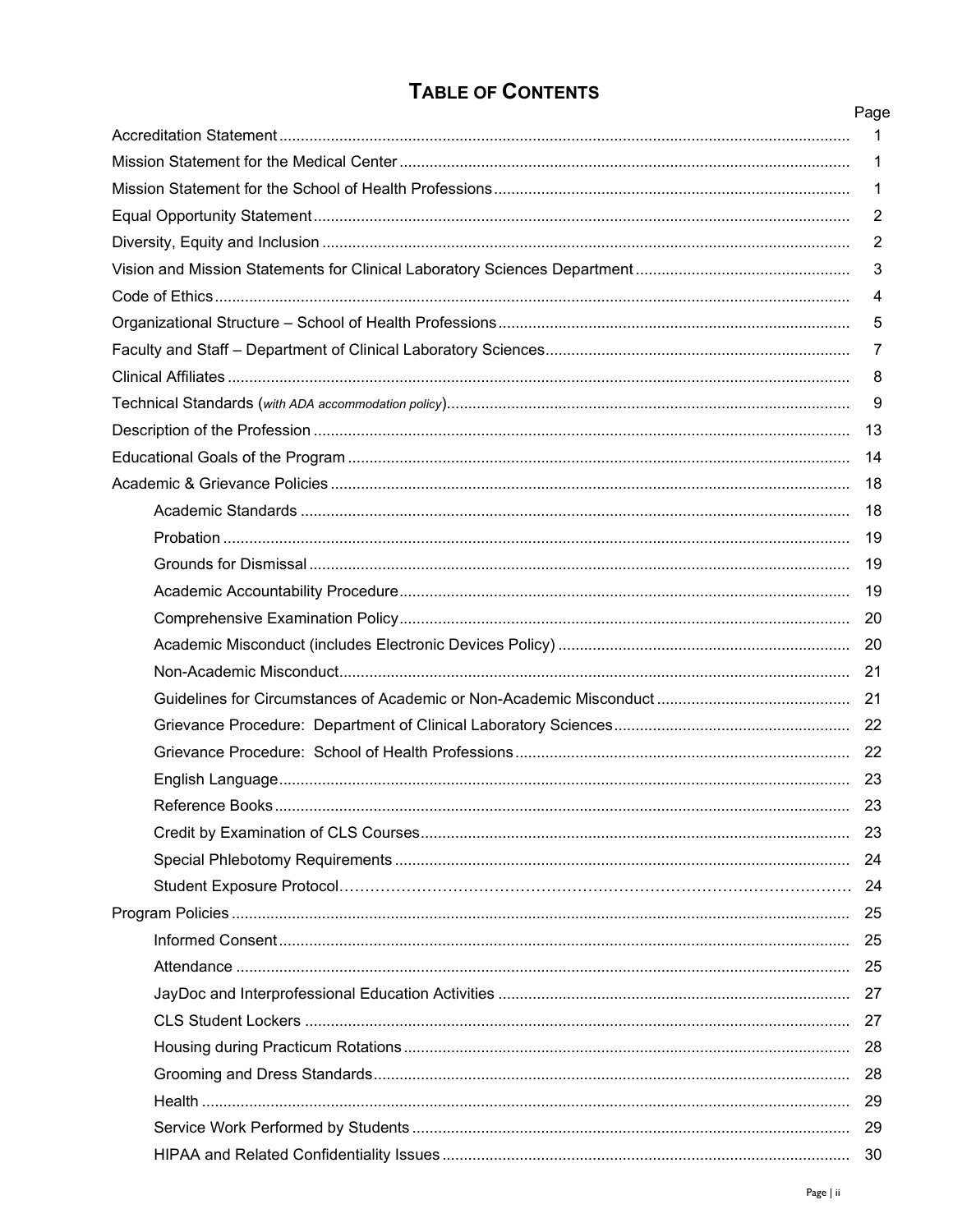## TABLE OF CONTENTS (CONTINUED)

| 30 |
|----|
| 30 |
|    |
| 31 |
| 31 |
|    |
|    |
| 37 |
|    |
| 37 |
|    |
|    |
|    |
|    |
|    |
|    |
|    |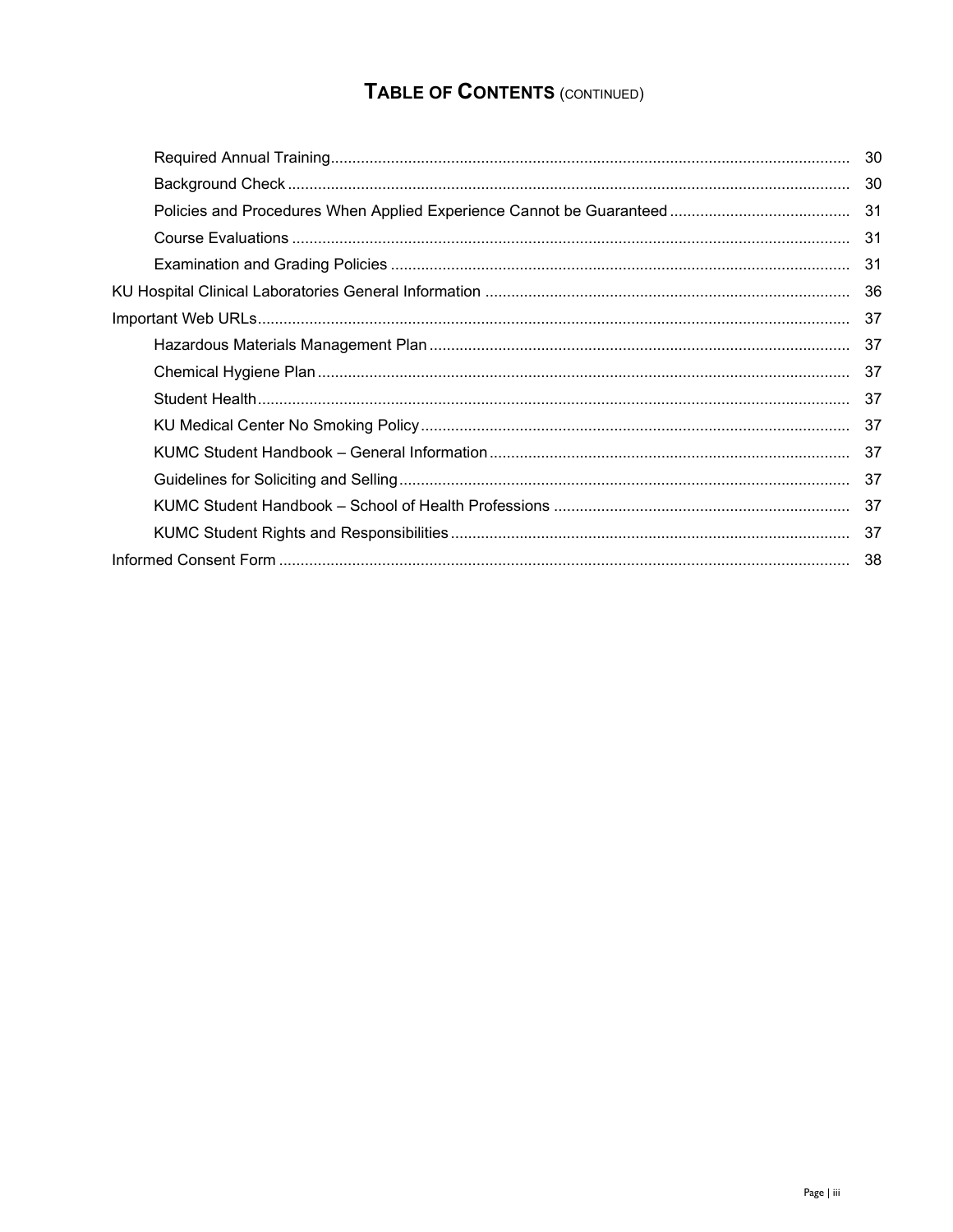## **ACCREDITATION STATEMENT**

The Department of Clinical Laboratory Sciences' Medical Laboratory Science (MLS) Program and Diagnostic Molecular Science (DMS) Program are accredited by:

National Accrediting Agency for Clinical Laboratory Sciences (NAACLS)

5600 N. River Road #720 Rosemont, IL 60018

Phone: (773) 714-8880 Fax: (773) 714-8886

E-mail: [info@naacls.org](mailto:info@naacls.org) [www.naacls.org](http://www.naacls.org/)

## **UNIVERSITY OF KANSAS MEDICAL CENTER Mission Statement**

This document can be found at the following website: [KUMC Mission Statement](http://www.kumc.edu/about-us/mission-statement.html)

## **SCHOOL OF HEALTH PROFESSIONS**

## **Mission Statement**

This document can be found at the following website: <http://www.kumc.edu/school-of-health-professions/about-the-school.html>

"To serve the citizens of Kansas, the region, the national and to develop tomorrow's leaders through exemplary education, research and service."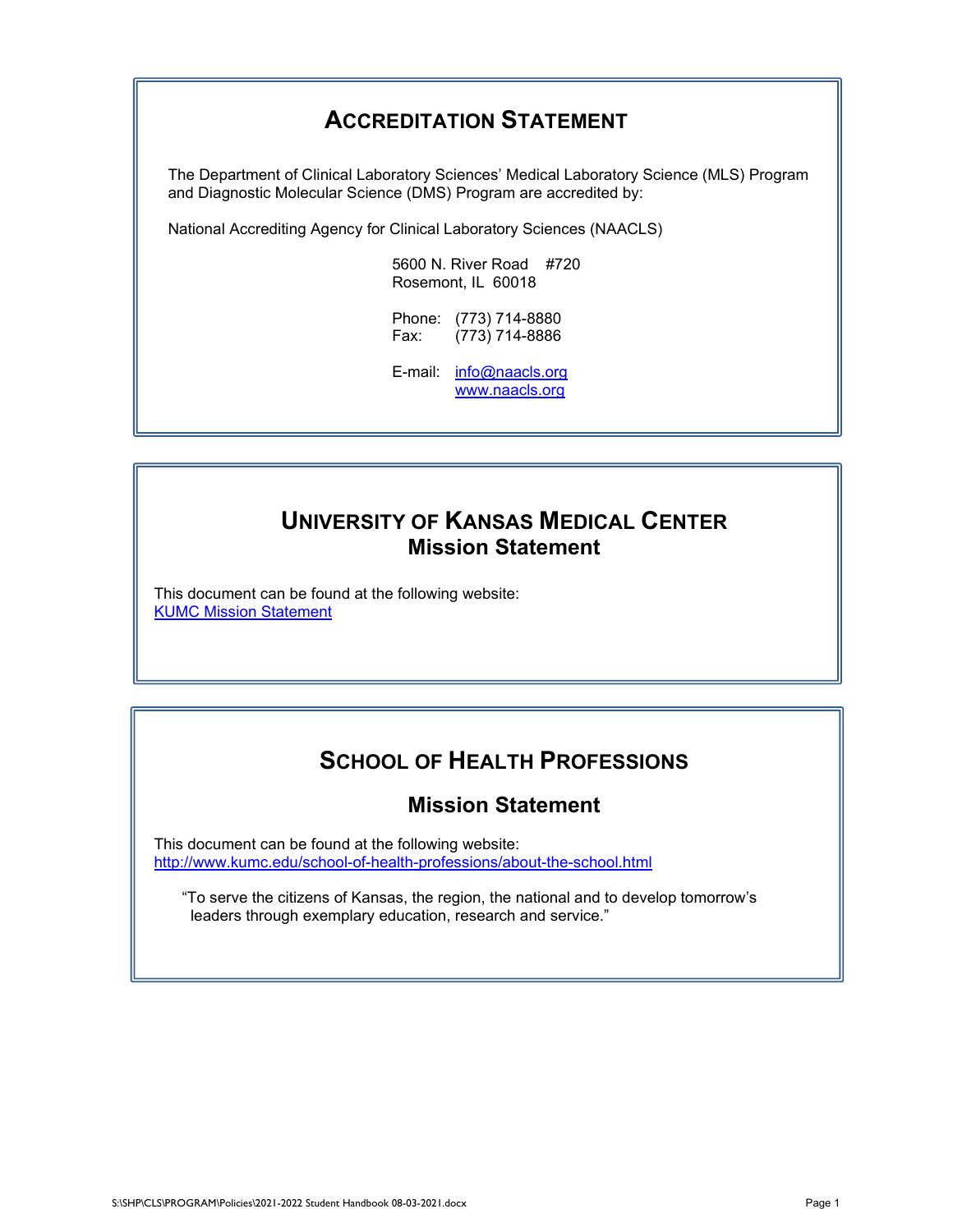## **UNIVERSITY OF KANSAS MEDICAL CENTER Equal Opportunity Statement**

KU Medical Center is committed to the elimination and prevention of discrimination or harassment based on race, religion, color, ethnicity, sex, disability, national origin, ancestry, age, status as a veteran, sexual orientation, marital status, parental status, gender identity, gender expression, genetic information or retaliation. KU Medical Center and the KUMC Sexual Harassment Policy also prohibit all forms of sexual violence, including domestic violence, relationship violence, stalking and assault. Allegations of violations of the University's Nondiscrimination Policy are investigated in accordance with the Discrimination Complaint Resolution Process. Additionally, KU Medical Center prohibits retaliation against anyone who files a complaint or otherwise participates in the complaint process.

If you believe that you are being discriminated against or harassed, contact Natalie Holick, KUMC's Title IX Coordinator, at (913) 588-8011 or [noholick@kumc.edu](mailto:noholick@kumc.edu) to discuss your rights and options for filing a complaint or taking other steps to help stop the behavior.

Policies and procedures are available through the KU Medical Center Equal Opportunity Office: [http://www.kumc.edu/compliance-services/office-of-compliance/equal-opportunity](http://www.kumc.edu/compliance-services/office-of-compliance/equal-opportunity-office.html)[office.html.](http://www.kumc.edu/compliance-services/office-of-compliance/equal-opportunity-office.html)

## **UNIVERSITY OF KANSAS MEDICAL CENTER Diversity, Equity and Inclusion**

The University of Kansas Medical Center is committed to creating and maintaining a diverse and inclusive learning and working environment that nurtures the growth and development of our students, faculty, staff and patients.

KUMC defines diversity as a state of being in which the variety of cultures, experiences, expertise, and viewpoints are valued and incorporated into the fabric of our community. Diversity encompasses age, education level, ethnicity and race, gender expression and identity, nationality, national origin, physical and mental ability, political and religious perspectives, sex, sexual orientation, socioeconomic status, veteran status, and other human differences.

By embracing diversity our University will attract and retain skilled and talented employees and students dedicated to excellence in education, research, patient care, community, and global initiatives. A diverse and inclusive community that fosters mutual respect requires the engagement of the University at all levels.

For more information, visit: <http://www.kumc.edu/diversity.html>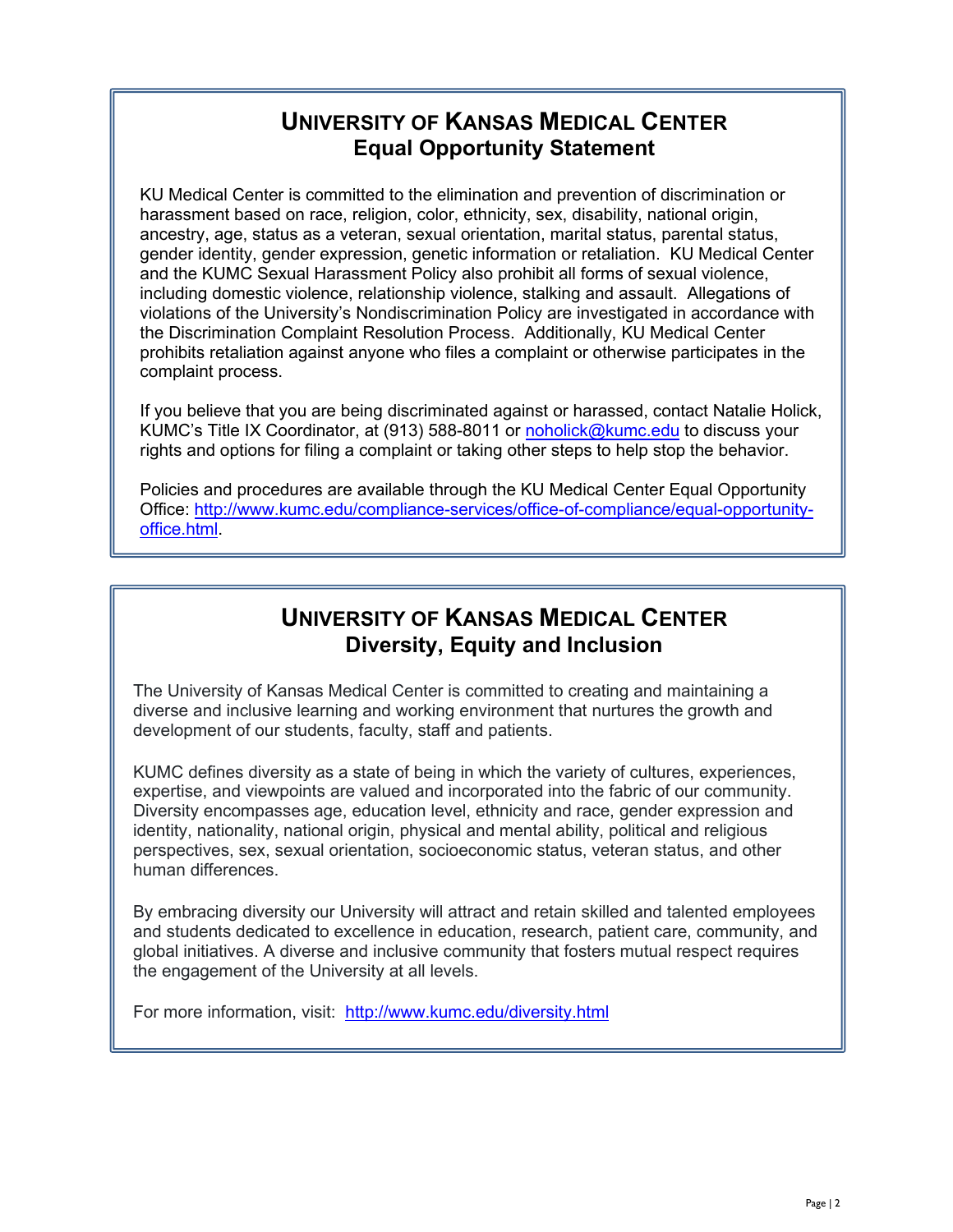## **CLINICAL LABORATORY SCIENCES DEPARTMENT SCHOOL OF HEALTH PROFESSIONS UNIVERSITY OF KANSAS MEDICAL CENTER**

### **VISION OF THE DEPARTMENT OF CLINICAL LABORATORY SCIENCES DEPARTMENT AND ITS ACADEMIC PROGRAMS**

The *vision* of the Department of Clinical Laboratory Sciences and its Academic Programs is to produce exemplary clinical laboratory science professionals qualified to provide safe and competent services to the public.

## **MISSION OF THE DEPARTMENT OF CLINICAL LABORATORY SCIENCES DEPARTMENT**

The *mission* of the Clinical Laboratory Sciences Department is to provide undergraduate and graduate programs in a setting where qualified students can prepare themselves for careers in the clinical laboratory sciences. The Department, an integral part of the University of Kansas Medical Center, subscribes to and supports the mission of the University of Kansas Medical Center.

The Department is to be responsive to current manpower needs in the life science and health care systems, and, when appropriate, provide leadership in developing programs to meet those needs. The Department strives to provide the best possible resources for attainment of the stated mission.

## **MISSION OF THE CLS AND DMS PROGRAMS**

The *mission* of the Programs is to provide a setting where qualified students can prepare themselves for a career in the clinical laboratory sciences. The opportunities provided are to be such that students can obtain a sound education and develop the manual and intellectual skills needed for career entry into clinical and research laboratories. The program strives to develop in the student an understanding of, and an appreciation for, the patient's needs and concerns and for the needs and concerns of other members of the health care team.

## **PROGRAM GOALS**

To fulfill these missions as well as meet the needs of the clinical laboratory community, the Department's programs will:

- Provide an exceptional curriculum that allows graduates to perform as competent career entry professionals
- Promote transfer of knowledge and skills relevant to the current and evolving scope of practice
- Promote the development of critical thinking, clinical reasoning, and creative problem-solving skills
- Explore, cultivate, and integrate innovative educational methods in clinical laboratory science education
- Promote the profession through innovative education and engagement
- Promote interprofessional education and practice between clinical laboratory scientists and other healthcare professionals
- Promote opportunities to develop communication, teamwork, and leadership skills that will enable graduates to function as an integral member or the healthcare team
- Cultivate an environment of active participation in professional organizations
- Model professional, ethical practice, and leadership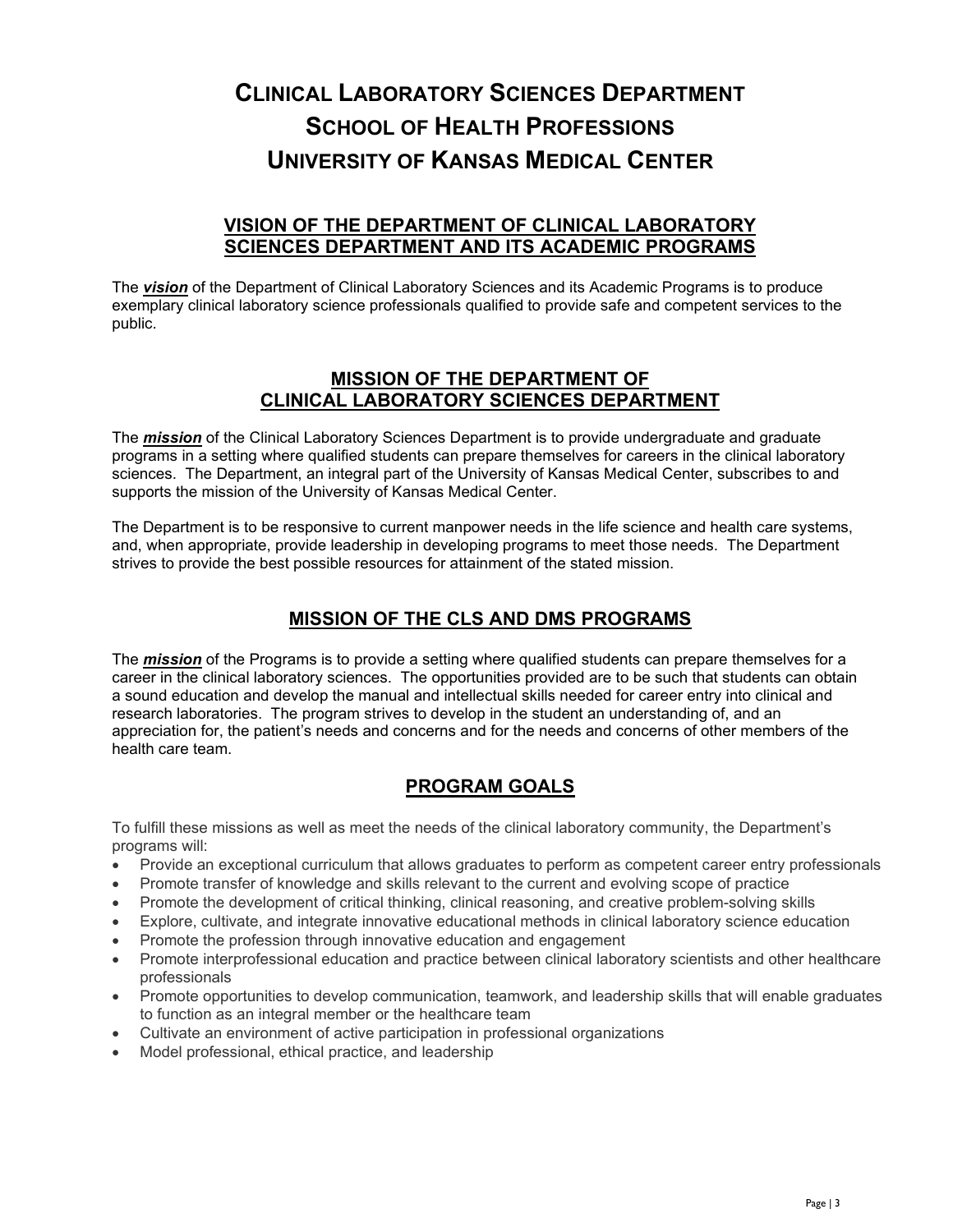## **CODE OF ETHICS FOR CLS STUDENTS**

We, as students of Clinical Laboratory Sciences, will apply the following Code of Ethics to our actions toward patients, physicians, and hospital personnel in our clinical program and in our future work. This code will apply to our personal as well as professional attitudes and conduct.

#### **As Professionals we will**:

- assume a professional manner in attire and conduct;
- treat our fellow humans with care, dignity and patience;
- establish a rapport with hospital staff, supervisors, and physicians;
- hold in confidence information relating to patients;
- strive for increased efficiency and quality through organization;
- be willing to accept responsibility for our own work and results;
- strive to learn the theories of laboratory determinations;
- establish confidence of the patient through kindness and empathy.

#### **In Personal conduct we will**:

- achieve the highest degree of honesty and integrity;
- maintain adaptability in action and attitude;
- establish a sense of fraternity among fellow students;
- strive to have a pleasant manner in the laboratory and with the patients;
- remember that we are University as well as Clinical Laboratory Science students; therefore, we should strive to be educated individuals outside our technical field and uphold the highest standards of respect to our fellow man.

## **PLEDGE TO THE PROFESSION FOR CLS STUDENTS**

As a Medical Laboratory Professional, I pledge to uphold my duty to Patients, the Profession and Society by:

- Placing patients' welfare above my own needs and desires.
- Ensuring that each patient receives care that is safe, effective, efficient, timely, equitable and patient-centered.
- Maintaining the dignity and respect for my profession.
- Promoting the advancement of my profession.
- Ensuring collegial relationships within the clinical laboratory and with other patient care providers.
- Improving access to laboratory services.
- Promoting equitable distribution of healthcare resources.
- Complying with laws and regulations and protecting patients from others' incompetent or illegal practice
- Changing conditions where necessary to advance the best interests of patients.

I will actively demonstrate my commitment to these responsibilities throughout my professional life.

*From the ASCLS Code of Ethics: <https://www.ascls.org/about-us/code-of-ethics>*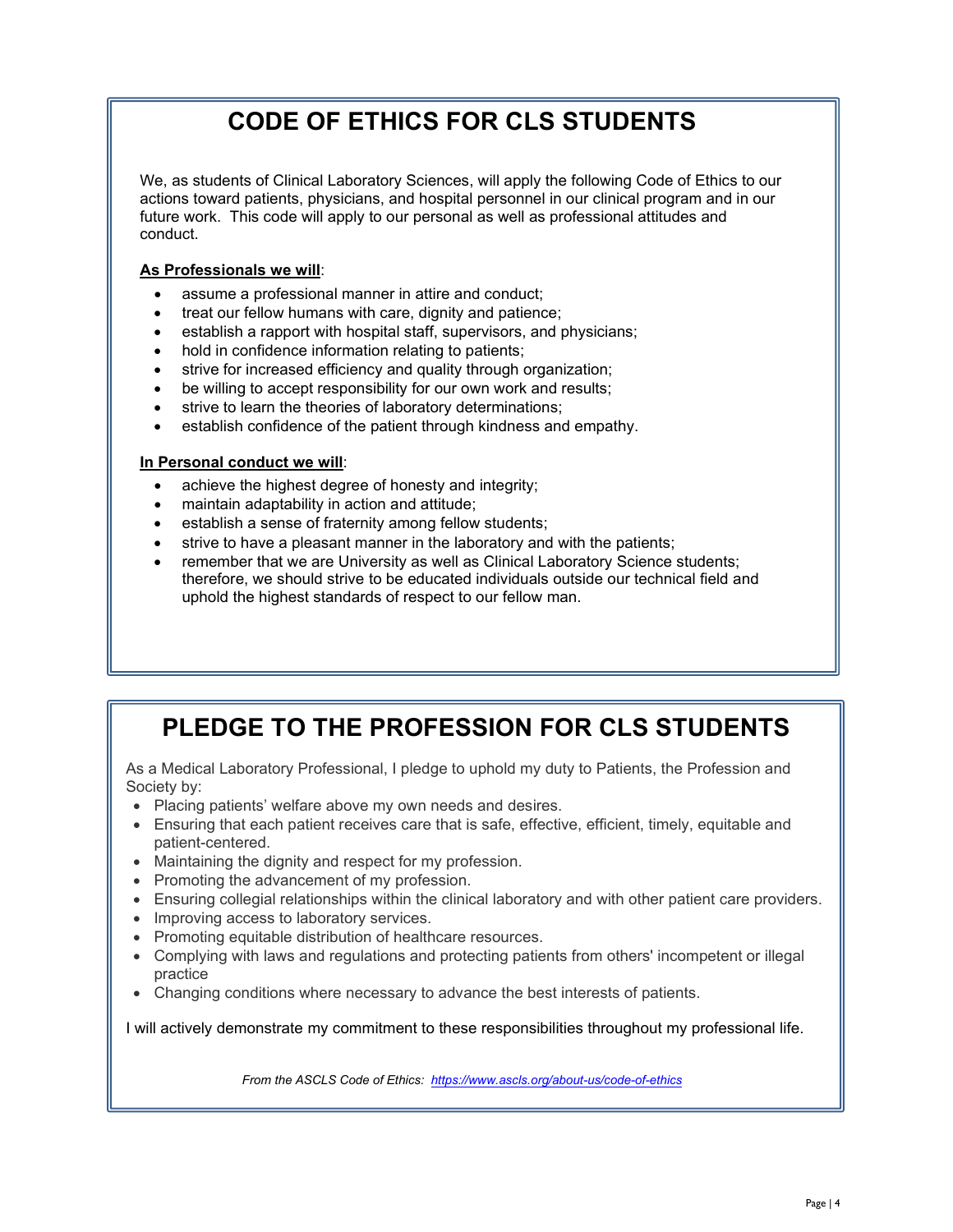## **THE UNIVERSITY OF KANSAS SCHOOL OF HEALTH PROFESSIONS**

## **ORGANIZATIONAL STRUCTURE**

## **DEAN**

Abiodun Akinwuntan, Ph.D., MPH, MBA

## **DEPARTMENT CHAIRS**

| CLINICAL LABORATORY SCIENCES         | Eric Elsinghorst, PhD, MPH, MLS(ASCP) CMMBCM   |
|--------------------------------------|------------------------------------------------|
| DIETETICS and NUTRITION              | Debra Sullivan, PhD, RD                        |
| <b>HEALTH INFORMATION MANAGEMENT</b> | Rosann McLean, DHSc, RHIA, CDIP                |
| <b>HEARING and SPEECH</b>            | Tiffany Johnson, PhD, CCC-A                    |
| <b>NURSE ANESTHESIA</b>              | Donna Nyght, CRNA, DNP                         |
| OCCUPATIONAL THERAPY                 | Dory Sabata, OTD, OTR/L, SCEM, FAOTA (Interim) |
| PHYSICAL THERAPY                     | Patricia M. Kluding, PT, PhD                   |
| <b>RESPIRATORY CARE</b>              | David Burnett, PhD, RRT                        |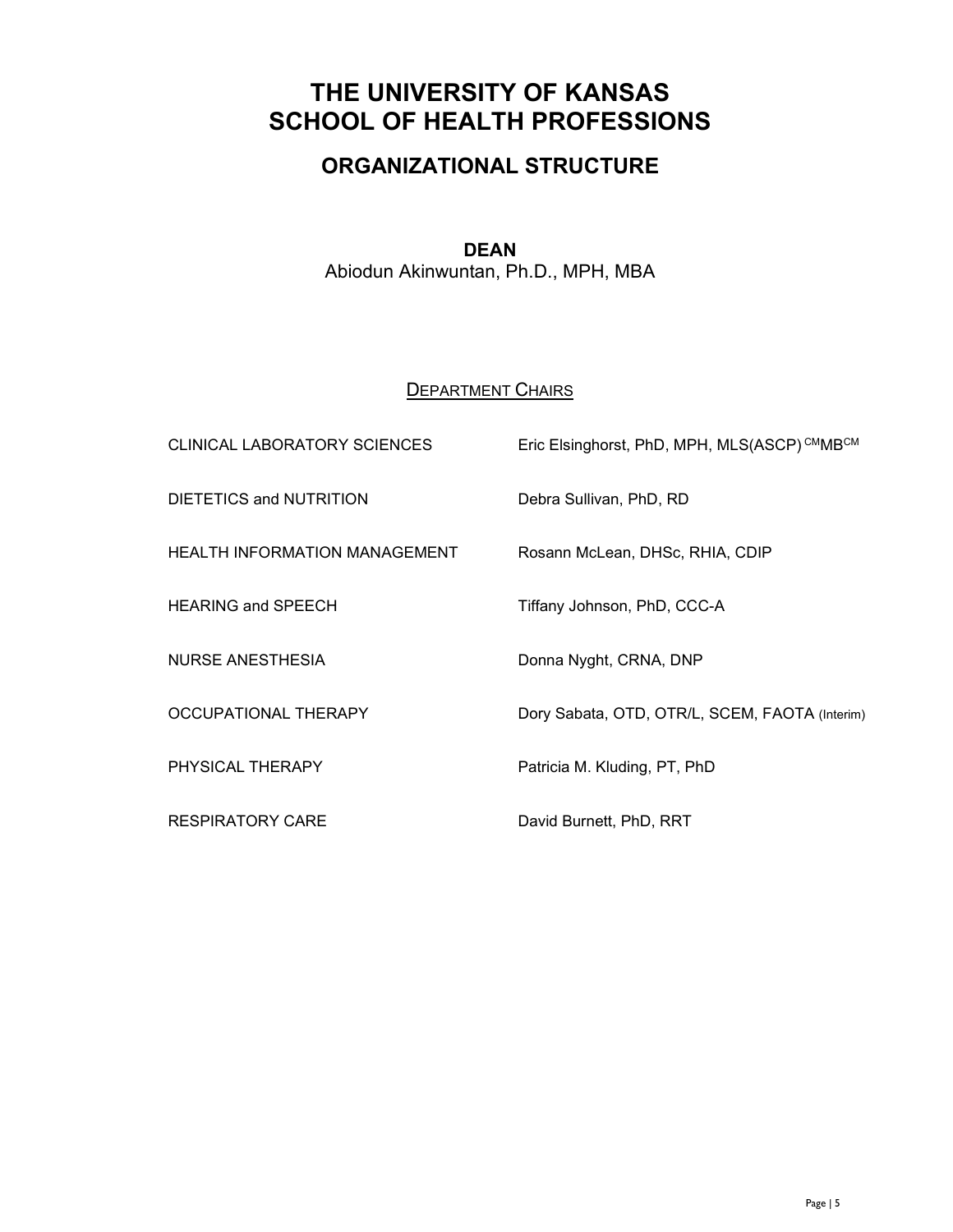## **THE UNIVERSITY OF KANSAS SCHOOL OF HEALTH PROFESSIONS**

### DEAN'S OFFICE – *Located in 1024 Murphy Building*

Abiodun Akinwuntan, Ph.D., MPH, MBA<br>Dean and Professor The Theory of The Executive Assi Dean and Professor **Executive Assistant**<br>
(913) 588-5235 (913) 588-5235 E-mail: [aakinwuntan@kumc.edu](mailto:aakinwuntan@kumc.edu)

(913) 588-5235<br>E-mail: tpollard2@kumc.edu

### BUSINESS, STUDENT & FISCAL AFFAIRS – *Located in 4040 School of Nursing Building*

Erin Manuel **Christian Christian Christian Christian Christian Christian Christian Christian Christian Christian Christian Christian Christian Christian Christian Christian Christian Christian Christian Christian Christian** Director of Business & Fiscal Affairs Senior Coordinator (913) 588-5277 (913) 588-5275 E-mail: [emanuel@kumc.edu](mailto:emanuel@kumc.edu) entertainment entertainment en E-mail: [cjones24@kumc.edu](mailto:cjones24@kumc.edu)

### NETWORKING & MULTIMEDIA/WEB DEVELOPMENT

Tim Hunt Network Specialist (913) 588-8966 E-mail: [shphelp@kumc.edu](mailto:shphelp@kumc.edu)

Terry Erisman Information Resource Specialist (913) 588-4411 E-mail: [TERISMAN@kumc.edu](mailto:TERISMAN@kumc.edu)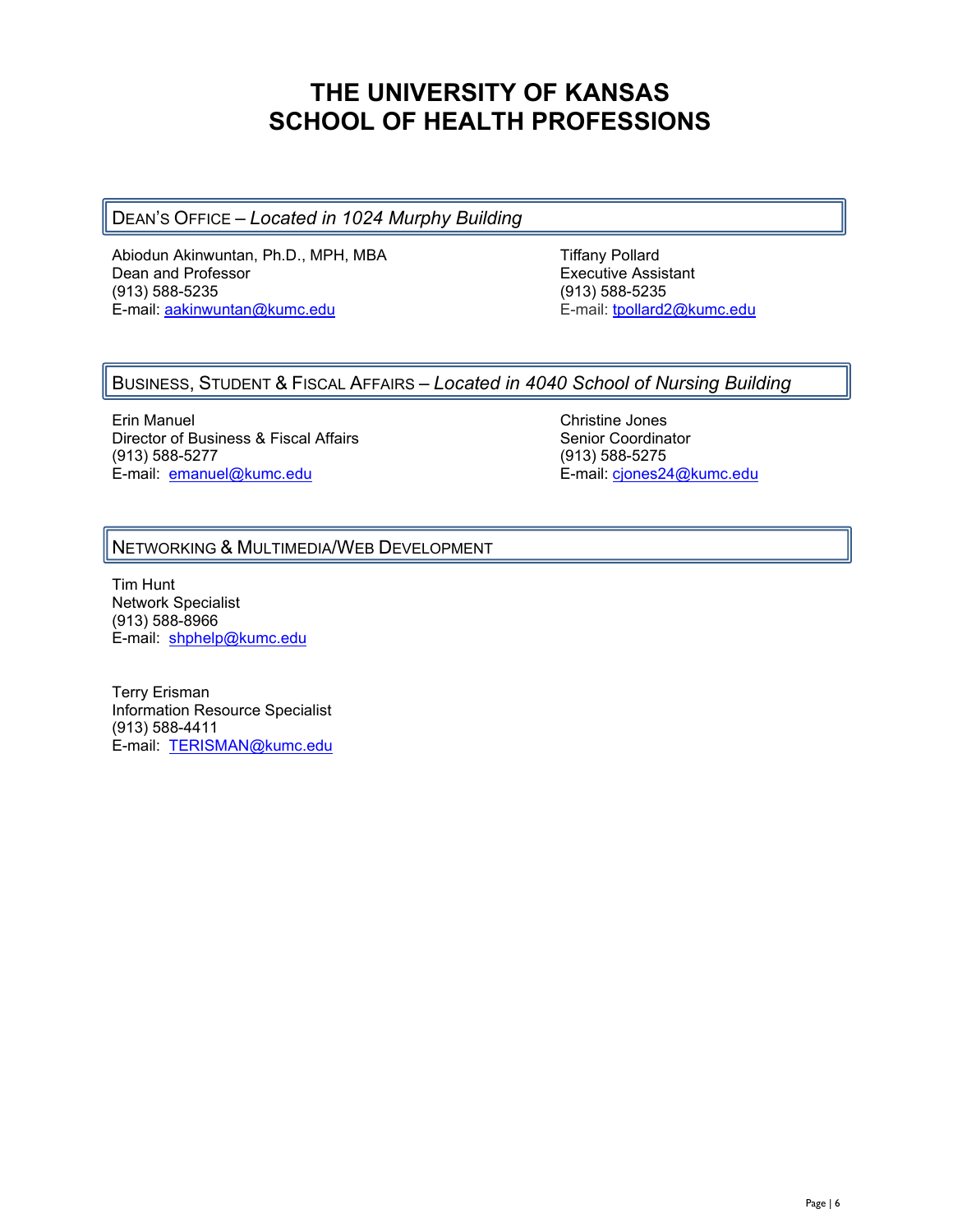## **CLINICAL LABORATORY SCIENCES DEPARTMENT**

| <b>PROGRAM OFFICIAL</b>                                                  | TITLE                   | <b>PHONE</b>       |  |
|--------------------------------------------------------------------------|-------------------------|--------------------|--|
| I Eric Elsinghorst, Ph.D., MPH, MLS(ASCP) <sup>CM</sup> MB <sup>CM</sup> | Chair, Program Director | $(913) 588 - 1089$ |  |

| <b>COURSE/CONTENT</b><br><b>AREA</b>            | <b>FACULTY</b>                                                                                                    | <b>PHONE</b>                                       |
|-------------------------------------------------|-------------------------------------------------------------------------------------------------------------------|----------------------------------------------------|
| Biochemistry                                    | WenFang Wang, Ph.D.; C(ASCP) <sup>CM</sup>                                                                        | $(913) 588 - 0151$                                 |
| Fundamentals of<br><b>Analytical Techniques</b> | Kasey Edwardson, MPH, MLS(ASCP)CMSCCM<br>Yan Zheng, Ph.D.; MLS(ASCP) CM                                           | $(913) 588 - 2286$<br>(913) 588-8148               |
| <b>Clinical Chemistry</b>                       | WenFang Wang, Ph.D.; C(ASCP) <sup>CM</sup>                                                                        | $(913) 588 - 0151$                                 |
| Hematology                                      | Renee Hodgkins, Ph.D., MT(ASCP)<br>Jennifer Jones, B.S., MLS(ASCP)CM                                              | (913) 945-9206<br>(913) 588-1099                   |
| Immunohematology                                | Dana Bostic, MBA, MLS(ASCP)CM<br>Brad Pfaltzgraff, MLS(ASCP)CMMB CM                                               | (913) 588-0154<br>(913) 588-8144                   |
| Immunology                                      | Letycia Nunez-Argote, MPH, MLS(ASCP)CM<br>Brad Pfaltzgraff, MLS(ASCP)CMMB CM                                      | $(913) 588 - 0156$<br>(913) 588-8144               |
| Interprofessional<br>Education                  | Dana Bostic, MBA, MLS(ASCP) <sup>CM</sup><br>Renee Hodgkins, Ph.D., MT(ASCP)<br>Jennifer Jones, B.S., MLS(ASCP)CM | (913) 588-0154<br>(913) 945-9206<br>(913) 588-1099 |
| Management                                      | Drew Jones; MBA, MLS(ASCP) <sup>CM</sup>                                                                          | $(913) 588 - 1177$                                 |
| Microbiology                                    | Jan Hudzicki, Ph.D., MLS(ASCP)CM SMCM<br>Drew Jones; MBA, MLS(ASCP)CM                                             | $(913) 588 - 0153$<br>(913) 588-1177               |
| <b>Molecular Diagnostics</b>                    | Eric Elsinghorst, Ph.D., MPH, MLS(ASCP) CMMBCM<br>Brad Pfaltzgraff, MLS(ASCP)CMMBCM                               | $(913) 588 - 1089$<br>(913) 588-8144               |
| Molecular<br>Biotechnology                      | Eric Elsinghorst, Ph.D., MPH, MLS(ASCP) CMMBCM                                                                    | $(913) 588 - 1089$                                 |

| <b>Office Staff</b> | Suzanne Russell - Admin Assistant | $(913)$ 588-5221 |
|---------------------|-----------------------------------|------------------|
|                     |                                   |                  |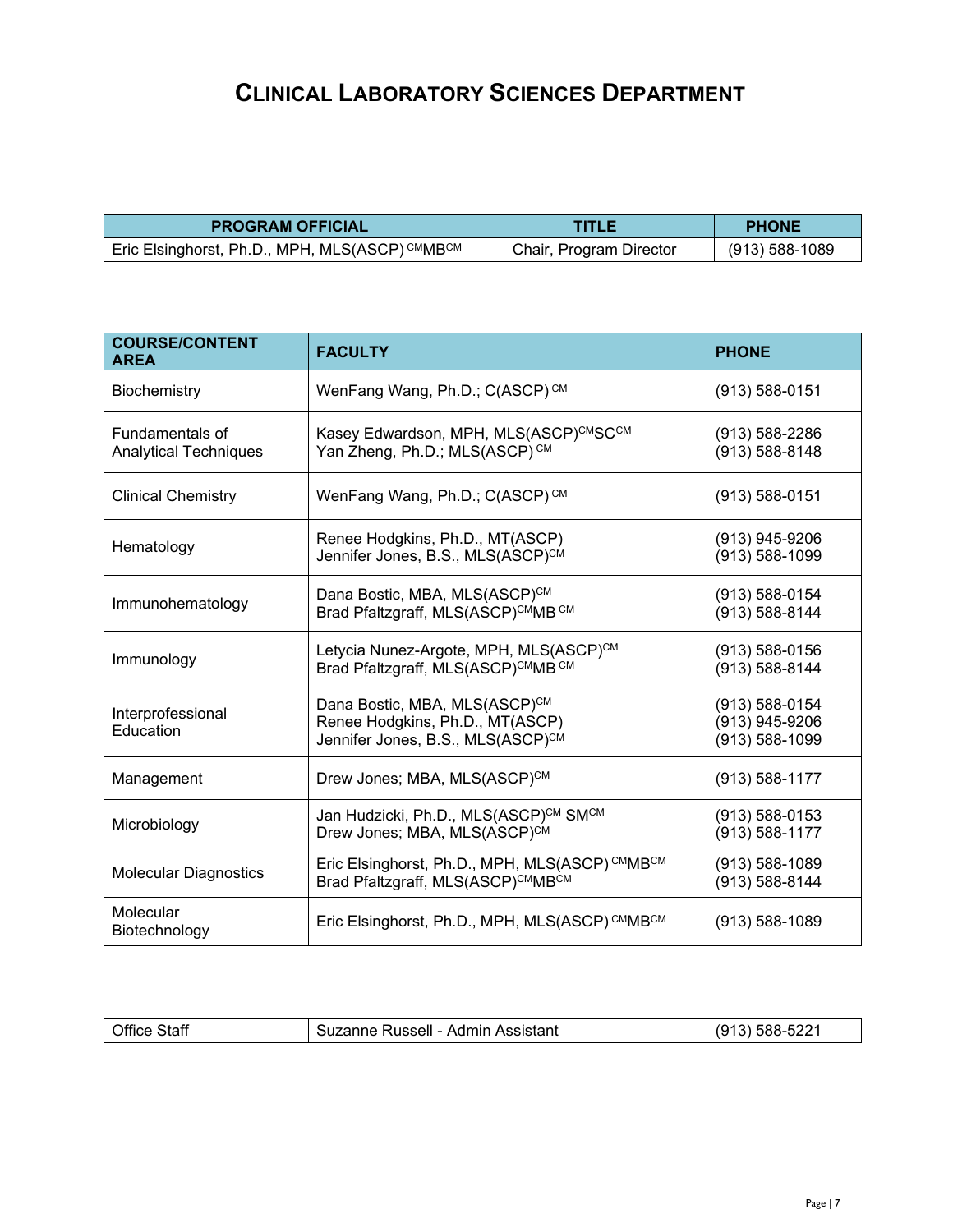## **CLINICAL AFFILIATES**

| <b>Clinical Concentration (NAACLS accredited MLS Program)</b> |                                               |  |  |  |
|---------------------------------------------------------------|-----------------------------------------------|--|--|--|
| Children's Mercy Hospital                                     | Prime Healthcare - St. Joseph Medical         |  |  |  |
| ➤                                                             | ➤                                             |  |  |  |
| Kansas City, MO                                               | Center, Kansas City, MO                       |  |  |  |
| Mosaic Life Care                                              | <b>Quest Diagnostics</b>                      |  |  |  |
| ➤                                                             | ➤                                             |  |  |  |
| St. Joseph, MO                                                | Lenexa, KS                                    |  |  |  |
| Lawrence Memorial Hospital                                    | AdventHealth - Shawnee Mission                |  |  |  |
| ➤                                                             | ➤                                             |  |  |  |
| Lawrence, KS                                                  | Merriam, KS                                   |  |  |  |
| <b>Liberty Hospital</b>                                       | Truman Medical Center                         |  |  |  |
| ≻                                                             | ➤                                             |  |  |  |
| Liberty, MO                                                   | Kansas City, MO                               |  |  |  |
| <b>Olathe Medical Center</b>                                  | University of Kansas Health System            |  |  |  |
| ⋗                                                             | ➤                                             |  |  |  |
| Olathe, KS                                                    | Kansas City, KS                               |  |  |  |
| <b>Stormont Vail Health</b>                                   | St. Joseph Medical Center                     |  |  |  |
| ⋗                                                             | ➤                                             |  |  |  |
| Topeka, KS                                                    | Kansas City, MO                               |  |  |  |
| LabCorp of America                                            | <b>Veterans Administration Medical Center</b> |  |  |  |
| ≻                                                             | ➤                                             |  |  |  |
| Overland Park, KS                                             | Kansas City, MO                               |  |  |  |
| <b>Wesley Healthcare</b>                                      | Ascension Via Christi                         |  |  |  |
| ⋗                                                             | ➤                                             |  |  |  |
| Wichita, KS                                                   | Wichita, KS                                   |  |  |  |
| Salina Regional Medical Center<br>➤<br>Salina, KS             |                                               |  |  |  |

| <b>Molecular Biotechnology Concentration (NAACLS accredited DMS Program)</b> |                                                            |  |  |  |  |
|------------------------------------------------------------------------------|------------------------------------------------------------|--|--|--|--|
| CEVA-Biomune<br>Lenexa, KS                                                   | University of Kansas Health System<br>➤<br>Kansas City, KS |  |  |  |  |
| Children's Mercy Hospital<br>➤<br>Kansas City, MO                            | <b>Quest Diagnostics</b><br>Lenexa, KS                     |  |  |  |  |
| Clinical Reference Lab                                                       | Stowers Institute for Medical Research                     |  |  |  |  |
| Lenexa, KS                                                                   | Kansas City, MO                                            |  |  |  |  |
| Kansas City Police Crime Lab                                                 | Viracor-Eurofins Laboratories                              |  |  |  |  |
| ➤                                                                            | $\triangleright$                                           |  |  |  |  |
| Kansas City, MO                                                              | Lee's Summit, MO                                           |  |  |  |  |
| <b>Midwest Transplant Network</b>                                            | Sinochips Diagnostics                                      |  |  |  |  |
| Westwood, KS                                                                 | Kansas City, KS                                            |  |  |  |  |

r.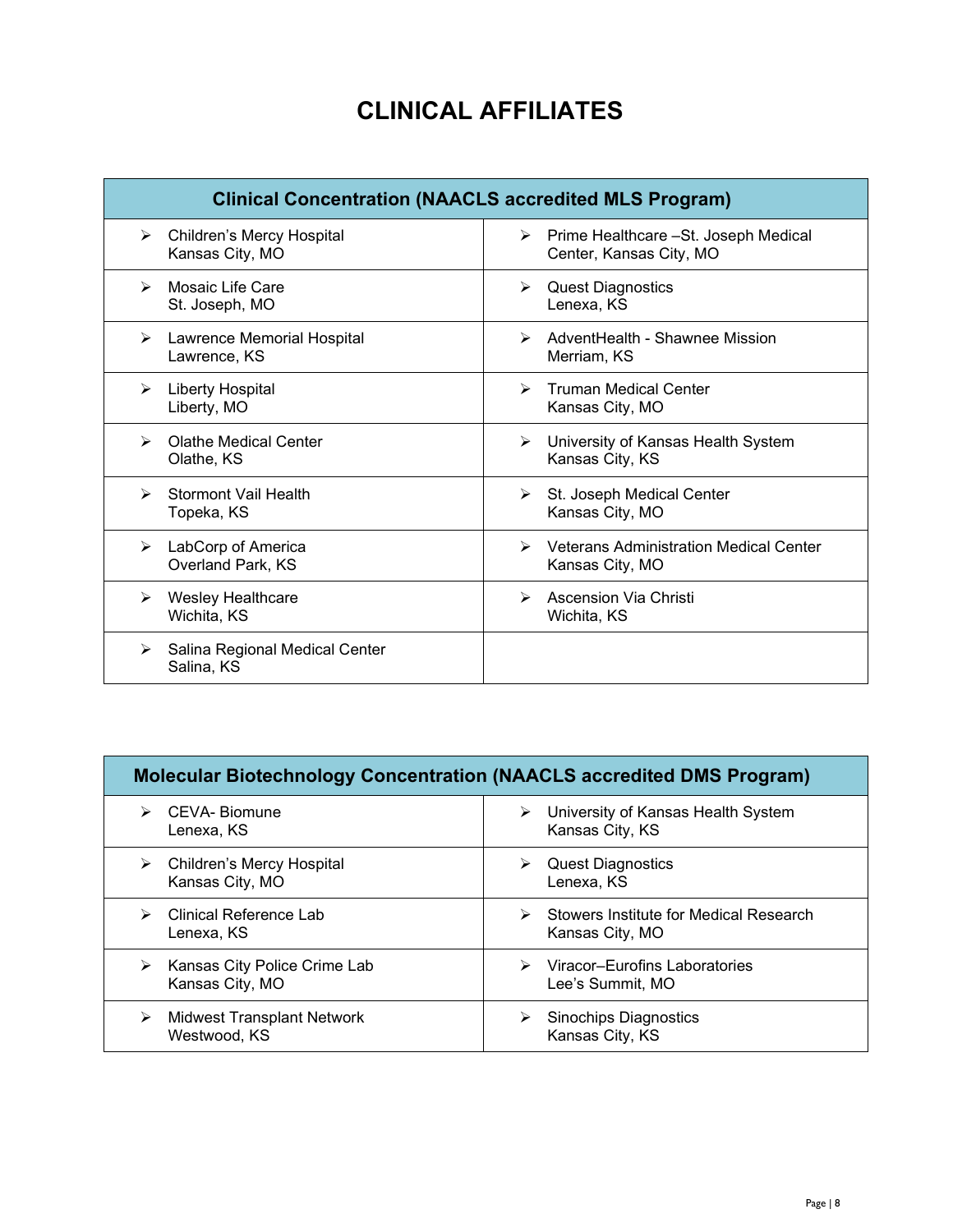# **UNIVERSITY OF KANSAS MEDICAL CENTER SCHOOL OF HEALTH PROFESSIONS**

## **CLINICAL LABORATORY SCIENCES DEPARTMENT**

## **TECHNICAL STANDARDS FOR ADMISSION AND RETENTION**

Because a Bachelor of Science Degree in Clinical Laboratory Sciences signifies that the holder is eligible to sit for the Board of Certification examination at the medical laboratory scientist and molecular biologist level, and signifies that the holder is prepared for entry into the profession of clinical laboratory science, it follows that graduates must have the knowledge and skills to function in a broad variety of clinical, research, and industrial laboratory situations and to demonstrate entry level competencies at all levels of professional practice. Therefore, the following abilities and expectations must be met by all students admitted to the program.

#### **1. Essential Observational Requirements for Clinical Laboratory Sciences**

The CLS student must be able to:

- observe and perform laboratory demonstrations in which biologicals (i.e., body fluids, culture materials, tissue sections, and cellular specimens) are tested for their biochemical, hematological, immunological, microbiological, and histochemical components;
- characterize the color, odor, clarity, and viscosity of biological, reagents, or chemical reaction products;
- employ a clinical grade binocular microscope to discriminate among fine structural and color (hue, shading, and intensity) differences of microscopic specimens;
- read and comprehend text, numbers, and graphs displayed in print and on electronic devices (computer, video, phone, etc.).

#### **2. Essential Movement Requirements for Clinical Laboratory Sciences**

The CLS student must be able to:

- move freely and safely about a laboratory;
- reach laboratory bench-tops and shelves, patients lying in hospital beds or patients seated in specimen collection furniture;
- travel to numerous clinical laboratory sites for practical experience;
- perform moderately taxing continuous physical work, often requiring prolonged sitting and standing, over several hours;
- maneuver phlebotomy and culture acquisition equipment to safely collect valid laboratory specimens from patients;
- safely control laboratory equipment (i.e. pipettes, inoculating loops, test tubes) and adjust instruments to perform laboratory procedures;
- use an electronic keyboard (i.e. 101-key IBM computer keyboard) to operate laboratory instruments and to calculate, record, evaluate, and transmit laboratory information.

#### **3. Essential Communication Requirement for Clinical Laboratory Sciences**

The CLS student must be able to:

- read and comprehend technical and professional materials (i.e. textbooks, magazine and journal articles, handbooks, and instruction manuals);
- follow verbal or written instructions in order to correctly and independently perform laboratory test procedures;
- clearly instruct patients prior to specimen collection;
- effectively, confidently, and sensitively converse with patients regarding laboratory tests;
- communicate with faculty members, fellow students, staff, and other health care professionals verbally, non-verbally, and in a recorded format (writing, typing, graphics, or telecommunication);
- independently prepare papers, prepare laboratory reports, and take paper, computer, and laboratory practical examinations.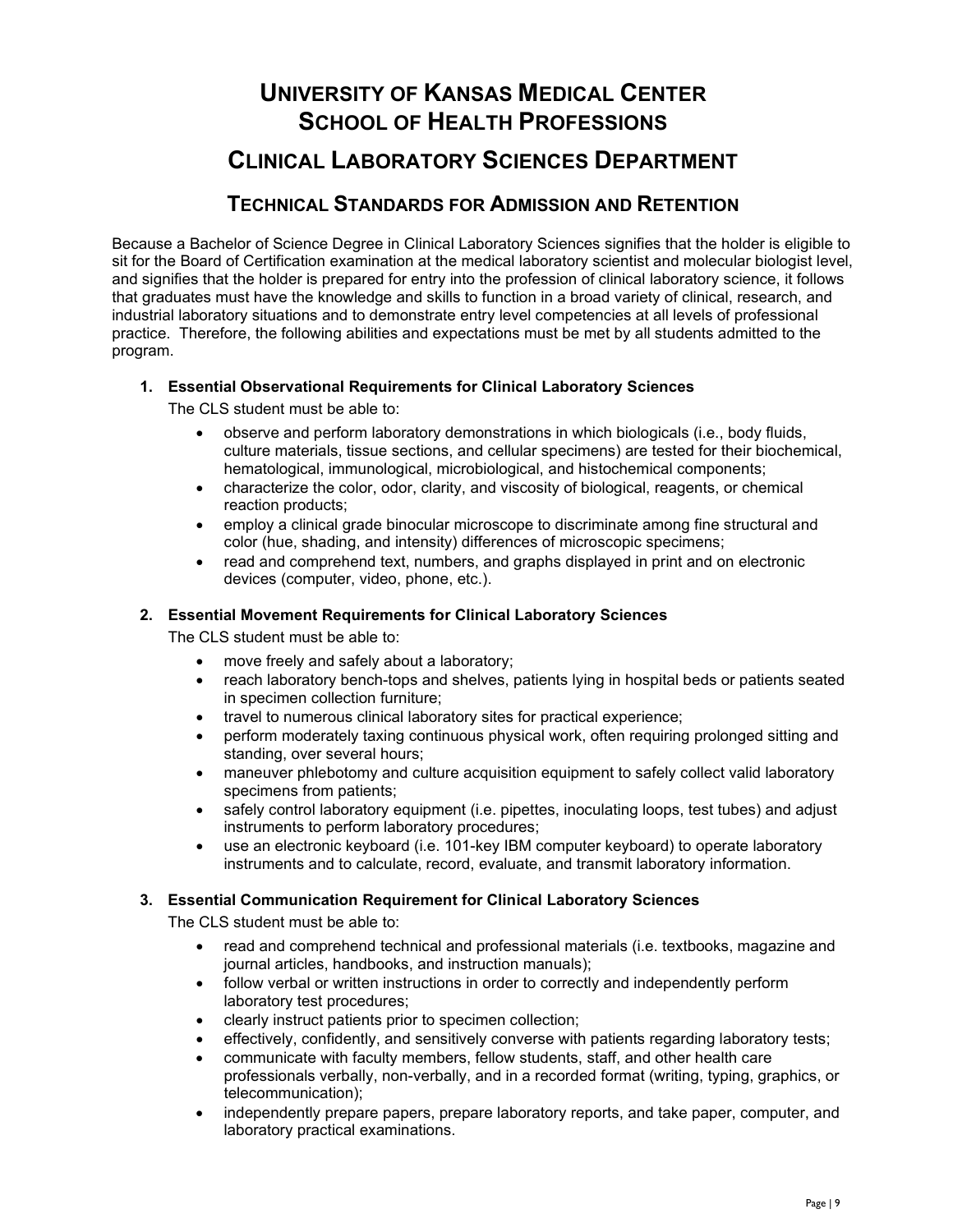#### **4. Essential Intellectual Requirement for Clinical Laboratory Sciences**

The CLS student must:

- possess these intellectual skills: comprehension, measurement, mathematical calculation, problem solving, reasoning, integration, analysis, comparison, self-expression, and criticism;
- be able to exercise sufficient judgment to recognize and correct performance deviations.

#### **5. Essential Behavioral Requirements for Clinical Laboratory Sciences**

The CLS student must:

- be able to manage the use of time and be able to systematize actions in order to complete professional and technical tasks within realistic constraints;
- possess the emotional health necessary to effectively employ intellect and exercise appropriate judgment. Demonstrate appropriate affective behaviors and mental attitudes to not jeopardize the emotional, physical, mental and behavioral safety of patients and other individuals with whom there is interaction in the academic and clinical settings;
- possess the mental and emotional rigor to demonstrate respect to all people, including fellow students, faculty, patients and medical personnel, without showing bias or preference on the basis of race, color, age, sex, religion or creed, national origin or ancestry, gender expression, gender identity, disability, veteran status, sexual orientation or genetic testing and screening;
- be able to provide professional and technical services while experiencing the stresses of heavy workloads (i.e. ordering, ambivalent test interpretation), emergent demands (i.e. "stat" test orders), and a distracting environment (i.e. high noise levels, crowding, complex visual stimuli);
- be flexible and creative and adapt to professional and technical change;
- recognize potentially hazardous materials, equipment, and situations and proceed safely in order to minimize risk of injury to patients, self, and nearby individuals;
- adapt to working with unpleasant biological;
- support and promote the activities of fellow students and of health care professionals. Promotion of peers helps furnish a team approach to learning, task completion, problem solving, and patient care;
- be honest, compassionate, ethical, and responsible. The student must be forthright about errors or uncertainty. The student must be able to critically evaluate her or his own performance, accept constructive criticism, and look for ways to improve (i.e. participate in enriched educational activities). The student must be able to evaluate the performance of fellow students and tactfully offer constructive comments.

KU Medical Center is committed to equal opportunity for students with disabilities*.* All students admitted to the KU Medical Center Clinical laboratory Sciences program must be able to meet the following requirements and expectations **with or without accommodation(s).** Reasonable accommodations will be considered and may be made to qualified students who disclose a disability, so long as such accommodation does not significantly alter the essential requirements of the curriculum and the training program, or significantly affect the safety of patient care. Students who disclose that they have a disability are considered for the program if they are otherwise qualified. Qualified students with a disability who wish to request accommodations should provide appropriate documentation of disability and submit a request for accommodation to:

> Cyn Ukoko, Academic Accommodations Office 913-945-7035 [cukoko@kumc.edu](mailto:cukoko@kumc.edu) 1006 Dykes Library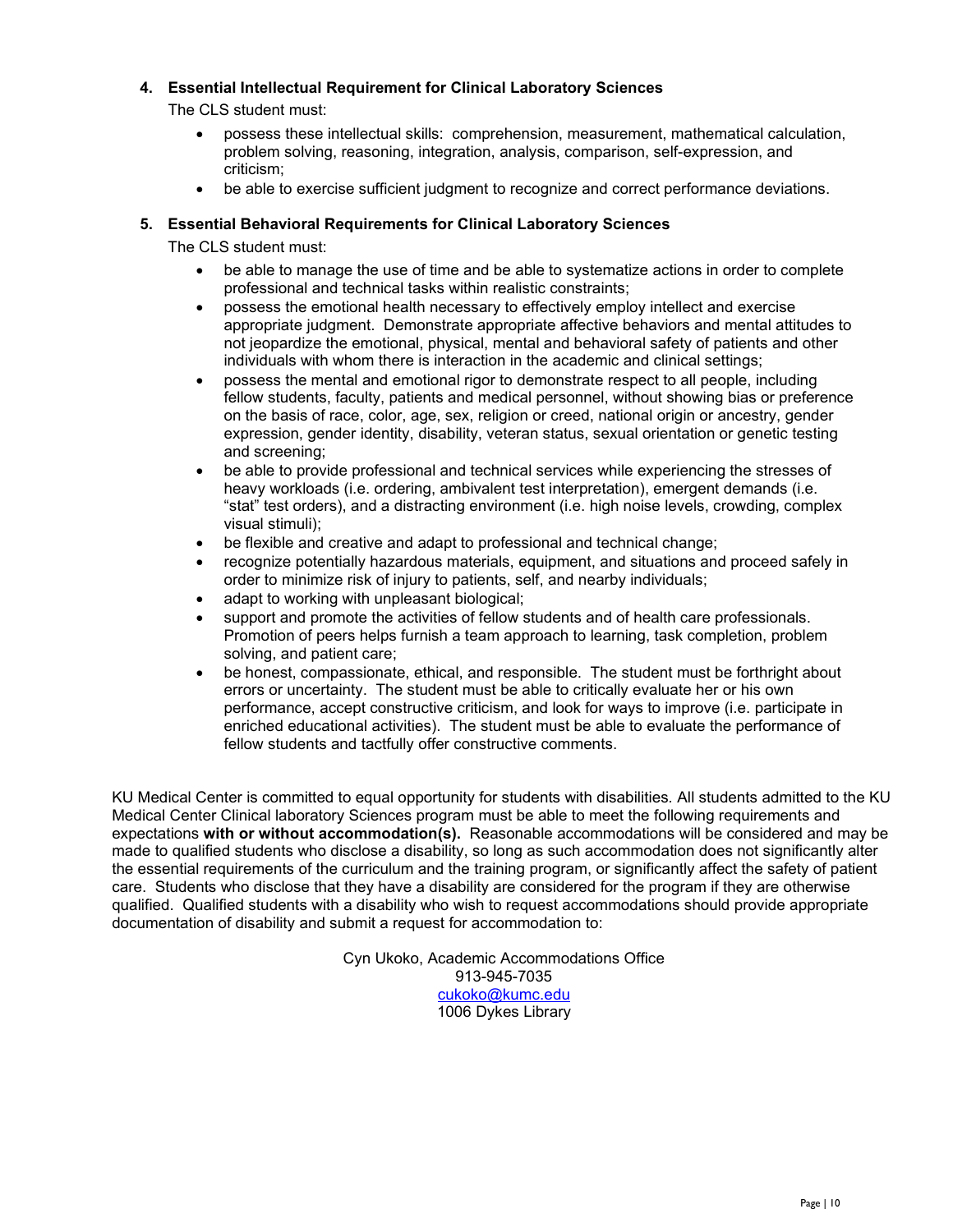## **UNIVERSITY OF KANSAS MEDICAL CENTER SCHOOL OF HEALTH PROFESSIONS CLINICAL LABORATORY SCIENCES DEPARTMENT**

## **TECHNICAL STANDARDS FOR ADMISSION AND RETENTION**

*The expectations for clinical laboratory sciences students are published in the Technical Standards you received with the application materials. The standards identify the requirements for admission, retention and graduation of applicants and students respectively.*

*Graduates are expected to be qualified to enter the field of Clinical Laboratory Sciences. Therefore, it is the responsibility of the student with disabilities to request those accommodations that he/she feels are reasonable and are needed to execute the essential requirements. If you have questions about the process for requesting accommodations, please contact: Academic Accommodations Services Office, University of Kansas Medical Center, at 913-945-7035, TDD Kansas Relay Number: 1-800-766-3777.*

Please sign and date this form and return it to the Department of Clinical Laboratory Sciences.

I certify that I have read and understand the University of Kansas Medical Center Clinical Laboratory Sciences Program's *Technical Standards for Admission and Retention* and that I meet each of them, with or without reasonable accommodation.

Signature Date Date Contract and the Date Date Date Date Date

Printed or Typed Name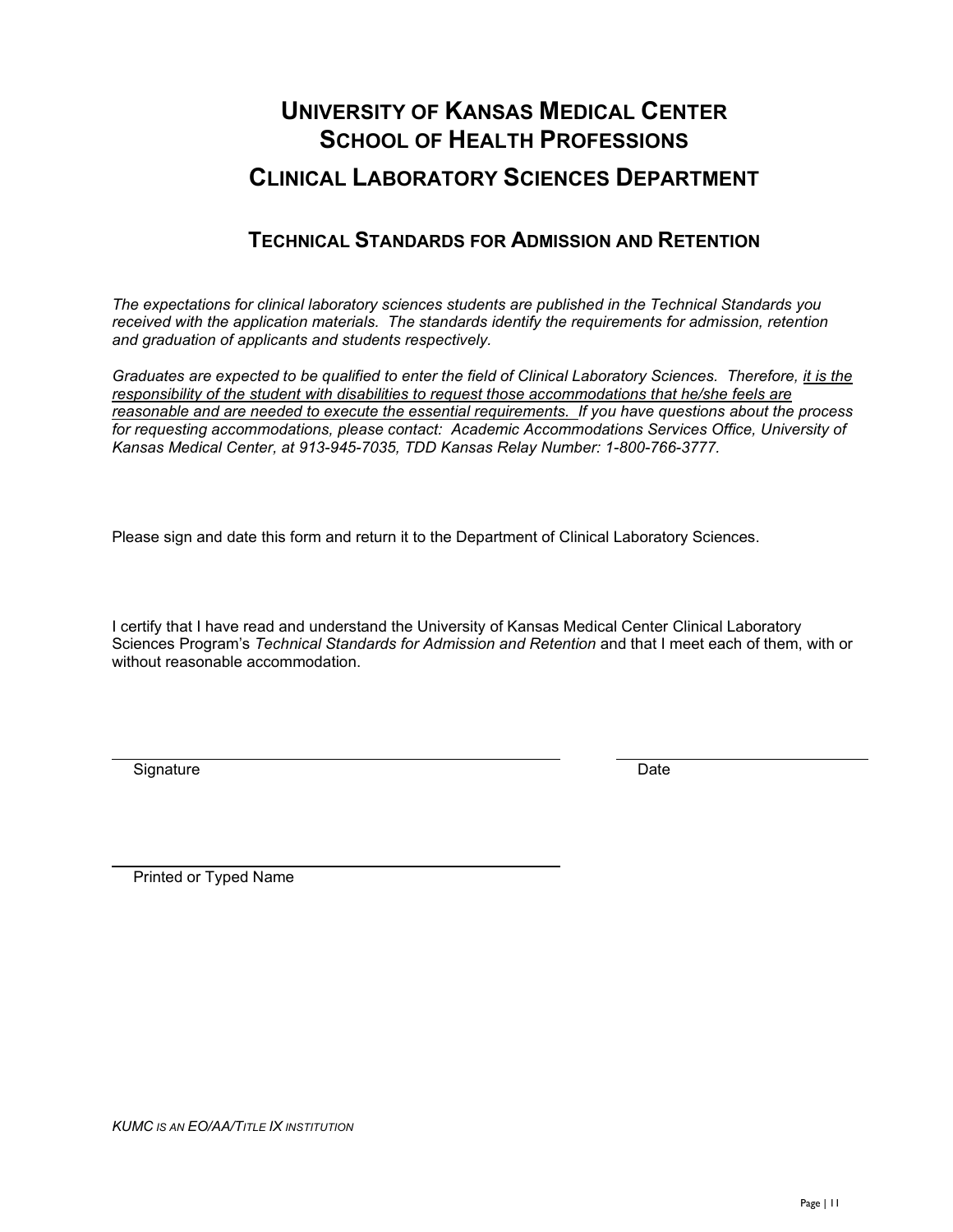## **ACCOMMODATION OF INDIVIDUALS WITH DISABILITIES**

#### **Accommodation Policy:**

It is the policy of the University of Kansas Medical Center to provide reasonable accommodation to qualified individuals with known impairments that meet the statutory definition of a covered disability except where such accommodation would impose an undue hardship or present the threat of harm. Reasonable accommodation applies to all aspects of employment and all educational programs, services and activities. Persons with disabilities who are covered under this policy include students who satisfy eligibility criteria; and, with or without reasonable accommodation, meet the technical standards and matriculation requirements of the program.

#### **Procedure for Requesting Accommodation:**

Students who believe they may need academic accommodations are encouraged to contact Cynthia Ukoko, in the Academic Accommodations Services Office as soon as possible to better ensure that such accommodations can be implemented in a timely fashion. Online appointments may also be made at [https://medconsult.kumc.edu.](https://medconsult.kumc.edu/)

For online information about academic accommodations, please go to [http://www.kumc.edu/student](http://www.kumc.edu/student-affairs/academic-accommodation-services.html)[affairs/academic-accommodation-services.html.](http://www.kumc.edu/student-affairs/academic-accommodation-services.html)

## **Cynthia Ukoko, Academic Accommodations Services Office G020 Dykes Library Mail Stop: 4029 Telephone: (913) 945-7035**

Students may also discuss their need(s) for accommodation with faculty or the school's Disability Officer.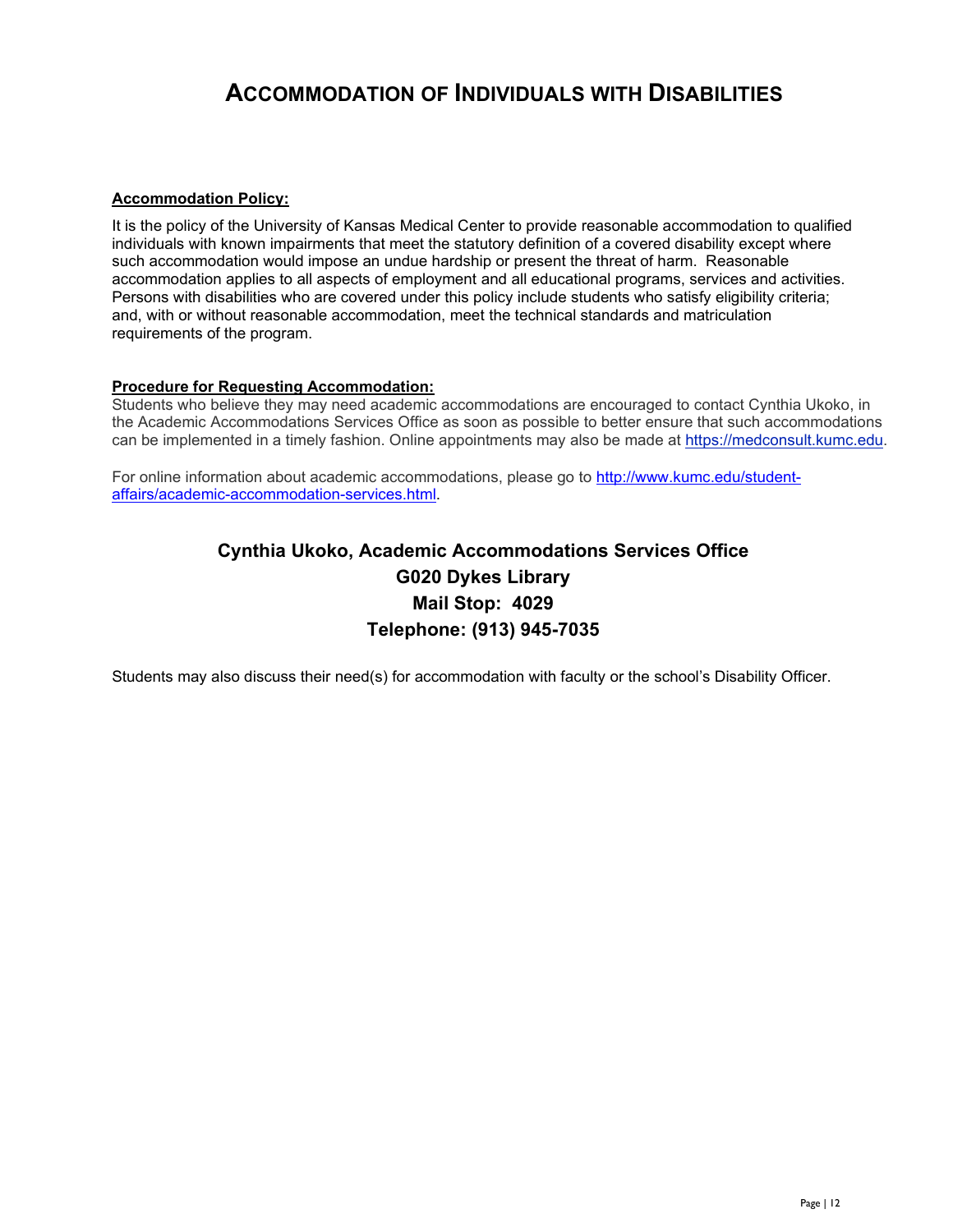## **Medical Laboratory Scientist (MLS)\***

The medical laboratory scientist is qualified by academic and applied science education to provide service and research in clinical laboratory science and related areas in rapidly changing and dynamic healthcare delivery systems. Medical laboratory scientists perform, develop, evaluate, correlate and assure accuracy and validity of laboratory information; direct and supervise clinical laboratory resources and operations; and collaborate in the diagnosis and treatment of patients. The medical laboratory scientist has diverse and multi‐level functions in the principles, methodologies and performance of assays; problem‐solving; troubleshooting techniques; interpretation and evaluation of clinical procedures and results; statistical approaches to data evaluation; principles and practices of quality assurance/quality improvement; and continuous assessment of laboratory services for all major areas practiced in the contemporary clinical laboratory. Medical laboratory scientists possess the skills necessary for financial, operations, marketing, and human resource management of the clinical laboratory.

Medical laboratory scientists practice independently and collaboratively, being responsible for their own actions, as defined by the profession. They have the requisite knowledge and skills to educate laboratory professionals, other health care professionals, and others in laboratory practice as well as the public.

The ability to relate to people, a capacity for calm and reasoned judgment and a demonstration of commitment to the patient are essential qualities. Communications skills extend to consultative interactions with members of the healthcare team, external relations, customer service and patient education.

Medical laboratory scientists demonstrate ethical and moral attitudes and principles that are necessary for gaining and maintaining the confidence of patients, professional associates, and the community.

### **Diagnostic Molecular Scientist (DMS)\***

Diagnostic molecular scientist professionals are qualified by academic and applied science education to provide service and research in the molecular diagnosis of acquired, inherited, and infectious diseases. They have diverse and multi‐level functions in the areas of analysis and clinical decision‐making, information management, regulatory compliance, education, and quality assurance/performance improvement. Diagnostic molecular scientists perform, develop, evaluate, correlate, and assure accuracy and validity of laboratory testing and procedures; direct and supervise laboratory resources and operations; and collaborate in the diagnosis and treatment of patients. They possess skills for financial, operations, marketing, and human resource management of the molecular pathology laboratory. Diagnostic molecular scientists practice independently and collaboratively, being responsible for their own actions, as defined by the profession. They have the requisite knowledge and skills to educate laboratory professionals, health care professionals, and others in laboratory practice, as well as the public.

The ability to relate to people, a capacity for calm and reasoned judgment, and a demonstration of commitment to the patient are essential qualities. Communication skills extend to consultative interactions with members of the healthcare team, external relations, customer service and patient education. Diagnostic molecular scientists demonstrate ethical and moral attitudes and principles that are necessary for gaining and maintaining the confidence of patients, professional associates, and the community. An attitude of respect for the patient and confidentiality of the patient's record and/or diagnosis must be maintained.

*\* NAACLS Standards for Accredited and Approved Programs, The National Accrediting Agency for Clinical Laboratory Sciences (NAACLS), 2012; Rev. 9/13, 4/14, 10/14, 11/14, 10/15, 4/16, 4/16, 11/16, 11/17, 5/18, 11/18, 5/19, 5/20.*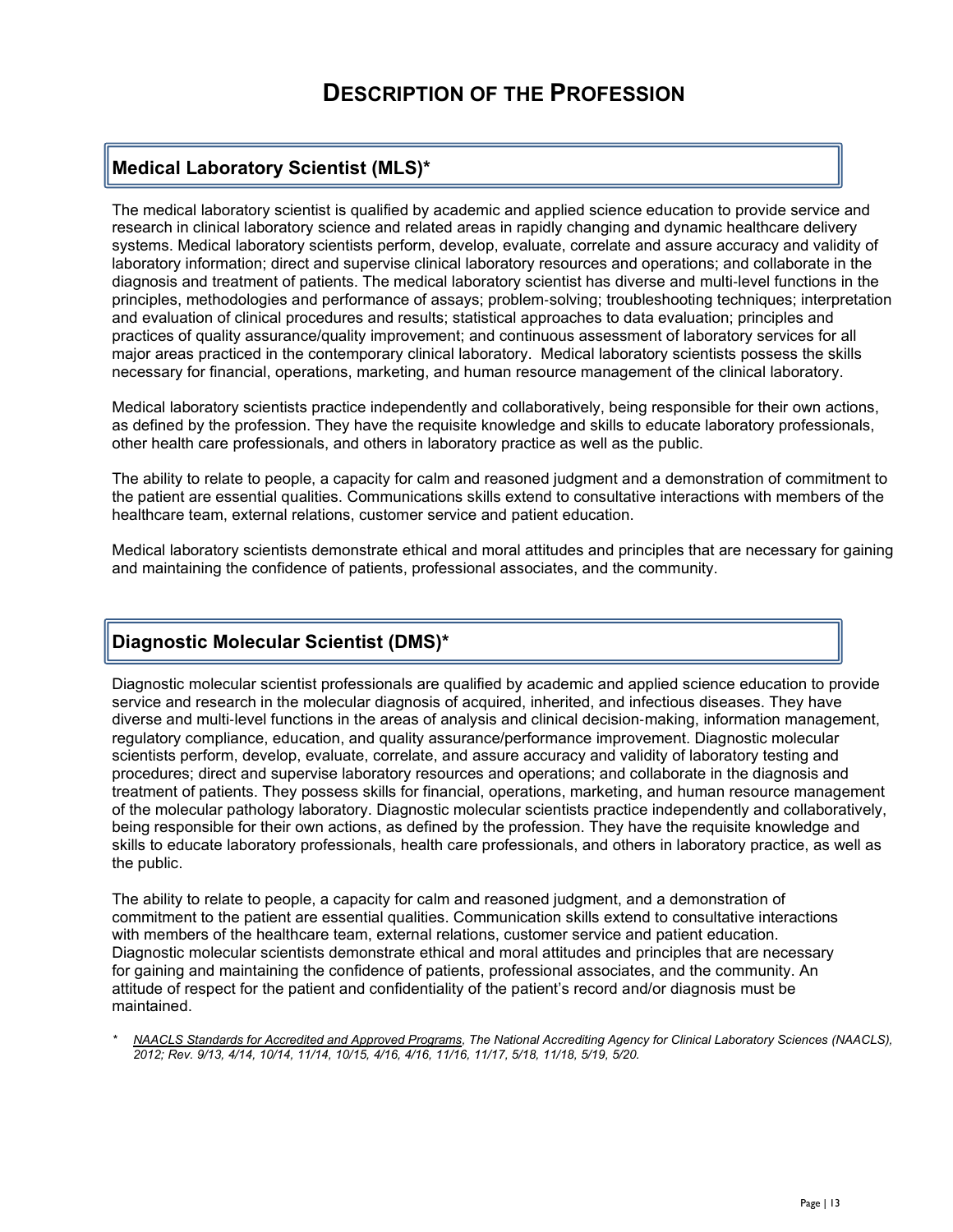### **Goal**

The *Goal* of the programs in Clinical Laboratory Sciences is to provide graduates with lecture, student laboratory and applied educational experiences such that they can develop the competencies needed at career entry.

### **Career Entry Competencies**

#### **Medical Laboratory Scientist \***

At entry level, the medical laboratory scientist will possess the entry level competencies necessary *to perform* the full range of clinical laboratory tests in areas such as Clinical Chemistry, Hematology/Hemostasis, Immunology, Immunohematology/Transfusion medicine, Microbiology, Urine and Body Fluid Analysis and Laboratory Operations, and other emerging diagnostics, and will play a role in the development and evaluation of test systems and interpretive algorithms.

The medical laboratory scientist will have diverse responsibilities in areas of analysis and clinical decision‐making, regulatory compliance with applicable regulations, education, and quality assurance/performance improvement wherever laboratory testing is researched, developed or performed.

At entry level, the medical laboratory scientist will have the following basic knowledge and skills in:

- A. Application of safety and governmental regulations and standards as applied to clinical laboratory science;
- B. Principles and practices of professional conduct and the significance of continuing professional development;
- C. Communications sufficient to serve the needs of patients, the public and members of the health care team;
- D. Principles and practices of administration and supervision as applied to clinical laboratory science;
- E. Educational methodologies and terminology sufficient to train/educate users and providers of laboratory services;
- F. Principles and practices of clinical study design, implementation and dissemination of results.

#### **Diagnostic Molecular Scientist \***

At career entry, the **Diagnostic Molecular Scientists** will be able to demonstrate entry level competencies such as:

- Evaluating and monitoring methods of collection, transport and handling of various specimen types for molecular analysis;
- Applying appropriate advanced principles and techniques to prepare specimens for molecular based testing, as well as troubleshooting and evaluating appropriate actions for problem resolution;
- Applying basic and advanced principles, practices and applications of molecular based testing for clinical laboratory diagnostic purposes;
- Performing appropriate techniques utilizing instrumentation for molecular analysis and correlating results with acquired, inherited and infectious diseases, and pharmacogenomics;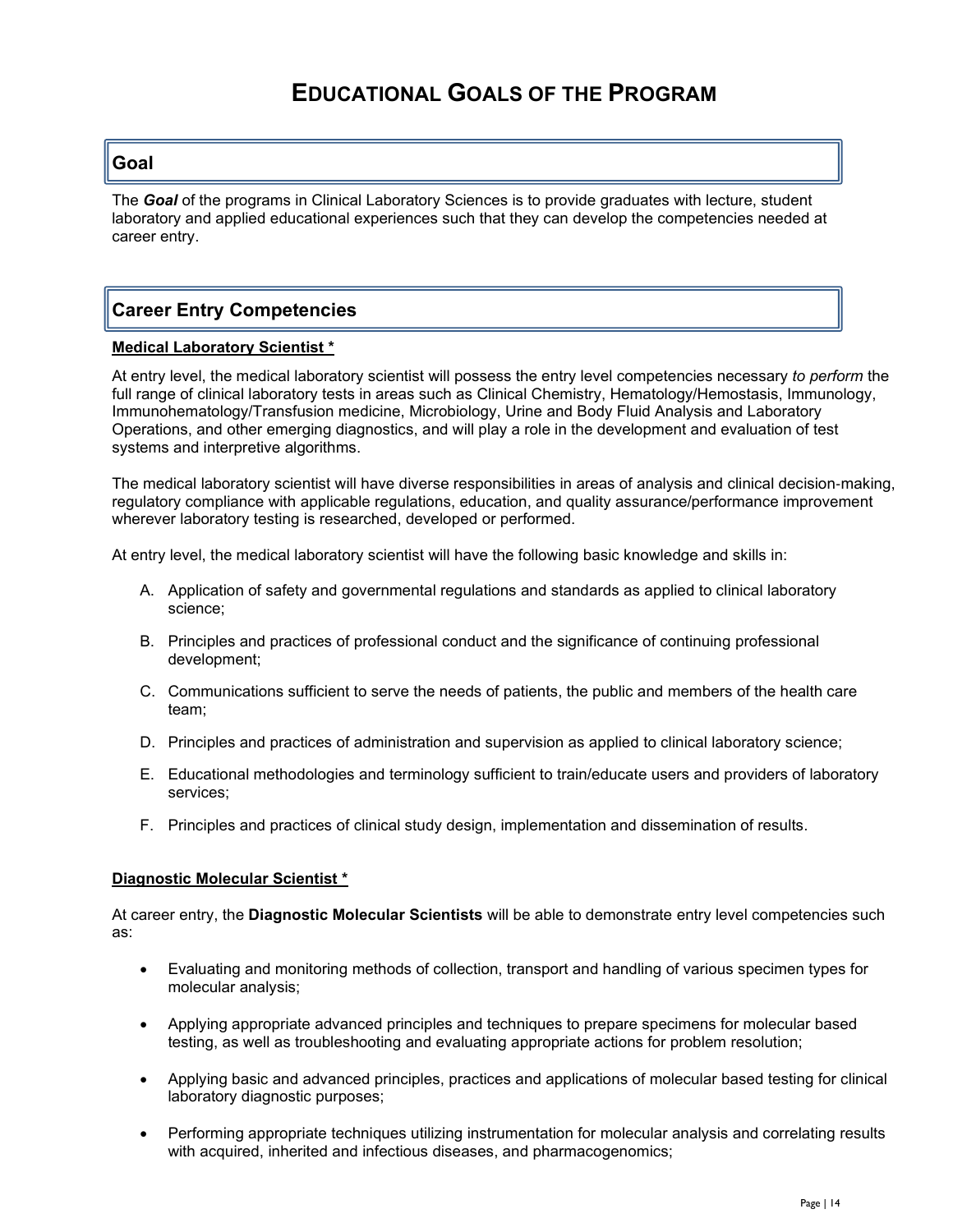- Utilizing bioinformatic techniques and resources to evaluate genomic information for performing techniques, analyze molecular assays and genomic assays, and correlate assay results;
- Applying the principles and techniques of first, second, and third generation sequencing, correlating results with acquired, inherited, and infectious diseases;
- Complying with and performing preventive and corrective maintenance programs for instruments and equipment, as well as troubleshooting and evaluating appropriate actions for problem resolution;
- Investigating and applying advanced molecular principles, practices, and quality assurance to develop new assays or procedures as a result of studies on new technologies, as well as troubleshooting and evaluating appropriate solutions;
- Applying principles of quality control that evaluate data, including sequencing data, for necessity of repeat analysis, correlation with disease states, organism identification and disease diagnosis;
- Applying principles of quality assurance and performing measurements to assure validity and accuracy of laboratory data generated;
- Complying with laws, regulations and accrediting standards, as well as guidelines of relevant governmental and non‐governmental agencies;
- Utilizing resource management strategies to maintain optimal laboratory efficiency;
- Exercising established procedures for general laboratory safety, biohazard containment and waste disposal;
- Demonstrating leadership, professional and ethical conduct and interpersonal skills for patients, clients, healthcare professionals and the public;
- Formulating a short-term and long-term plan for professional career development.
- *\* NAACLS Standards for Accredited and Approved Programs, The National Accrediting Agency for Clinical Laboratory Sciences (NAACLS), 2012; Rev. 9/13, 4/14, 10/14, 11/14, 10/15, 4/16, 4/16, 11/16, 11/17, 5/18, 11/18, 5/19, 5/20*

### **Program Affective Objectives**

Following appropriate instruction, students in the programs offered by Clinical Laboratory Sciences are expected to:

- 1. Adhere to all laboratory safety regulations.
- 2. Adhere to all pre-analytical, analytical, and post analytical laboratory policies, procedures, and practices.
- 3. Actively participate in the student laboratory assignments, clinical rotations, and lecture discussions.
- 4. Maintain a clean, orderly work area in student laboratories and clinical rotations without being asked.
- 5. Demonstrate proper care and use of laboratory equipment, as evidenced by proper operation, storage, and care of equipment.
- 6. Attend assigned lectures, student laboratories, and clinical rotations with punctuality.
- 7. Notify the instructor and the CLS office prior to an absence or late arrival to scheduled student lecture, laboratory, or clinical rotation. (Also notify clinical sites during clinical rotations.)
- 8. Comply with the stated dress code for the program and the clinical sites.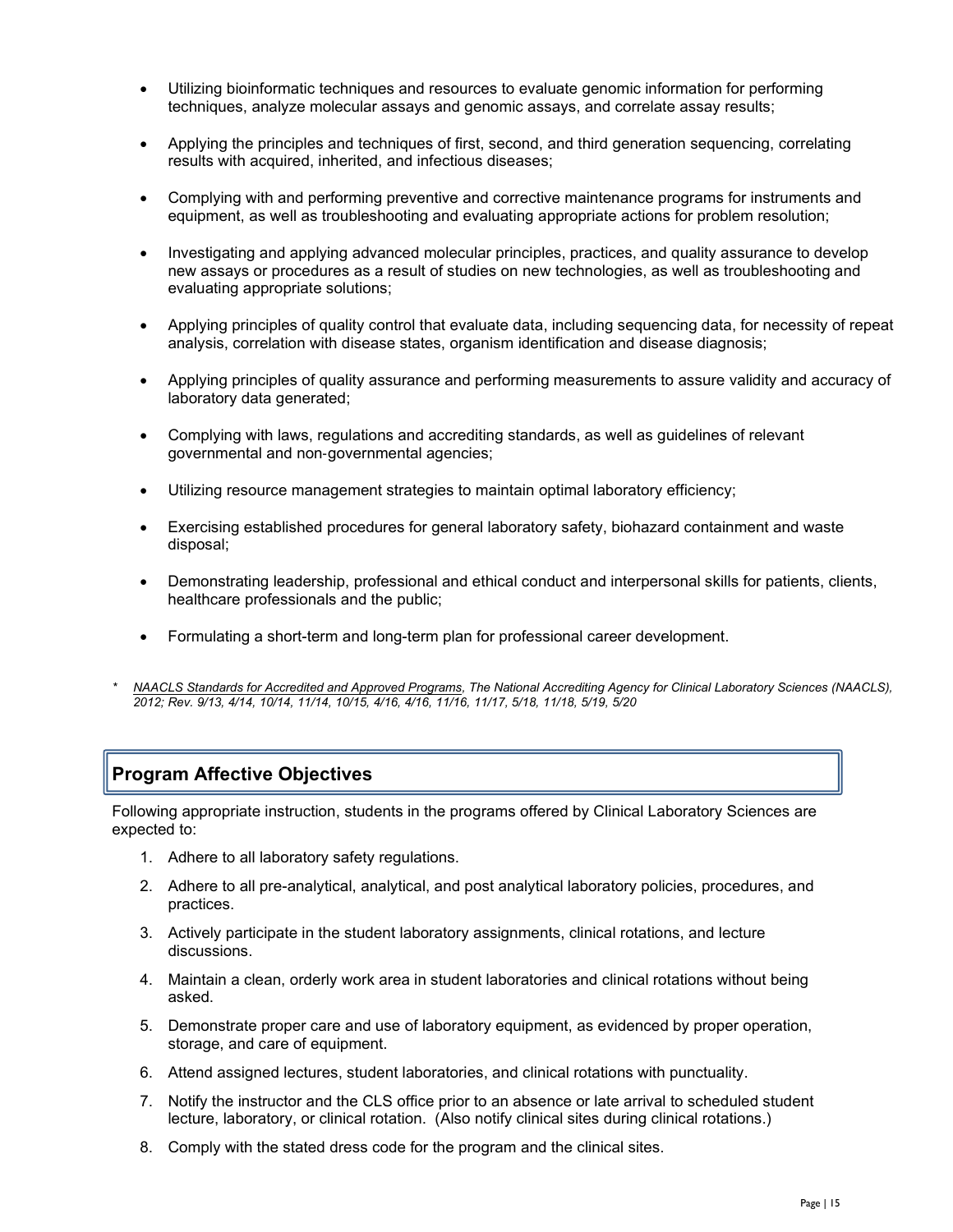- 9. Demonstrate personal and professional integrity by abiding by the Code of Ethics previously stated in this handbook. Also refer to the [KUMC Student Handbook](http://www.kumc.edu/student-handbook.html) specifically regarding the policies on sexual and other forms of harassment.
- 10. Demonstrate professional communication skills, as evidenced by appropriate interaction with faculty, other students, other health care professionals, and patients.
- 11. Accept instruction and constructive criticism maturely.
- 12. Demonstrate preparedness for student laboratories and clinical rotations by reading assigned materials ahead of time and completing the tasks with little need for additional instructions.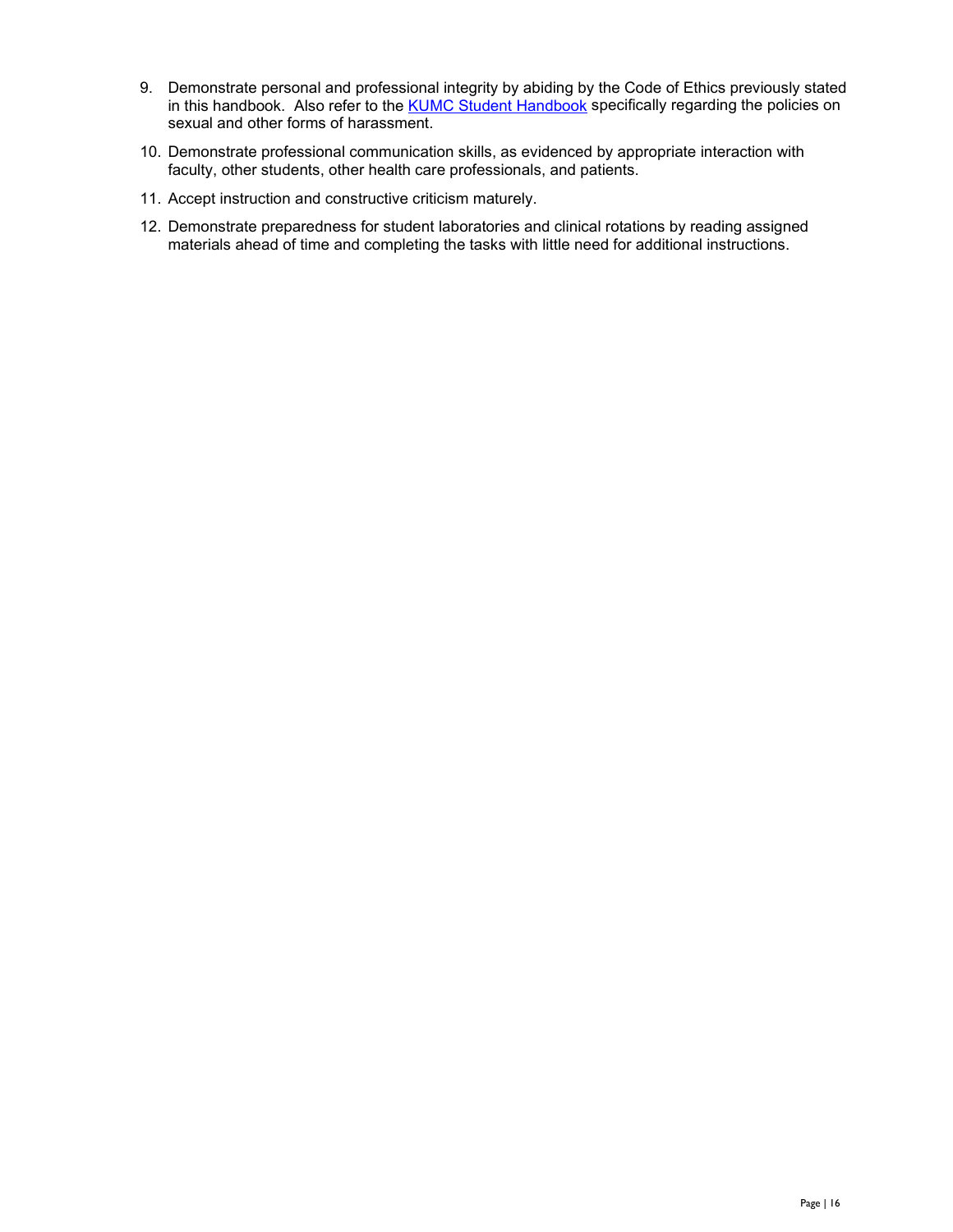## **Program Psychomotor Objectives**

Following appropriate instruction, students in the programs offered by Clinical Laboratory Sciences are expected to demonstrate the skills listed below:

#### 1. **Specimen Collection and Processing**:

- a. determine the type and amount of sample needed for an assay;
- b. recognize appropriate versus inappropriate procedures for specimen collection and be able to establish appropriate procedures for specimen collection;
- c. perform venous or capillary punctures to obtain a blood specimen;
- d. instruct patients on fasting requirements;
- e. instruct patients on proper collection of timed urine samples;
- f. appropriately accept or reject a specimen for testing and appropriately handle and store the specimen between collection and analysis;
- g. demonstrate proper handling of infectious material.

#### 2. **Initiation and Maintenance of Quality Assurance Procedures**:

- a. prepare and store reagents in a proper manner;
- b. prepare and analyze control materials, evaluate the results, and maintain records of reagent quality control (QC);
- c. discuss how QC is monitored, recorded, and evaluated and take appropriate action to correct situations when control results do not meet specifications; documenting all such actions;
- d. using appropriate references, evaluate and select appropriate control materials for specific tests and write a protocol to establish a quality control program;
- e. purchase quality control materials;
- f. recognize sources of random errors in testing.

#### 3. **Instrument Utilization and Evaluation**:

- a. recognize proper instrument function;
- b. calibrate and standardize instrument;
- c. maintain inventory of replaceable parts for the instruments;
- d. establish and perform preventative maintenance procedures;
- e. establish an instrument performance monitoring system and recognize simple instrument malfunction;
- f. contribute comments and opinions when a new instrument, technique, or procedure is being evaluated for introduction into the laboratory.

#### 4. **Test Performance and Interpretation**:

- a. organize samples and perform procedures in all clinical areas as indicated by course and practicum objectives;
- b. convert raw data into appropriate units;
- c. recognize normal and abnormal test results;
- d. suggest alternate or additional tests if abnormal results are obtained;
- e. recognize results as being consistent or inconsistent with usual patterns;
- f. recognize when test results should be investigated;
- g. recall the clinical significance of abnormal test results and recognize when this test is contradicted by results in other clinical laboratory areas;
- h. order work lists from the computer;
- i. report and verify all results either manually or using appropriate computer programs. Note: Any duties performed by the students at the clinical site are under the supervision of an employee of the site and the employee is responsible for final verification of the data and releasing it to the LIS (laboratory information system).

#### 5. **Professionalism**:

- a. recognize appropriate professional conduct and practice such conduct when dealing with patients, physicians, and other health care professionals;
- b. recognize the need to, and practice the regular reading of journal articles;
- c. attend professional meetings, continuing education programs and seminars, and encourage others to attend also;
- d. maintain professional memberships and actively recruit new members;
- e. demonstrate knowledge of management and education theory and realize that application of this theory increases with work experience.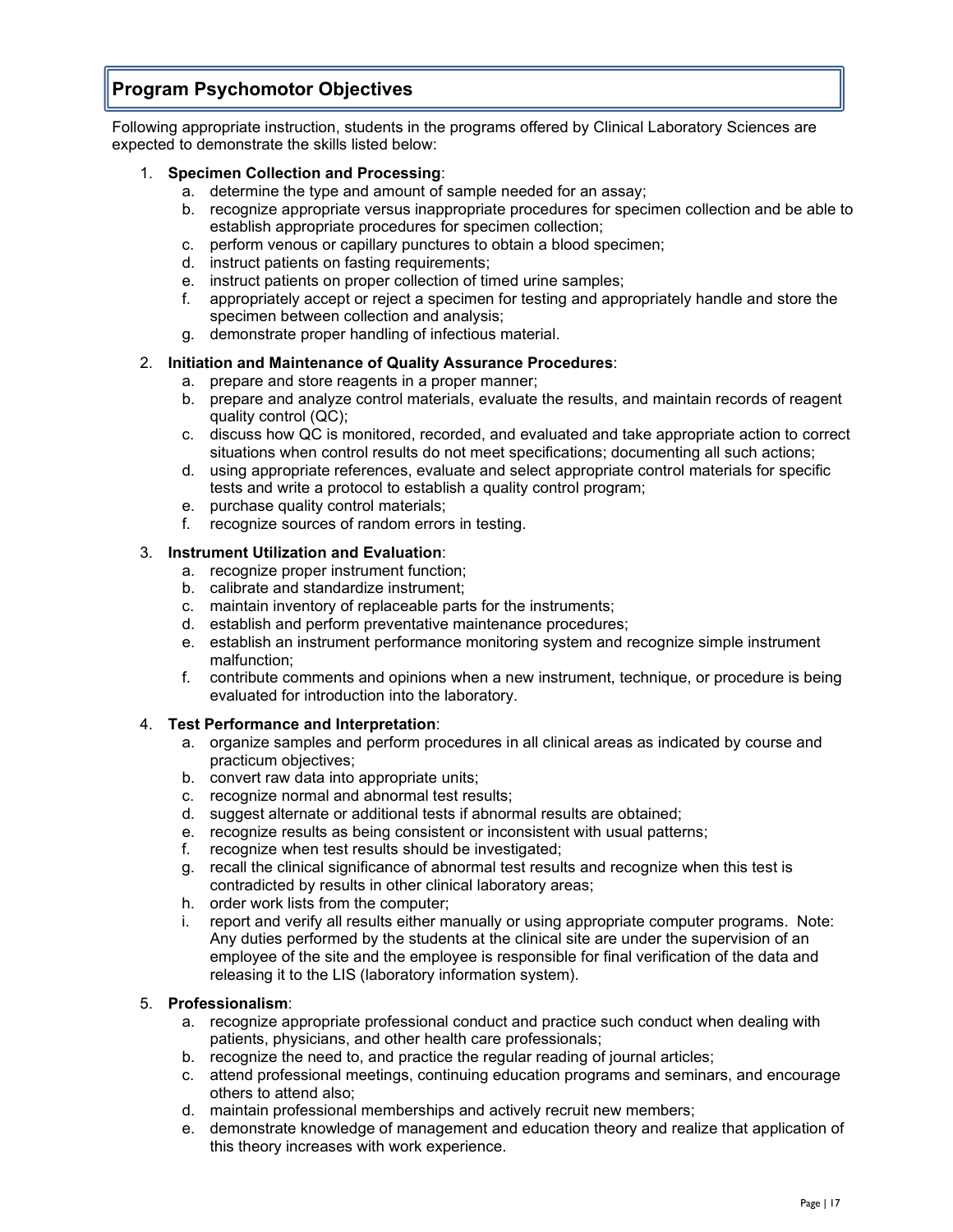## **ACADEMIC AND GRIEVANCE POLICIES**

## **Introduction**

The sixty-six (66) hours of credit offered in the Clinical Laboratory Sciences Program at the University of Kansas Medical Center provide an opportunity for the student to acquire competence of a high standard in laboratory practice. Whereas, in his/her previous college courses, the student was concerned primarily with memorization of the course material and acquisition of a respectable grade, the clinical laboratory science student must, in addition, develop psychomotor and problem-solving skills. The courses demand time, effort, high standards of accuracy, and precision, all to be accomplished in a prescribed period.

The basis for evaluation of student performance in each course will be included in the course outline and provided to the student at the beginning of the course.

The Clinical Laboratory Sciences student is required to take a comprehensive examination over all professional coursework in CLS 650 Clinical Laboratory Science Review (Clinical Concentration) or CLS 655 Molecular Biotechnology Review (Molecular Biotechnology Concentration). The examination is given after the completion of all other CLS courses for the respective Concentration. The examination is similar to a national certifying examination both in content and number of questions per subject. A grade of 60% on the comprehensive exam is required for successful completion of the course.

Post-graduation assessment of competency is measured by a national certifying examination. Successful completion of the exam is recommended for employment and to assure the patient and health care providers the highest quality of laboratory service. *Passing the certifying exam is not required for graduation from the program or degree award.*

The rules and regulations of the School of Health Professions of the University of Kansas pertaining to academic policies, grade, tests, examinations and final examinations are published in the [School of Health](http://www.kumc.edu/school-of-health-professions/student-handbook.html)  [Professions Student Handbook.](http://www.kumc.edu/school-of-health-professions/student-handbook.html) It is the student's responsibility to read these policies and as well as the policies for the Clinical Laboratory Sciences department. Specific academic standards for students in the Clinical Laboratory Sciences department follow below. Read ["The Grading System"](https://policy.ku.edu/governance/USRR#art2sect2para3) for the University of Kansas policy on Incompletes.

### **Academic Standards**

Students in good standing will achieve the following during both years of the professional programs:

- 1. Maintain a minimum cumulative grade point average (GPA) of 2.30 in all CLS courses. Failure to maintain this academic standard will result in academic probation.
- 2. Earn a minimum grade of "C" or better in all courses.

If Immunology and Biochemistry are not completed prior to starting the program, CLS 538 Immunology and CLS 600 Biochemistry must be passed in the first semester of the program with a grade of "C" or above or the student will not be allowed to continue in the program. The student will be suspended from the program until both classes have been successfully completed. This requirement is because these two courses consist of core knowledge that is required for success in the remaining CLS courses. These courses must be successfully completed (either by retaking the failed course, or completing an acceptable equivalent course) within one (1) calendar year. Failure to earn a grade of "C" or better on the retake will result in dismissal from the program.Following successful completion of the course the student will be readmitted to the program (most likely Spring semester the following year). It is possible that the student may be on probation when readmitted to the program. If on probation at the time of readmission, the student would have to achieve a program cumulative GPA of at least 2.30 by the end of that semester in order to remain in the program.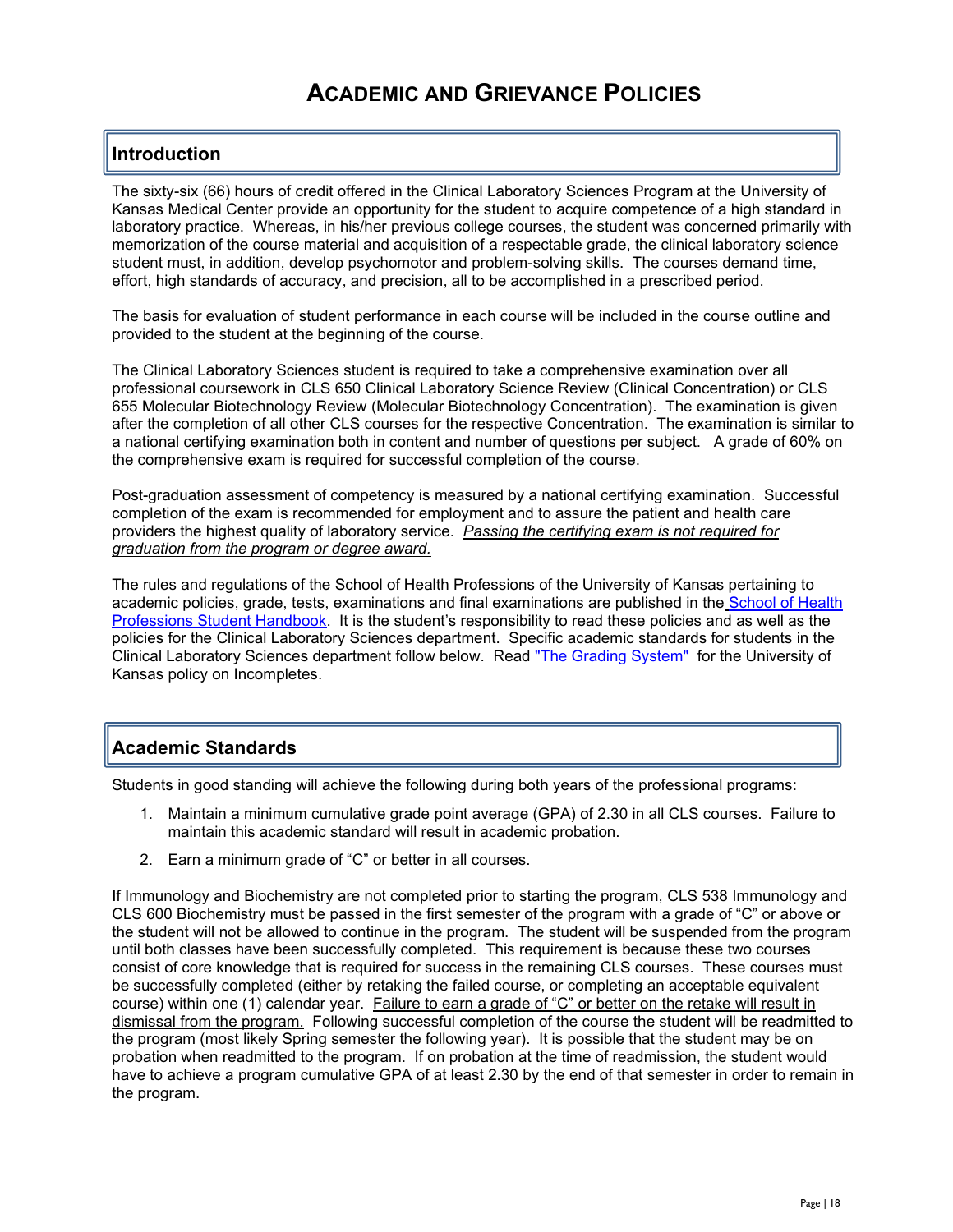CLS Courses (except CLS 538 and CLS 600, see above) for which the student receives a "D" or "F" must be repeated the next semester in which the course is scheduled, provided the cumulative GPA in the professional program is at least 2.30. The student will not be allowed to take the next course in the content series (e.g., CLS 546 after obtaining a grade of "D" or "F" in CLS 536;) until the course has been repeated with a grade of "C" or better (exception: CLS 542/543). Students can only repeat a course one (1) time and must achieve a grade of "C" or better on the second try or they will be dismissed from the program.

Students are subject to dismissal from the program if they earn a grade less than a "C" in any two courses while enrolled in the program. This will apply to a repeat of a course or two different courses. An exception to this policy concerns CLS 538 Immunology and CLS 600 Biochemistry. If a student must repeat one or both courses and earns a grade of "C" or better in the second attempt, the grade earned on the first attempt at the course will not be held against the student in the application of this policy. It will, however, be included in GPA calculations. Students will be notified in writing when they have failed to maintain the above Academic Standards.

**Practical Exam Minimum Requirement:** For laboratory courses in which practical exams are offered, a minimum average of 70% is required on the practical exams to earn a passing grade (i.e., C or higher). If the practical exam average is less than 70%, the maximum grade for the course will be a **"D"** and the entire laboratory course must be repeated the next time it is offered.

### **Probation**

A student will be allowed to enroll on a probationary status for one semester only. Good standing will be achieved by attaining a cumulative grade point average of 2.30 or above in the Clinical Laboratory Sciences coursework upon completion of the probationary semester. A Student not meeting academic requirements for two semesters (including summer session) will be dismissed (if a student who was on probation returns to regular status, a second probation will result in dismissal). Students being placed on probation will be notified in writing.

### **Summary of Grounds for Dismissal Due to Poor Academic Performance**

- failure to maintain a cumulative program GPA of at least 2.30 for more than one semester
- earning two (2) grades less than a "C" in any courses at any time while in the program [except Immunology (BIOL 503 or CLS 538) and Biochemistry (BIOL 600 or CLS 600), see above].

## **Academic Accountability Procedure**

#### **PART A**

- 1. The Instructor or the Program Director will meet with each student who scores 70% or less on any exam to identify academic obstacles that may be interfering with his/her success. Documentation of this meeting is required.
- 2. The student will be required to visit with a learning specialist in the [Counseling and Educational](http://www.kumc.edu/student-affairs/counseling-and-educational-support-services.html)  [Support Services](http://www.kumc.edu/student-affairs/counseling-and-educational-support-services.html) office in Dykes Library to address his/her academic challenges and develop an action plan to improve his/her performance. (Documentation will be required.)
	- **NOTE**: These actions are required for the student to be eligible for the Intervention/Remediation Process outlined in Part B of this policy Statement.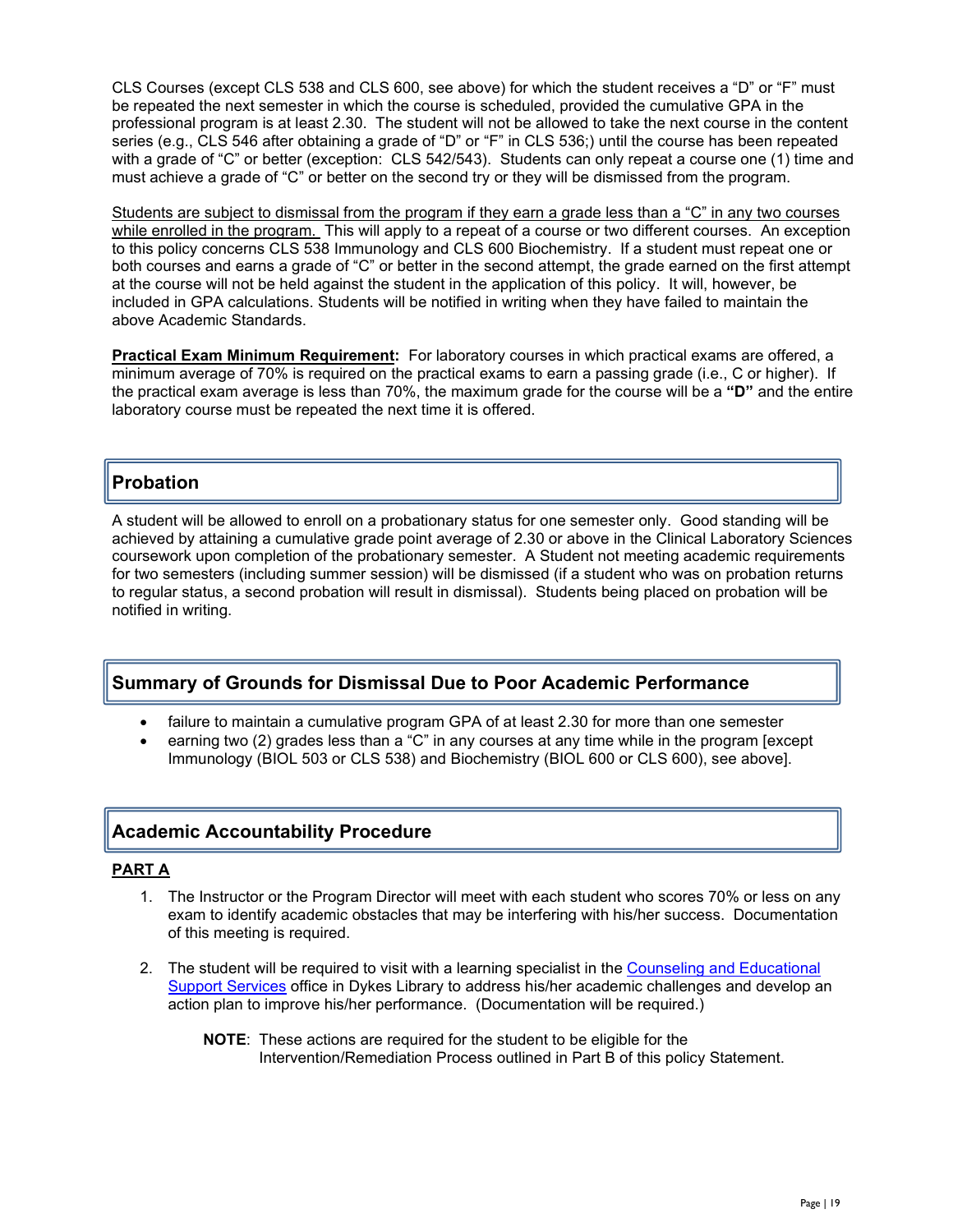### **Academic Accountability Procedure -** *continued*

#### **PART B**

#### **Intervention/Remediation (I/R) Process:**

Initiated when students receive a course grade lower than "C" in any CLS lecture course. Laboratory courses and clinical practicums cannot be remediated. For CLS lecture courses, the following remediation procedures apply:

- 1. Faculty will assign an Incomplete for the course at the end of the semester.
- 2. The student will meet with the Program Director to discuss the Intervention/Remediation process and plan.
- 3. The student will spend the interval between semesters independently studying the course material for which he/she did not receive an acceptable grade (i.e., "C" or better).
- 4. *No later than three (3) working days before the start of the next semester* the student will take a multiple-choice comprehensive exam and score at least a 70% to pass the test. The maximum grade the student will then receive for the course will be a "C". The number of questions on the exam will be a function of the number of credit hours for the course. Upon successful passage of a remediation exam, the Incomplete will be replaced with a C regardless of the exam score.
- 5. If the student fails to successfully pass the exam, the student will retain the grade he/she originally earned for the course (e.g., "D" or "F"). If this is his/her first "D" or "F" earned in the program, the student must then retake the course the next time it is offered. If it is his/her second "D" or "F" earned in the program, the student will be dismissed from the program. Students cannot begin any clinical practicums until all lecture and laboratory classes are successfully completed.
- 6. If a course is repeated and a grade of less than "C" is earned, that course cannot be remediated a second time. The student will be dismissed from the program.

### **Comprehensive Examination Policies**

The Clinical Laboratory Sciences student is required to take a comprehensive examination over all professional coursework in CLS 650 Clinical Laboratory Science Review or CLS 655 Molecular Biotechnology Review. The examination is given after the completion of all other CLS courses.

The Clinical Laboratory Science student must earn a minimum score of 60 percent on the comprehensive exam in order to graduate from the program. If a student does not achieve an overall score of 60% or greater, the student is required to take a repeat exam within 72 hours. The repeat exam will be only over the subject content for which the student achieved a subject score of less than 60%. If required to take a repeat exam, a student must receive at least an overall 60% average (including the passed sections from the first attempt) in order to pass the comprehensive exam. The highest grade that can be earned by someone who must take a repeat exam is a "D". Failure to achieve a passing score on the retake will result in dismissal from the program.

### **Academic Misconduct**

As cited in the School of Health Professions Student Handbook, **academic misconduct includes, but is not limited to**:

- giving, receiving, or utilizing unauthorized aid on examinations, assignments, preparation of notebooks, themes, reports, projects, and/or other assignments or undertakings;
- misrepresenting the source of academic work;
- plagiarism;
- copying from a textbook or class notes during a closed book exam;
- taking a test or writing a paper for another student;
- securing or supplying in advance, a copy of an exam without the knowledge and consent of the instructor;
- using non-approved technology during an exam;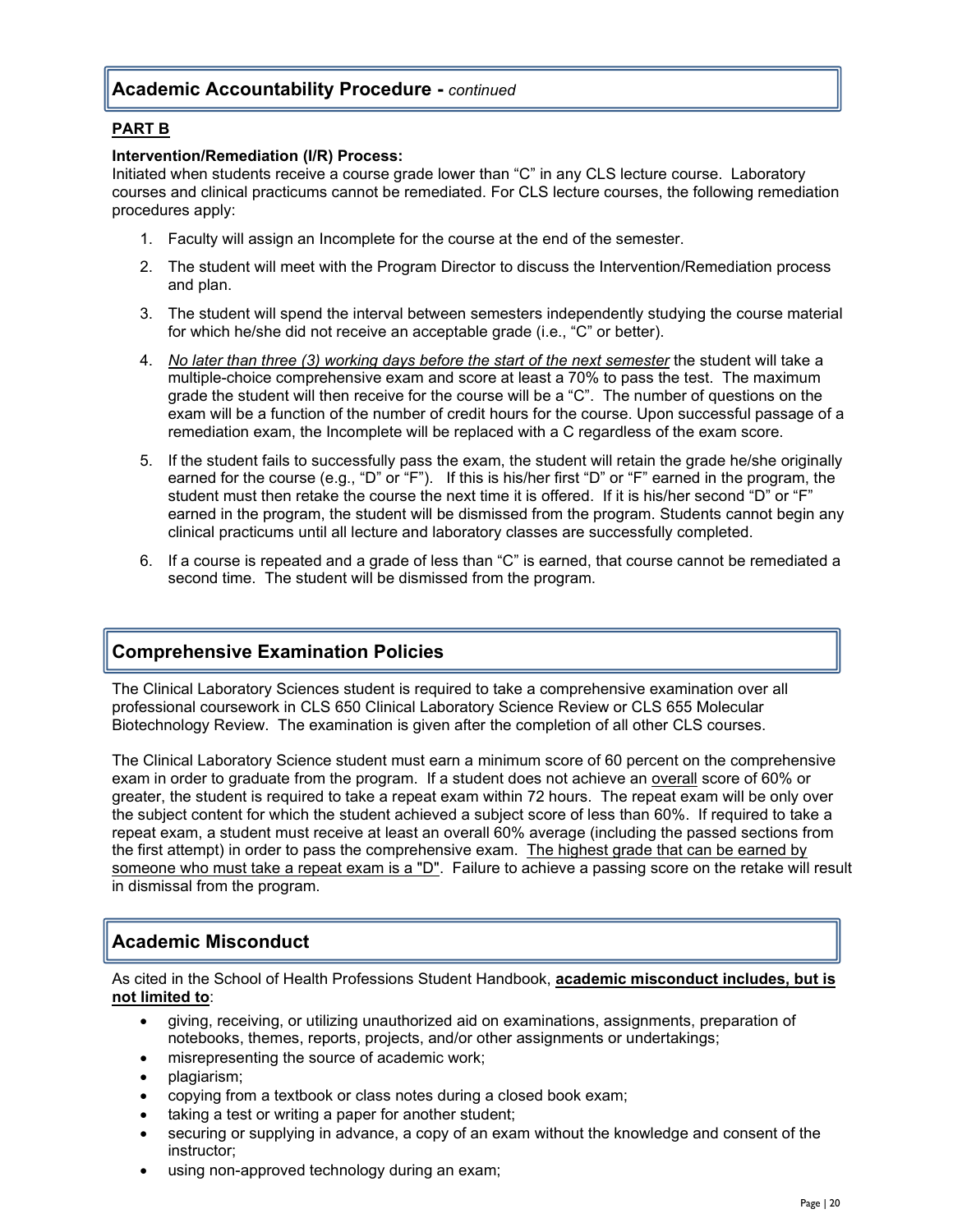- falsifying clinical hours or student data
- during clinical education, engaging in any unprofessional behavior, inappropriate acts or omissions which place the patient in jeopardy;
- during clinical education, concealing and not reporting any illegal, unethical, fraudulent or incompetent acts of others;
- during clinical education, committing any breach or violation of the confidence of a person being served;
- committing unethical practices in conducting and/or reporting research.

#### **Electronic Devices Policy**

#### **Examination policies**:

- a. students will be required to use the calculators provided by the program during examinations. A mobile phone or a similar device cannot be used as a calculator.
- b. in addition to the mobile phone, other personal electronic devices include, but not limited to, recorders, digital cameras, and MP3 players. Any electronic device that is capable of recording, copying, imaging, playing back, or recovering data are to be turned off and out of sight during examinations. Electronic devices used inappropriately for the purposes of cheating or academic dishonesty will cause the student to be penalized appropriately under the Academic Misconduct policy of the School of Health Professions.
- c. in addition, students will be required to place phones, backpacks or other totes in the front of the classroom, remove hats and/or bulky clothes, and have their drink containers checked before examinations.

#### **Laboratory Courses:**

d. because of the risk of contamination with biological materials; all personal electronic devices must be left in your locker during laboratory classes. The instructor may give a student permission to keep his or her mobile phone turned on, but set outside the lab, if extenuating circumstances exist where it is necessary for a student to be contacted by an outside party.

#### **Lecture Courses**:

e. personal computers may be used for note taking during lecture classes only if permitted by the instructor.

Failure to abide by regulations or acts of academic misconduct may result in admonition, warning or censure and, in addition, may subject the student to reduction of grade, disciplinary probation, suspension, or expulsion in accordance with University Senate Rules and Regulations.

### **Non-Academic Misconduct**

Acts include but are not limited to:

- 1. Failure to comply with CLS Program Affective Objectives stated previously in this handbook.
- 2. Detailed examples and policies are outlined in the [SHP Student Handbook.](http://www.kumc.edu/school-of-health-professions/student-handbook.html)

The Program Director shall obtain a statement for the student's file that verifies that the student has been informed of these regulations and conditions. The statement shall be signed and dated.

### **Guidelines for Circumstances of Academic or Non-Academic Misconduct**

Each department defines through the components of its written policies and the written statements of academic and non-academic misconduct, the expectations of that department's students. The department monitors each student's performance relative to these expectations.

Should students jeopardize their status in the department by not performing at the level expected and defined by the department, the student will be notified in writing that their student status is in jeopardy. This notification will take place within five (5) working days from the time the department first becomes aware of the circumstances.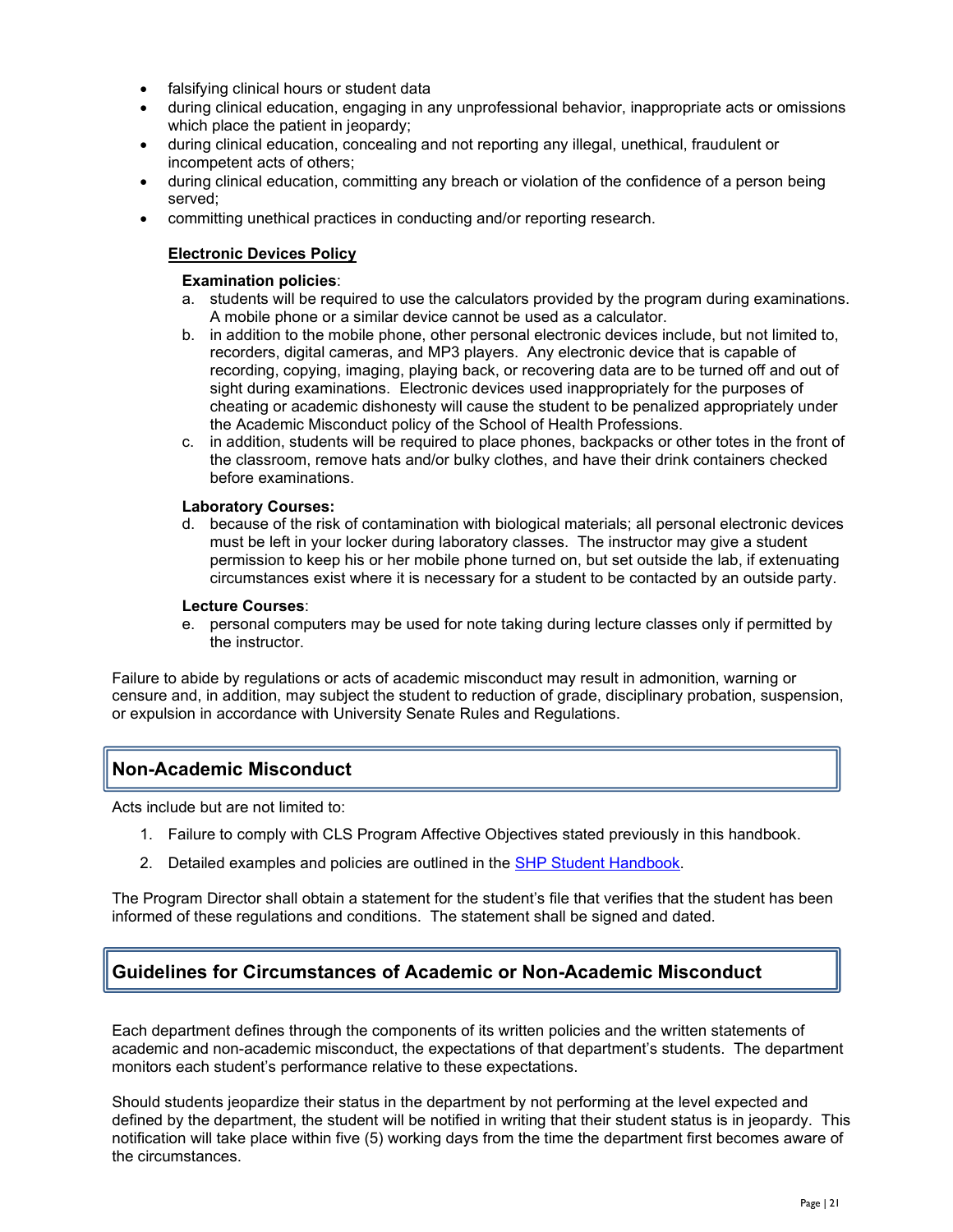Should this notification be necessary, the department will appoint an appropriate faculty advisor to be available to assist a student who is notified of jeopardized status.

This official written notification shall include the following information:

- a. the reason the student is being so notified;
- b. the potential consequences of the circumstances;
- c. the timeframe in which the student may attempt to rectify the situation;
- d. the steps necessary to rectify the situation;
- e. the name of the faculty advisor appointed to assist the student;
- f. the consequences of the successful or unsuccessful attempt to resolve the matter in the specified timeframe (\*see Grievance Procedure: Clinical Laboratory Sciences, 2a).

### **Grievance Procedure: Clinical Laboratory Sciences Department**

- 1. If the student has or anticipates a problem relating to status in the program, the student should consult the student's advisor.
	- a. if the problem is of a general nature and is serious, the student and the student's advisor should meet with the Program Director.
- 2. If the problem is with an individual faculty member, the student should communicate with the faculty member involved and together they should try to solve the problem.
	- a. If the problem is not resolved within a week, the student, the student's advisor, the involved faculty member and the Program director shall meet within the next week and work to resolution. (*Note: at the discretion of the department, an extension may be granted. Documentation of this arrangement must be attached to the original notifications*). It is within the discretion of the Program Director to talk to the student, the student's advisor and the faculty member (alone or in a group) to reach a resolution before the scheduled meeting.
	- b. At the time of the scheduled meeting within the second week, the student and the involved faculty member shall provide written documentation setting out problems and providing factual information in support of statements.
	- c. If more time is needed, all parties may meet again at a specified date within a week.
	- d. If all parties agree to a resolution the decision will be binding and settlement will be without prejudice.
	- e. If the problem cannot be resolved among the parties, the Program Director will decide the issue.
	- f. If the student or faculty member is dissatisfied with the resolution, either may seek the involvement of the Dean of School of Health Professions.

*Note: Grievance procedures for grade disputes do not proceed beyond the department level.*

### **Grievance Procedure: School of Health Professions**

Note: It is the School of Health Profession's policy that grievance procedures for grade disputes do not proceed beyond the department level.

The School of Health Professions Grievance Procedures may only be pursued after all departmental procedures have been exhausted. See [School of Health Professions Student Handbook.](http://www.kumc.edu/school-of-health-professions/student-handbook.html)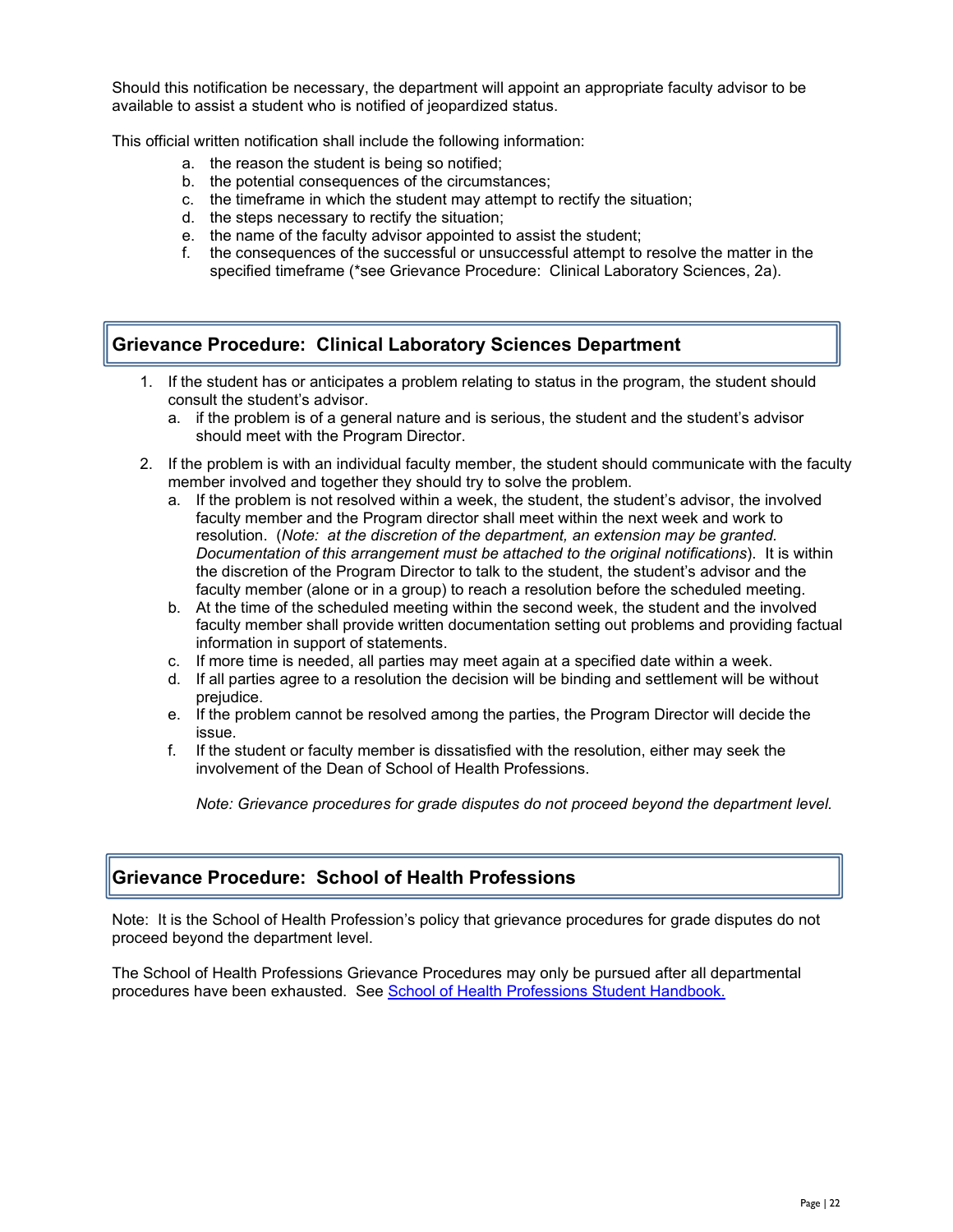## **English Language**

**ENGLISH LANGUAGE REQUIREMENTS FOR DEGREE PROGRAM**: These requirements *MUST* be met *PRIOR* to beginning the Professional Program. Official documentation of scores must be provided to the admissions committee.

All students *MUST* satisfy at least ONE of the following requirements.

- be a natural born citizen of a country where English is the native language; e.g.; United States, Great Britain, Australia, New Zealand or English-speaking provinces in Canada;
- earned a baccalaureate degree or higher from an institution in one of the countries listed above;
- successfully passed (within the last two years) the academic format of the *International English Language Testing System* (IELTS);
	- $\circ$  minimum requirements: overall band score of 7.5 and no part score lower than 7.0;
	- successfully passed (within the last two years) the *Internet Based TOEFL;* o minimum requirements: at least 23 or higher on the Reading and Listening Sections; a score of 5.0 or 23 or higher on the Writing Section; a score of 26 or higher on the Speaking Section;
- successfully passed (within the last two years) *the Paper-based TOEFL;*
	- minimum requirements: at least 57 on each section with a 5.0 or higher on the **Test of Written** *English;*
- earned a minimum score of 50 or the *TSE* (Test of Spoken English) exam or a minimum of 50 on the *Speak Test* (available at the AEC, Lawrence campus).

### **Reference Books**

The final grade in a course will not be given until all books loaned to the student for study are returned to the instructor or library.

### **Credit by Examination of Clinical Laboratory Sciences Courses Program**

- 1. Credit by examination is available only for the student laboratory courses and phlebotomy.
- 2. Eligibility: Student must be nationally certified as a medical laboratory technician (ASCP), clinical laboratory technician (NCA), clinical laboratory assistant/phlebotomist (ASCP, ASPT, NCA [active certification 2009-2012] or NPA).
- 3. Credit by Examination:

Student must enroll in the course and successfully pass a comprehensive examination with a score of 70% or better.

Courses eligible for credit by examination include:

CLS 520 Phlebotomy CLS 523 Fundamentals of Analytical Techniques Laboratory CLS 533 Clinical Microbiology I Laboratory CLS 537 Hematology I Laboratory CLS 543 Clinical Microbiology II Laboratory CLS 545 Immunohematology I Laboratory CLS 547 Hematology II Laboratory CLS 549 Clinical Immunology I Laboratory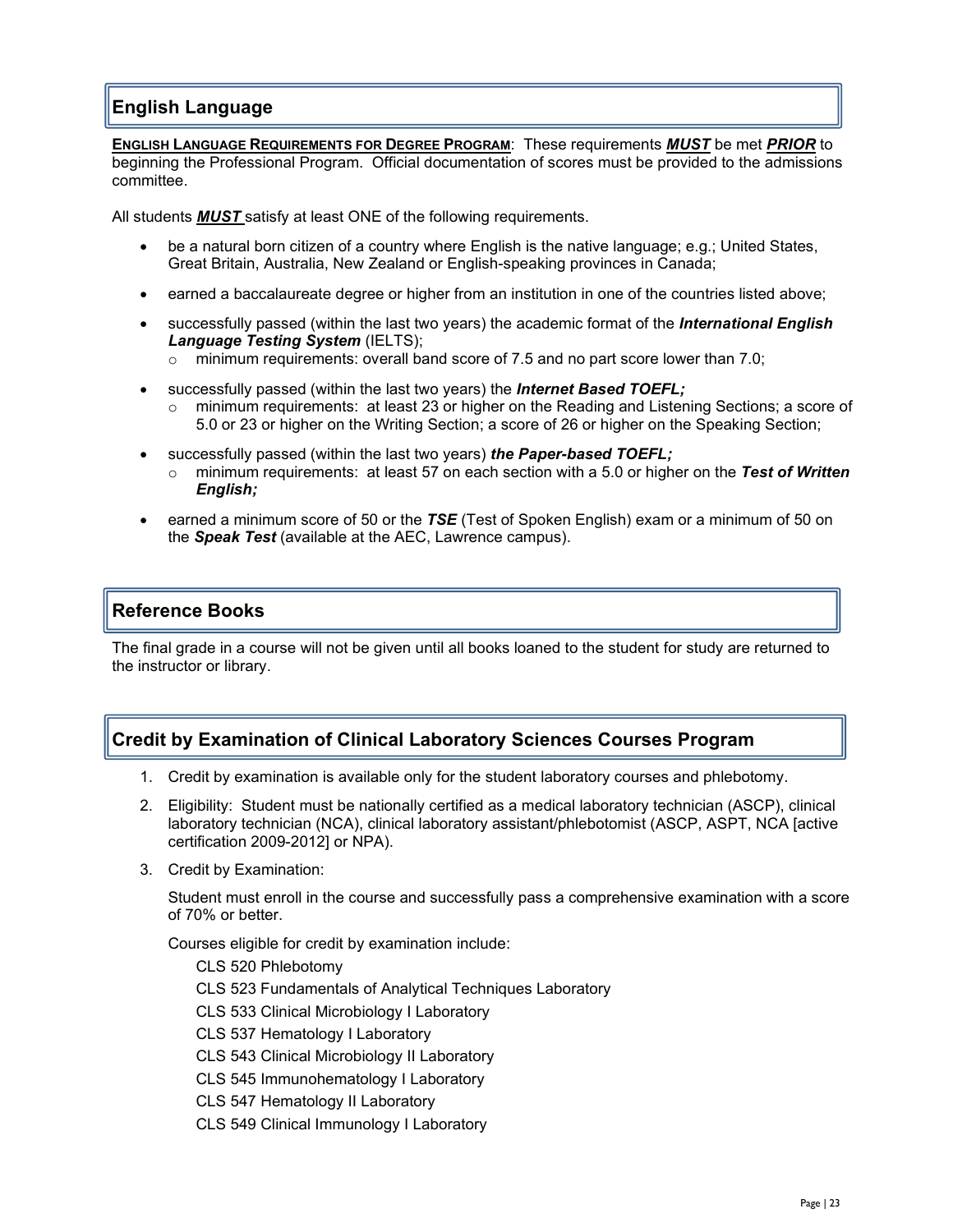- 4. A student applying for credit by examination in phlebotomy (CLS 520) must satisfy one of the following experience requirements as well as successfully pass the examinations for the course with a score of 70% or better.
	- a. one (1) year continuous employment using phlebotomy skills approved by the Curriculum Committee, with written documentation of the phlebotomy experience by the individual's direct supervisor for the work experience;
	- b. current employment as a phlebotomist with written documentation from direct supervisor as to the number of hours worked each month;
- 5. Students who can provided documentation showing that they are nationally certified as a phlebotomy technician (e.g., PBT) will be exempt from the phlebotomy course.

### **Special Phlebotomy Requirements**

Students will not be excused from phlebotomy practice for disabilities or health reasons. Their participation in the phlebotomy practice may be modified to fit their disability. Each student request will be handled on an individual case basis. If the student is restricted for health reasons by the KUMC student health physician, the student will complete a comparable project that has been approved by the Curriculum Committee.

### **Student Exposure Protocol**

Students, if injured or exposed to (mucous membranes or open skin) blood, body fluids, or other infectious material via needle stick or splash while performing duties at an Outside Facility should:

- A. Follow procedures consistent with the institution and report to nearest emergency room if applicable
- B. Student or supervisor calls Student Health (588-1941) and leaves a message regarding the incident (student name, date, and time). Fill out Student Incident Form.
- C. A student health representative will work with the outside agency to assess risk factors and plan follow-up care

The entire Student Exposure Protocol can be found at the following url: [http://www.kumc.edu/student-services/student-health-services/needle-stick-or-other](http://www.kumc.edu/student-services/student-health-services/needle-stick-or-other-exposure.html)[exposure.html](http://www.kumc.edu/student-services/student-health-services/needle-stick-or-other-exposure.html)

### **Student Mentoring**

Each CLS student is assigned a faculty mentor. The CLS Mentor Program has been developed so that individual students can form a closer professional relationship with a laboratory professional than may be achieved by just attending class. In addition to receiving guidance on academic progression, students can receive guidance in career related areas, as well as personal and professional development. Furthermore, these meetings will assist faculty in detecting potential problems or difficulties encountered by students before they can negatively impact student performance in the program. The meetings will provide the student with a chance to express concerns about his or her performance or issues related to the program. Student advising and mentoring occurs while maintaining confidentiality and impartiality.

At a minimum, mentoring meetings should occur along the following schedule:

- Year 1 fall semester: early September, early October, and late November
- Year 1 spring semester: late February, mid-April
- Year 2 fall semester: midterm
- Year 2 spring semester: as desired by the student or faculty mentor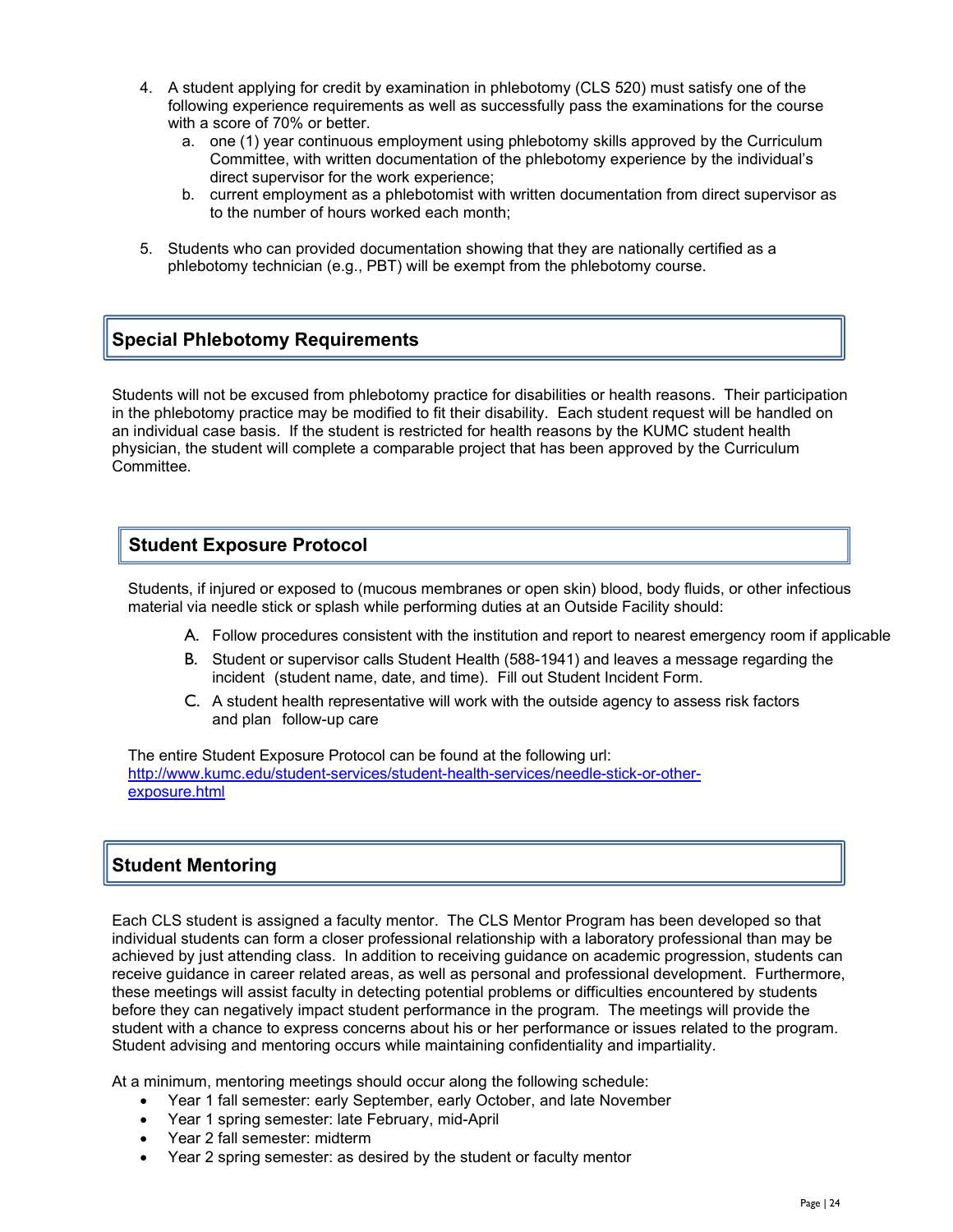### **Informed Consent**

Clinical laboratory professionals are qualified by academic and applied science education to provide service and research in clinical laboratory science and related areas in rapidly changing and dynamic healthcare delivery systems. As part of the educational process to become qualified to perform the full range of clinical laboratory tests in areas such as hematology, clinical chemistry immunohematology microbiology, immunology, coagulation, molecular, and other emerging diagnostics, students will be exposed to blood, blood products and body fluids of others. Additionally, blood may be collected from students for use in the performance of laboratory tests. Students may give consent for their blood samples to be used by the University of Kansas Hospital Clinical Laboratory for normal range determinations. Information regarding universal precautions is included in the program curriculum. The program will make every attempt not to use infectious specimens as part of the educational process.

### **Attendance**

Students in the Clinical Laboratory Sciences Program should become thoroughly knowledgeable with each course and professional criterion in preparing for a career in the clinical laboratory sciences.

Class attendance is required because the complex material presented is essential for the development of the student in this professional discipline. Lab and practicum assignments require actual performance of procedures and/or application of principles. The manner or method of performance needs reinforcement. All assignments and course objectives must be completed to the satisfaction of the instructor.

#### 1. **Tardiness**:

- a. the student should adhere to the time set by the Department for class attendance. More than 15 minutes late shall constitute an absence;
- b. If the student realizes that he/she may be tardy to lecture, lab, or practicum site he/she should attempt to inform the instructor before class begins by phone call (leaving a message if no answer), email, or by contacting the department's Administrative Assistant. This notification may prevent the tardiness being recorded as an unexcused absence. If the student is unable to notify the instructor before class begins, he/she should inform the instructor at the end of the class period, giving the reason for the tardiness.

#### 2. **Absence**:

a. **Lectures** – students are expected to attend all lectures sessions; in the event of serious illness or family emergency, he/she must inform the instructor before class begins by phone call (leaving a message if no answer), email, or by contacting the department's Administrative Assistant. Five percent (5%) will be deducted from the final grade *each time* absences are equal to the number of credit hours for that class (i.e., Chemistry 540 is 2 credits. If two (2) classes are missed, a 5% deduction will occur. **If four (4) classes are missed, a 10% reduction will occur**). As stated in the Student Handbook, being 15 minutes late will be considered an absence. Generally, there are no make-ups for quizzes or exams. Should a quiz or exam be missed, a separate essay exam may be allowed. At the discretion of the instructor, proper documentation for the absence may be required. The instructor will determine if the exam can be taken, (meaning the cause for absence is acceptable) and which proper documentation is required. This will be dependent upon the cause for the absence. The exam will be scheduled at the convenience of the instructor. *Excused absences will only be granted when a student follows policy and are given at the discretion of the instructor*.

**Student Labs** – students are expected to attend all student lab sessions; in the event of serious illness or family emergency, he/she must inform the instructor before class begins by phone call (leaving a message if no answer), email, or by contacting the department's Administrative Assistant. Upon returning to classes it is the student's responsibility to contact the faculty member to determine if that lab can be made-up (not all labs can be made up). In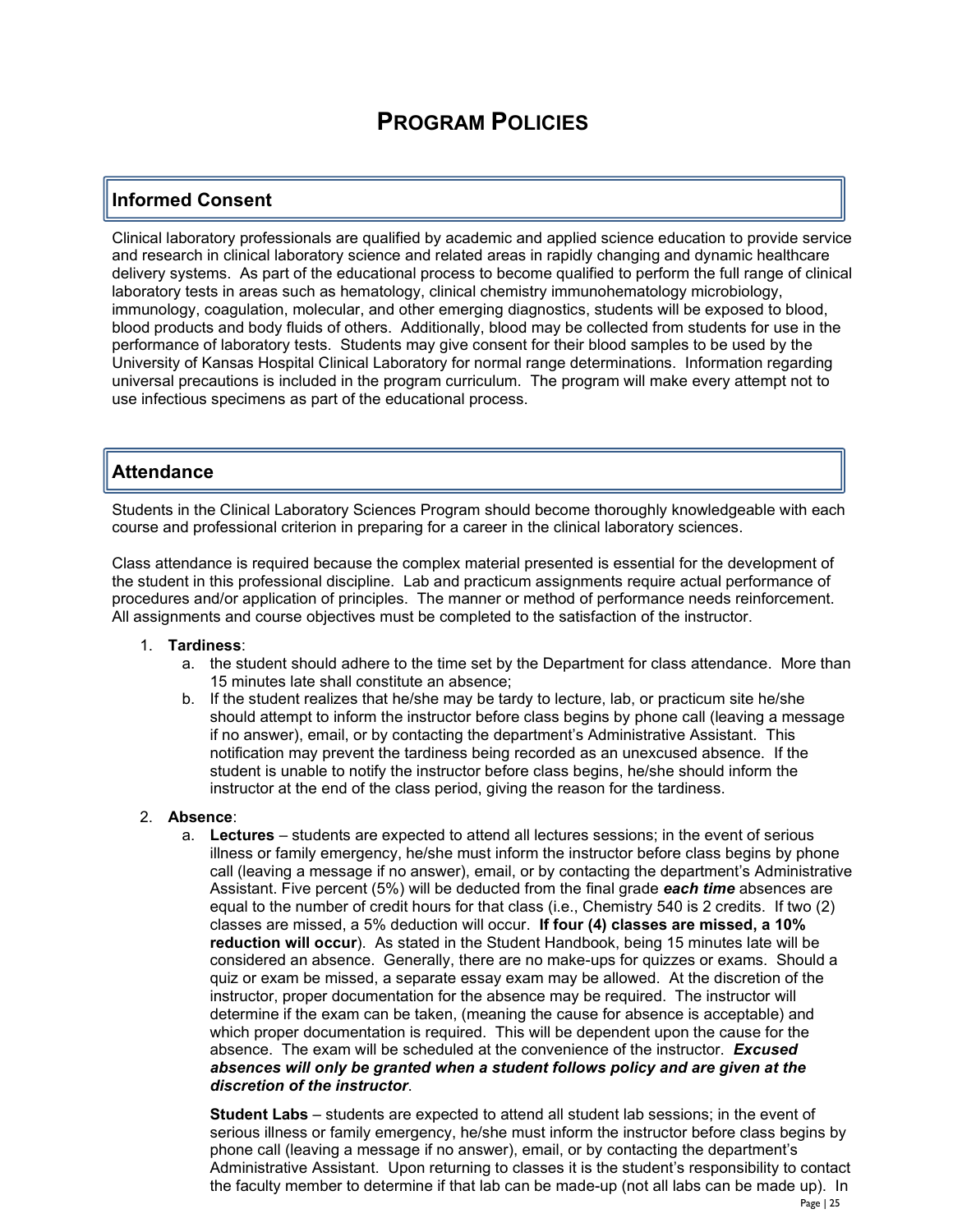most courses, material covered in early labs teaches principles needed by the student in later labs but many labs are impossible to repeat.

**Practicum Rotations** – students are expected to attend all practicum sessions. If you are ill and cannot attend a day during practicum rotations you must (i) call the practicum rotation site first thing in the morning to let them know you will not be present, and (ii) email the CLS instructor. This notification is important since your practicum site will have specific activities planned for you. Students should remember that off-site experiences are part of the rotation block. The student must be there. In the practicum rotations, the maximum number of excused absences (illness or family emergency) permitted in a class is equal to the number of credit hours for that class (i.e., Micro is 3 credits to there are no more than 3 excused absences permitted. Any number of absences (whether due to illness or not) greater than the number of credit hours is expected to be made up on weekends, breaks or staying at the end of the school year for the additional time. Failure to make up time will result in a grade reduction of 5% for every day not made up. No excused absences will be allowed on practicum rotations of less than 10 days; this includes absences occurring during off-campus rotations. No employment interviews should be scheduled during these rotations.

- b. If a student must be absent for three days or less because of extenuating circumstances, he/she must notify the office of Clinical Laboratory Sciences prior to the time the class(es) are scheduled to begin. If a student must be absent for greater than three days, he/she must submit a petition to the clinical Laboratory Science Program Director prior to the date the leave would commence. In addition, prior to starting the leave, the student must have received written approval from the program director and all faculty affected by the student's absence. After approval of the leave, the faculty and student will arrange a mutually agreeable schedule for the student to complete the material missed due to the absence. This could include weekends and/or student vacation times.
- c. Provision for make-up is at the discretion of the instructor. Appeals for special consideration may be addressed to the instructor involved and, if the appeal is not resolved, to the Program Director.
- d. If a student must be absent for three (3) consecutive days due to an illness or injury he/she must submit to the Clinical Laboratory Sciences Program Director a resume slip from Family Practice or a private physician before attending classes.
- e. A student having excessive absences may be withdrawn from the course by the Dean and assigned a grade of "F". In the Clinical Laboratory Sciences department excessive absence is defined as absence in excess of the number of credit hours in the course. Faculty members will file a report with the Program Director whenever a student has been absent without explanation a consecutive number of time greater than the number of hours credit in the course. The Program Director will bring this continued absence to the attention of the KUMC Director of Admissions and Records. The presumption will be that the student has withdrawn from the course.

#### 3. **Spring Break and the ASCLS-Kansas Annual Meeting**:

Spring Break:

- a. *CLS3 (First Year) Students*: Spring break for CLS3 students follows the published spring break schedule for the University;
- b. *CLS4 (Second Year) Students*: Due to the clinical practicum rotation schedule, CLS4 students do not receive Spring Break.

ASCLS-Kansas Annual Meeting: This professional meeting occurs during the spring semester at a date determined by the ASCLS-Kansas. The department strongly encourages all CLS4 students to attend this meeting while enrolled in the program. The department will pay the student registration fee in full for those CLS4 students who are current members of ASCLS-Kansas. Students who are not current members will be responsible for the difference in cost between the student member registration fee and the non-member student registration fee. CLS4 students are excused from their clinical practicum site to attend the meeting. Students not attending the meeting are to report to their clinical practicum site as regularly scheduled.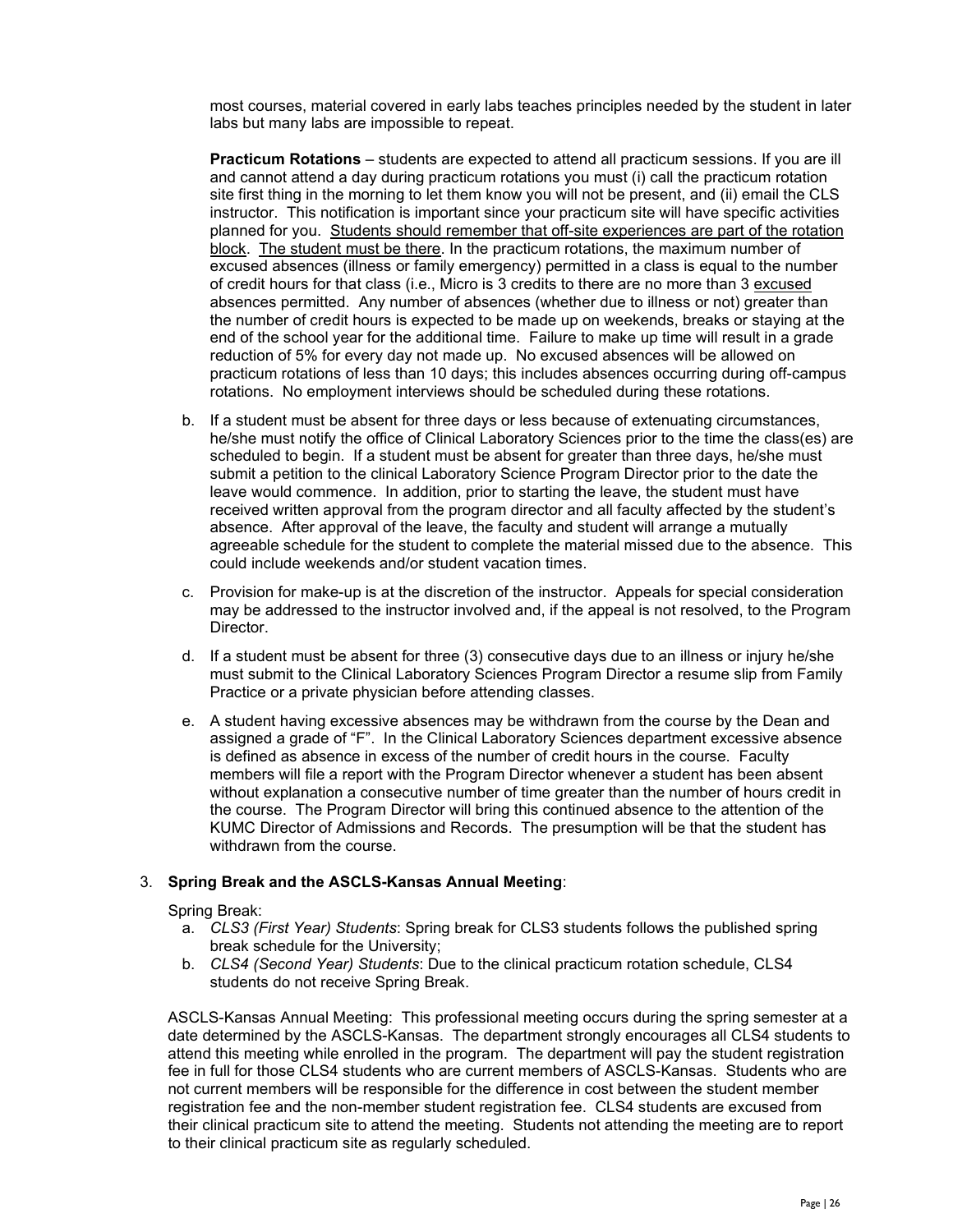#### 4. **Leave of Absence**:

- a. a student desiring to interrupt the professional curriculum with a maternity/medical leave may submit an application for Leave of Absence to the Program Director. A leave of absence shall not exceed 12 months in length. The student may resume the program the next semester in which courses are scheduled, provided that the student meets the course prerequisites. The University leave of absence policy is located at: [http://www.kumc.edu/student-services/enrollment-services/current-students/dropping-and](http://www.kumc.edu/student-services/enrollment-services/current-students/dropping-and-withdrawing-from-classes.html)[withdrawing-from-classes.html](http://www.kumc.edu/student-services/enrollment-services/current-students/dropping-and-withdrawing-from-classes.html)
- b. a student desiring to interrupt the professional curriculum for any reason other than maternity/medical, may submit a petition to the Program Director.

#### 5. **Note:**

- a. individual course requirements regarding attendance may be more restrictive;
- b. refer to the [School of Health Professions Student Handbook](http://www.kumc.edu/school-of-health-professions/student-handbook.html) for policies specific to the school. It is the student's responsibility to review the School of Health Professions policies.

## **JayDoc and Interprofessional Education Activities**

Changes in the organization and delivery of health services are happening nationwide. Increased teambased care and communication practices are central to the effective delivery of patient-centered care in an environment of expanding access. These changes impact every aspect of the health care system, including the clinical laboratory. Therefore, as part of the [KUMC campus-wide initiative](http://www.kumc.edu/center-for-interprofessional-practice-education-and-research.html) to prepare health care practitioners who can deliver care as members of a collaborative team, the Department requires Clinical Laboratory Science students to participate in various interprofessional activities. These required activities include three campus-wide interprofessional education (IPE) events. Campus-wide IPE events occur during weekdays. The specific dates for these events will be announced as soon as the dates are set.

ALL CLS students are highly encouraged to participate in the staffing of the laboratory in the student-run JayDoc clinic for the duration of the program [\(http://jaydocfreeclinic.org\)](http://jaydocfreeclinic.org/). The JayDoc clinic operates in the evening (6PM-10PM), Monday through Wednesday, throughout the year. The student-led CLS JayDoc Committee coordinates CLS student staffing of the clinic.

## **CLS Student Lockers**

Lockers for student use are located in the hallway of the CLS suite or elsewhere on the KUMC campus as required. Students may have to share a locker with one other student. The policy regarding use of the lockers is as follows.

- 1. Two students may be assigned to each locker; one CLS3 student, and one CLS4 student. a. each student will have a key.
- 2. If the key is lost, the student must pay the department \$10.00 for a key replacement.
- 3. All keys must be returned to the CLS office according to the following schedule:
	- a. CLS3 students keep the key the whole year.
	- b. CLS4 students:
		- i. Clinical students turn in key at end of Fall semester (November).
		- ii. Molecular students turn in key at end of Spring semester (January).
- 4. No liquids that aren't in sealed containers.
- 5. No food or liquids are to be left in the lockers overnight.
- 6. No decorating the outside of the lockers.
- 7. Nothing should be placed on top of the lockers (fire marshal policies).
- 8. Students are responsible for keeping his/her locker clean at all times.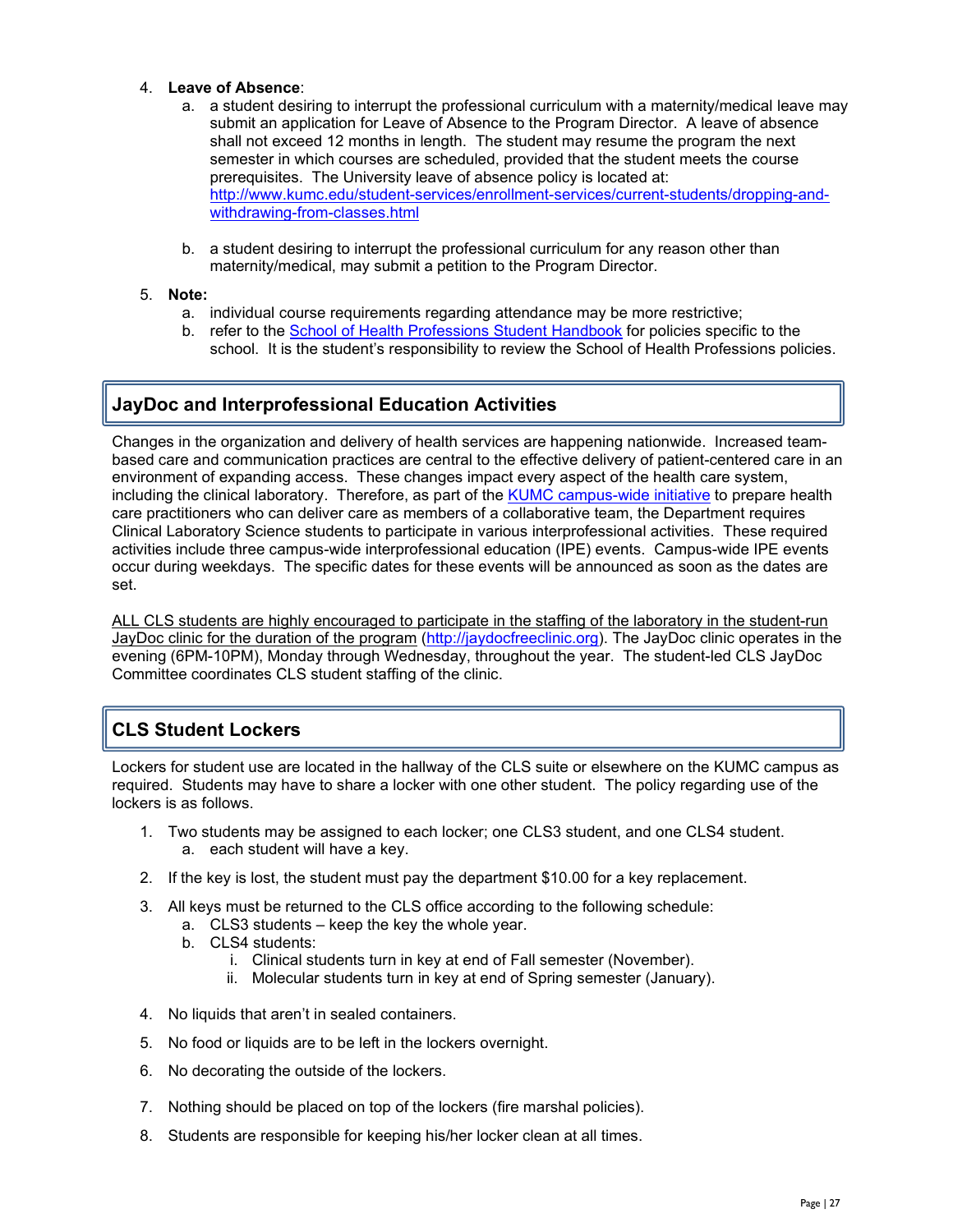## **Housing During Practicum Rotations**

There are multiple clinical affiliates where students complete their practicum rotations. Students need to be aware that they may be assigned to clinical rotation sites outside of the Kansas City Metropolitan area. Students are responsible for their own housing and meals during the clinical rotation semester no matter the location of the clinical rotation. Students need to consider this possibility when making their housing arrangements during the final year of the program. Students may want to obtain a lease that can be terminated or extended without penalty in December the semester preceding the clinical rotation.

## **Grooming and Dress Standards**

The University of Kansas Medical Center projects an image of professionalism in our community. The grooming and dress of our employees conveys a message of respect, credibility, and quality of service. In a hospital setting, appearance and cleanliness are extremely important in meeting the standards for infection control and safety. Employees have the opportunity to create a positive impression by consistently presenting themselves as models of cleanliness, modesty and conservative good taste.

The following standards should be practiced consistently:

#### **Grooming Standards**

- practice daily oral hygiene;
- bathe daily and use effective deodorant;
- heavily-scented toiletries should be avoided;
- fingernails should be clean, well-groomed and of a reasonable length;
	- o *in keeping with APIC standards, students may not wear: fingernails more than ¼ inch long, chipped nail polish, nail jewelry or artificial fingernails of any kind, including but not limited to tips, overlay wraps, extenders and press-on nails. Gel and shellac nails are also prohibited;*
		- *according to the Association for Professionals in Infection Control (APIC) artificial nails or extenders have been found to harbor pathogenic organisms and have been implicated in the transmission of organisms to patients;*
	- o *this policy may apply to other positions at KUMC as determined by the Academic Department;*
- makeup should be conservative and in good taste;
- hairstyles as well as mustaches and beards should be clean, neatly groomed and moderate length; long hair must be tied back away from the face, and hair color must be natural looking;
- use of jewelry should be minimal and conservative; earrings cannot dangle or a hoop may not be over ¼ inch around.

#### **Clothing Standards**

- all garments must be fresh and clean;
- uniforms (scrubs) as designated by respective department or specialty units;
- shoe soles should be non-marking and without metal caps. Laced or loafer-type shoes are preferred;
- shoes with open-toes or heels are prohibited for the student's personal safety;
- socks or hose must be worn;
- appropriate undergarments must be worn and are not to be exposed;
- laboratory:
	- o navy solid-colored scrub pants and navy solid-colored scrub tops are to be worn in the student labs and clinical settings;
	- o laboratory coats are worn over the scrubs during student labs and during other designated activities. Lab coats are provided for student use;
- lecture:
	- $\circ$  unacceptable clothing is not allowed (see below regarding unacceptable clothing);
- professional meetings:
	- o business casual.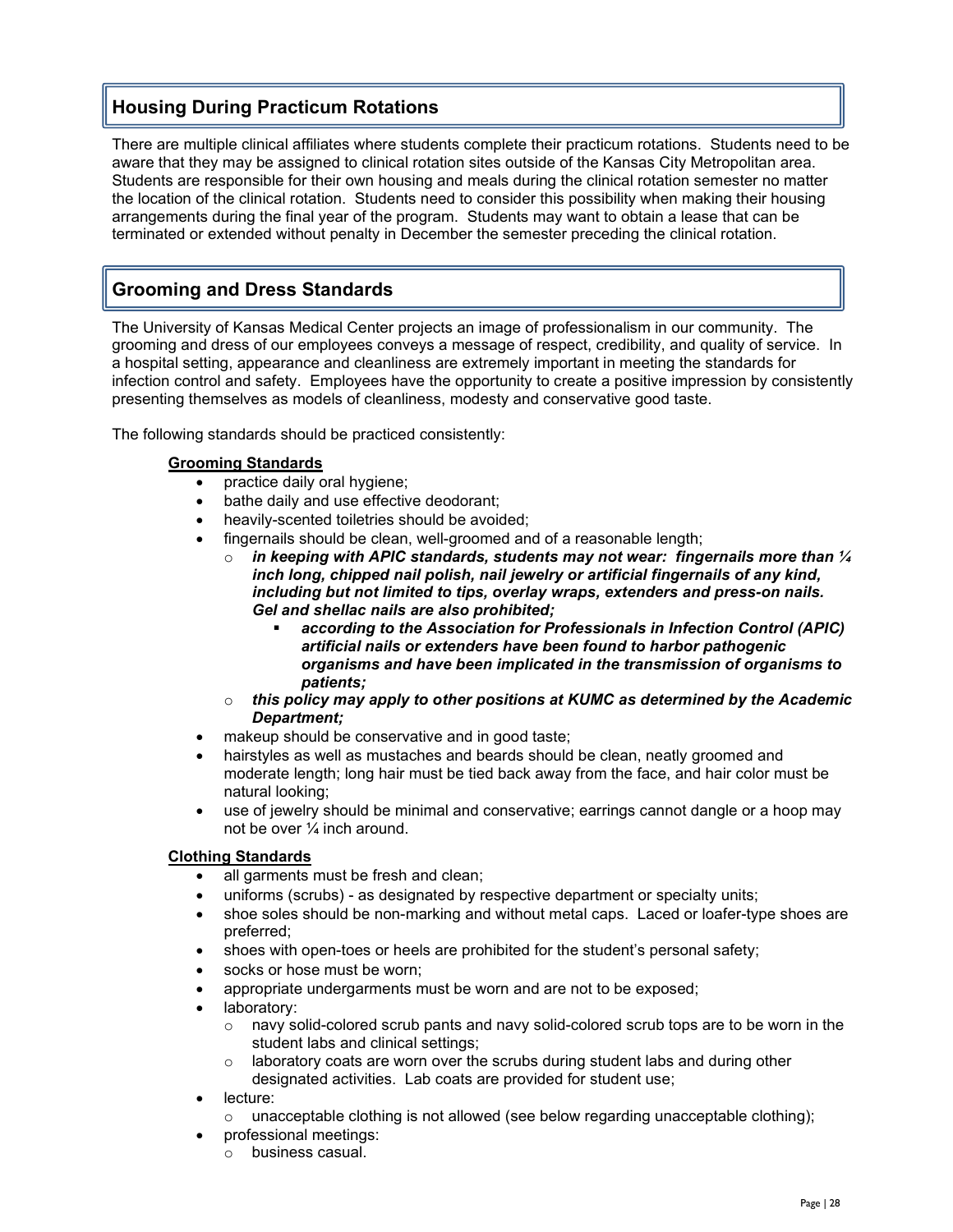#### **Unacceptable Clothing**

- flip-flops and t-shirts are generally not acceptable except as designated specifically by department uniform code;
- tight-fitting or revealing garments;
- worn, torn or soiled garments or shoes;
- halter tops, leggings, and miniskirts;
- items of clothing imprinted with advertising or objectionable language;
- baseball caps and other non-religious headwear.

#### **Tattoos and Piercing Standards**

- Visible tattoos should be covered if possible and are not to be offensive, vulgar, profane, or intimidating, and must not violate the University's anti-discrimination or harassment policy;
- Visible body piercings/jewelry worn on the tongue, lips, eyebrows and nose may not be worn in the clinical setting.

The preceding standards are not all inclusive. The Program Director and each instructor has the option to implement specific additional guidelines within the framework of this policy. If there is a question as to the appropriateness of a particular item, it should not be worn without consulting your instructor. Some clinical sites may have more stringent requirements than the CLS Department. When performing practicum rotations, students are expected to conform to the grooming and dress requirements of the supervisory setting. In the absence of site-specific policy, the above guidelines for grooming and dress should be observed.

A student may be asked to return home to change clothing on his/her own time. Failure to follow standards may result in disciplinary action.

#### **Health**

The students must maintain physical, emotional, and mental health (well-being), which will permit them to meet the course and program objectives. Since accuracy and speed in performing laboratory procedures are critical in care and treatment of patients, programs must act, at all costs, to protect the health and safety of patients.

In order to maintain the integrity of the curriculum and standards of the National Accrediting Agency for Clinical Laboratory Sciences (NAACLS), it is inevitable that the inability to adhere to the technical standards will disqualify some students. This does not imply however, that a program has discriminated against these students on the basis of a protected class, e.g., sex, race, color, national origin or ancestry, age, religion or creed, disability, veteran status or sexual orientation. The University is committed to providing equal opportunity and non-discrimination to all members of the academic community, including students.

### **Service Work Performed by Students**

Service work is the compulsory, or non-compulsory, performance of any clinical duties during scheduled clinical rotation hours without direct supervision by a certified technologist. Students are prohibited from performing service work or substituting for (compensated or uncompensated) any regular qualified staff employee at the clinical affiliate during the scheduled clinical practicum rotation (approximately 8:00AM – 5:00PM Monday through Friday). Any duties performed by the students at the clinical site are under the supervision of an employee of the site and the employee is responsible for final verification of the data and releasing it to the LIS (laboratory information system). At each clinical affiliate site, students shall perform duties, and demonstrate procedural competencies, as established by the given clinical rotation objectives and under the supervision of a certified technologist.

Occasionally, a student chooses to be hired by a clinical site for jobs that do not require a certified MLS or MLT and the employment is outside the scheduled class hours (e.g., evenings or weekends). In such cases, the student is a *bona fide* employee of the site and the work is not considered to satisfy any part of the student's clinical practicum rotation.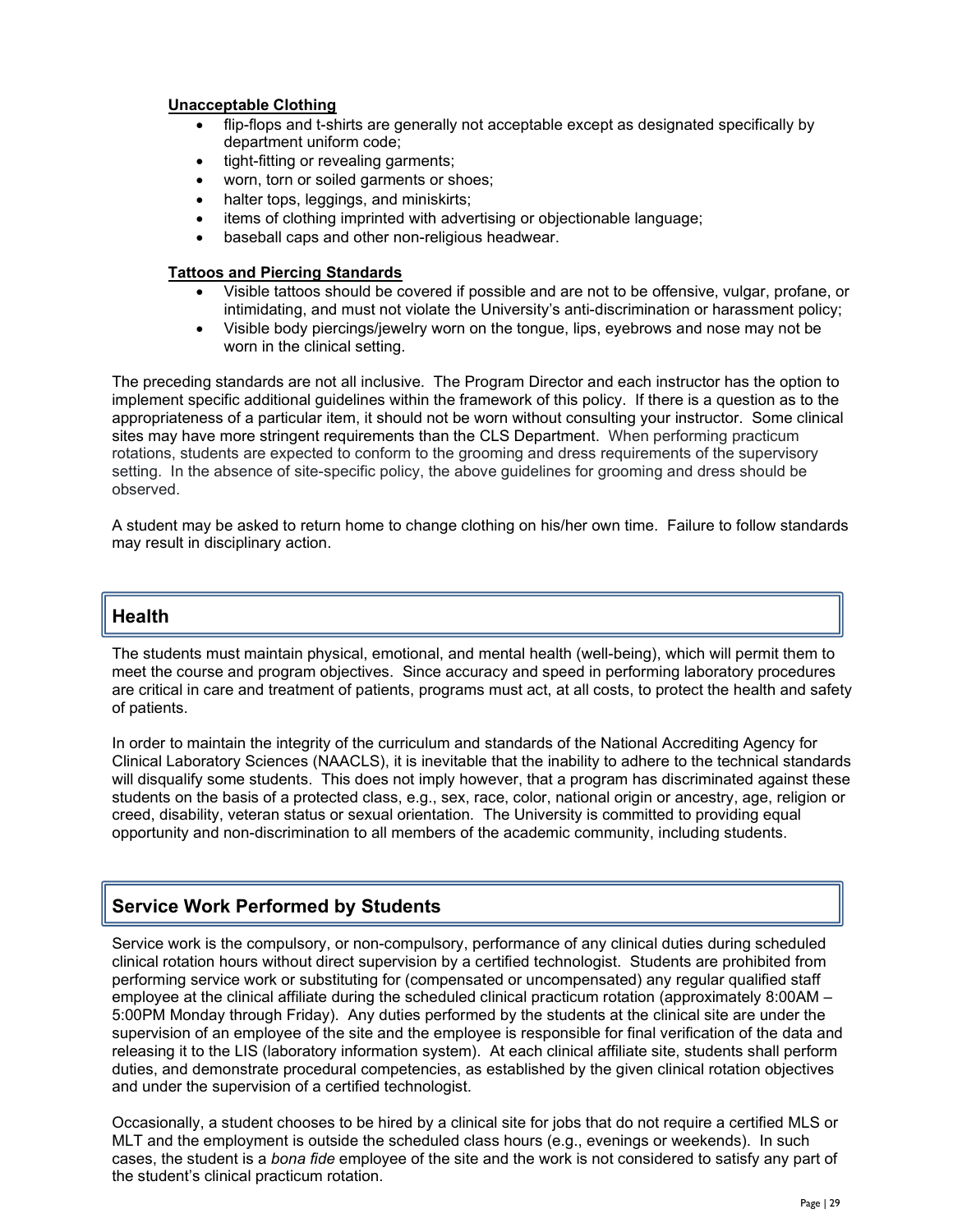### **HIPAA and Related Confidentiality Issues**

Students are required to complete the online HIPAA course offered at KU Medical Center (KUMC). Prior to participating in the clinical practicum rotations, the student is required to sign a form whereby he/she agrees to abide by the rules and regulations of the clinical sites utilized by the program while on their premises during any assigned clinical, research or enrichment rotations. Clinical sites other than KUMC may require the student to satisfy their specific HIPAA policies.

## **Required Annual Training**

All new and continuing students campus-wide are required to take (and complete at the level of competency indicated on each) the following Learning Connection training modules annually:

- Computer Security Awareness Training;
- Harassment Tutorial: Respect in the Classroom and Workplace;
- HIPAA Training;
- University/UKP Safety Training;
- University/UKP/Student Workplace Violence Training;
- Student Confidentiality Agreement (this requires reading and checking an "I Accept" box).

Only one version of the computer Security Awareness Training is available. For each of the other training modules, the student is required to take the "student" version of the module. New students must complete the modules between 30 days before the start date of their program and not later than two weeks after classes begin. For continuing students, the "window" to do the annual re-training on these modules is June 1<sup>st</sup> through September 30<sup>th</sup>. Students who do not comply will not be allowed to enroll in the following semester and will lose access to KUMC electronic resources.

To access the Learning Connection, students should log onto "myKUMC" using their GroupWise user ID and password and go to the "Training" tab to complete these modules.

### **Background Check**

On January 1, 2004, The Joint Commission (THC) instituted new regulations that must be followed in order for hospitals, home health agencies, clinics, etc., to gain or maintain accreditation status. One of these new regulations requires that all persons who are involved in patient care activities, i.e., employees, volunteers AND STUDENTS, must have criminal background checks and other healthcare-related checks. Most public/private school systems are requiring background checks as well.

Acceptance into the School of Health Professions academic programs is conditional, pending the results of a criminal/healthcare-related background check. Acceptance into the Clinical Laboratory Sciences Programs, School of Health Professions, will not be final until the School receives the student's background check information. The School of Health Professions requires only one background check prior to final acceptance and subsequent enrollment.

While most health care facilities with whom the School of Health Professions has affiliation contracts will accept the school's verification that a background check has been performed on a student, some may require a more current report and a drug screen. The cost of any additional screening may be the responsibility of the student.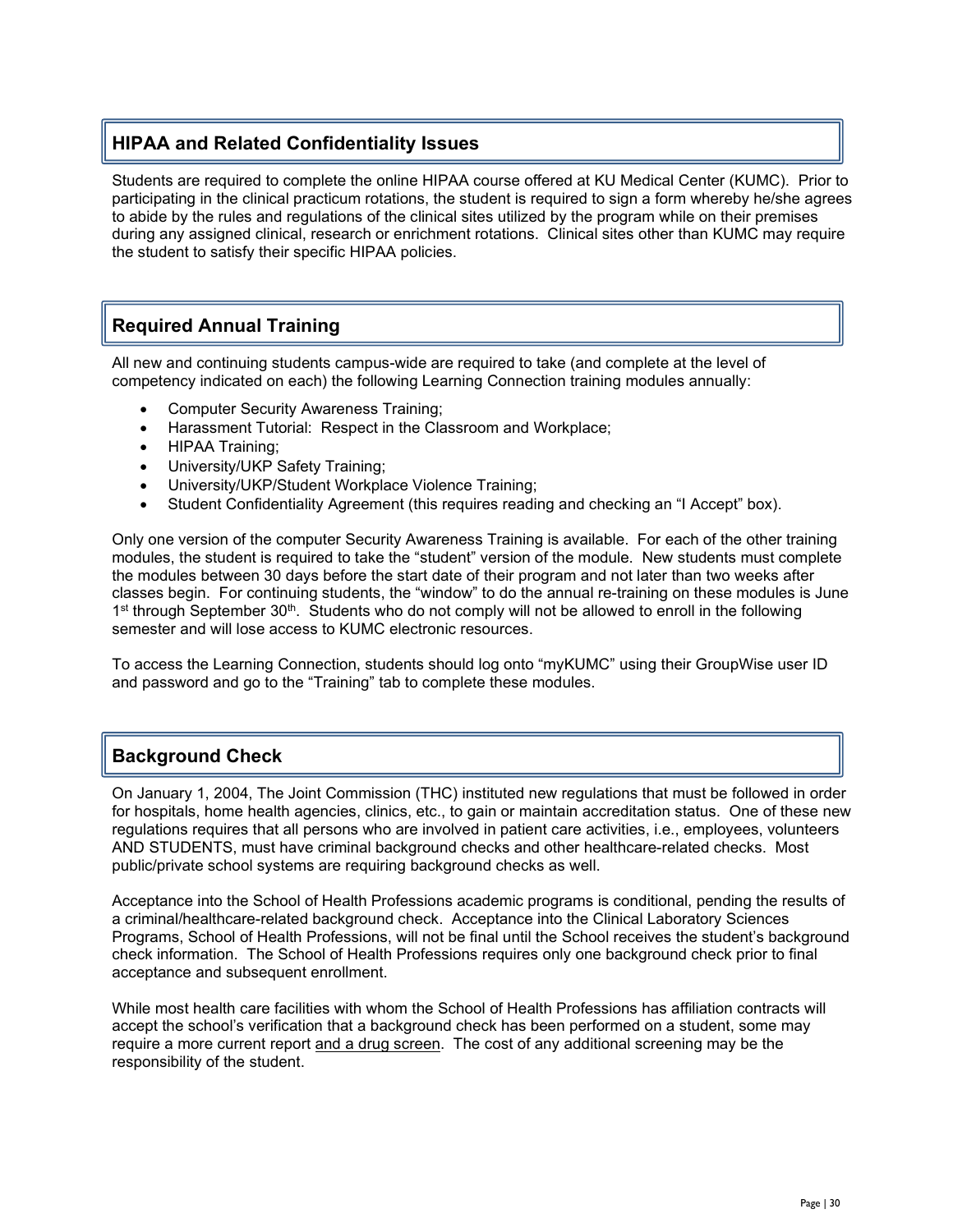## **Policies and Procedures When Applied Experience Cannot Be Guaranteed**

Students will not be excused from the clinical practicums for disabilities or health reasons. Their participation in the educational experience may be modified to fit their disability. Each student's request will be handled on an individual case basis. If the student is restricted for health reasons by the KUMC student health physician, the student will complete a comparable project that has been approved by the curriculum committee.

The CLS Program diligently coordinates with the practicum sites in the applied education of students enrolled in the Program. In the event that a site cannot participate in instruction, an acceptable, alternative site is identified, and the student is placed at that institution.

### **Course Evaluations**

Course evaluation by students is part of the continuing course improvement process. Therefore, your participation is very important. The availability of course evaluations will be distributed by email the week prior to final examinations and are completed on-line by the last day of class. Participation is tracked; however, all student responses are anonymous and will only be presented to faculty as aggregate data. Due to accreditation requirements and the value that the CLS department places on these evaluations, your course grade will be withheld until the course evaluation is completed. All students are required to submit course evaluations for every course. No points are associated with the course evaluation in the determination of final course grades

Failure to complete a course evaluation will result in a grade of "I" (incomplete) being assigned until the course evaluation has been submitted. Once the instructor has been notified that a student has submitted his/her evaluation form, the grade will be changed.

### **Printing**

The CLS Department copier is available only to department faculty and staff and students granted permission to use it by the Program Director. Visit the KUMC [Printing, Copying, Scanning, and Faxing](https://library.kumc.edu/how-to/printing-and-more.xml) webpage for information on printing availability on campus for students.

### **Examination and Grading Policies**

All grades given in the CLS numbered courses are competency-based and NOT norm-referenced grades. This means that students are expected to achieve, at a minimum, a defined level of knowledge/competency in each course. Grades for exams and courses are NOT curved.

Examination questions are categorized according to Taxonomy Level. Taxonomy refers to the cognitive processes required to answer the question item. The construction of the stem and responses, utilization of visual materials as well as the process and content of the item all contribute to the classification of an item by taxonomy level. The following three (3) taxonomy levels are utilized by the CLS Program.

#### **TAXONOMY 1: Recall**

Ability to recall or recognize previously learned (memorized) knowledge ranging from specific facts to complete theories.

#### **TAXONOMY 2: Interpretive Skills**

Ability to utilize recalled knowledge to interpret or apply verbal, numeric, or visual data.

#### **TAXONOMY 3: Problem Solving**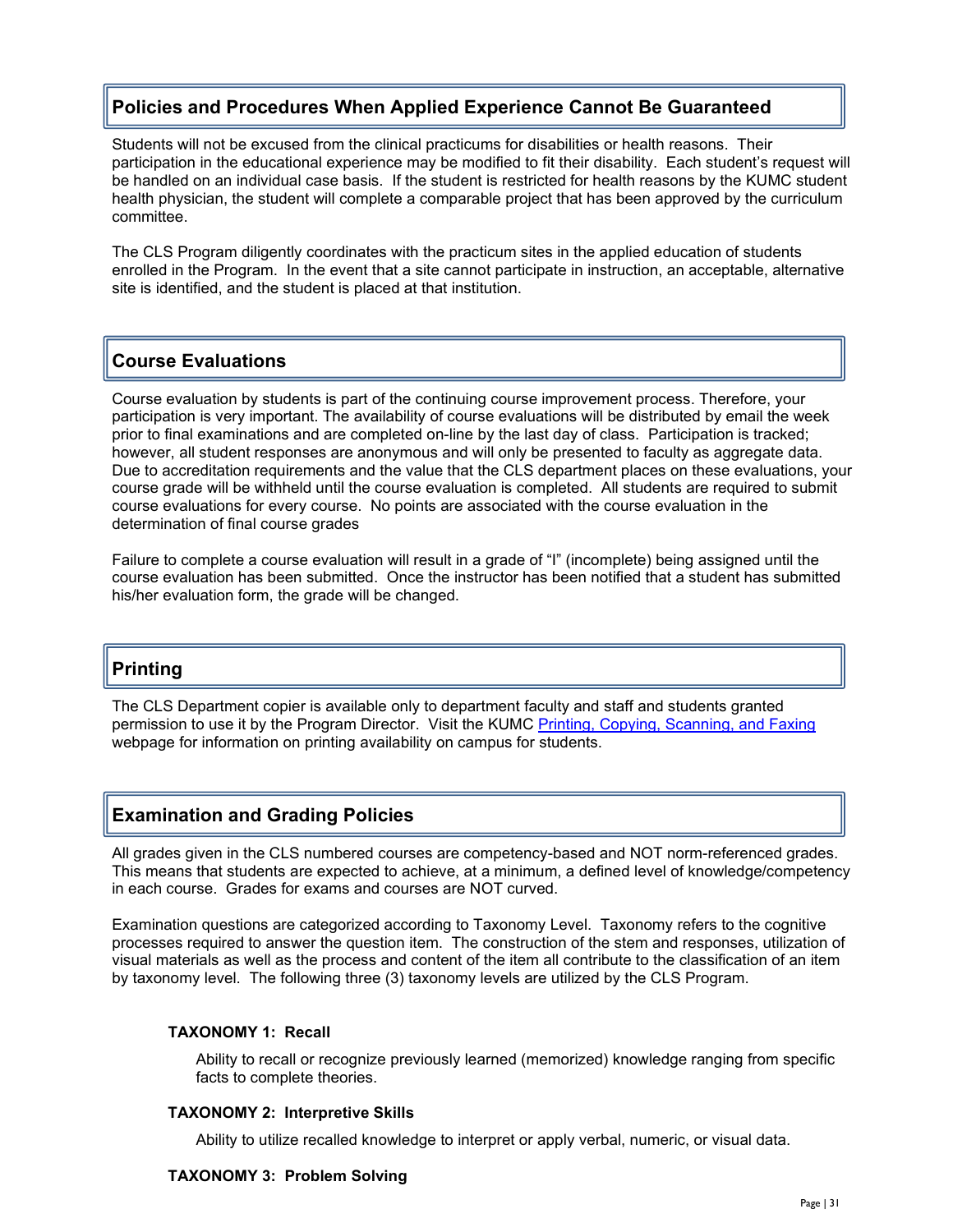Ability to utilize recalled knowledge and the interpretation/application of distinct criteria to resolve a problem or situation and/or make an appropriate decision.

The taxonomy level of an item is influenced by the construction of the stem in concert with the responses. Thus, the same bit of information could theoretically provide the criteria for the development of items on all three taxonomy levels. The following sample items demonstrate this point.

#### **TAXONOMY 1: Recall**

The prothrombin time test requires that the patient's citrated plasma be combined with:

- a. platelet lipids
- b. thromboplastin
- c. Ca+2 and platelet lipids
- d. Ca+2 and thromboplastin *(correct answer)*

#### **TAXONOMY 2: Interpretation**

A patient develops unexpected bleeding following three transfusions. The following test results were obtained:

Prolonged PT and APTT Decreased fibrinogen Increased fibrin degradation products Decreased platelets

What is the most probably cause of these results?

- a. Familial afibrinogenemia
- b. Primary fibrinolysis
- c. DIC (*correct answer*)
- d. liver disease

#### **TAXONOMY 3: Problem Solving**

A patient develops severe unexpected bleeding following four transfusions. The following test results were obtained:

Prolonged PT and APTT Decreased fibrinogen Increased fibrin degradation products Decreased platelets

Given these results, which of the following blood products should be recommended to the physician for this patient?

- a. platelets
- b. factor VIII
- c. cryoprecipitate (*correct answer*)
- d. fresh frozen plasma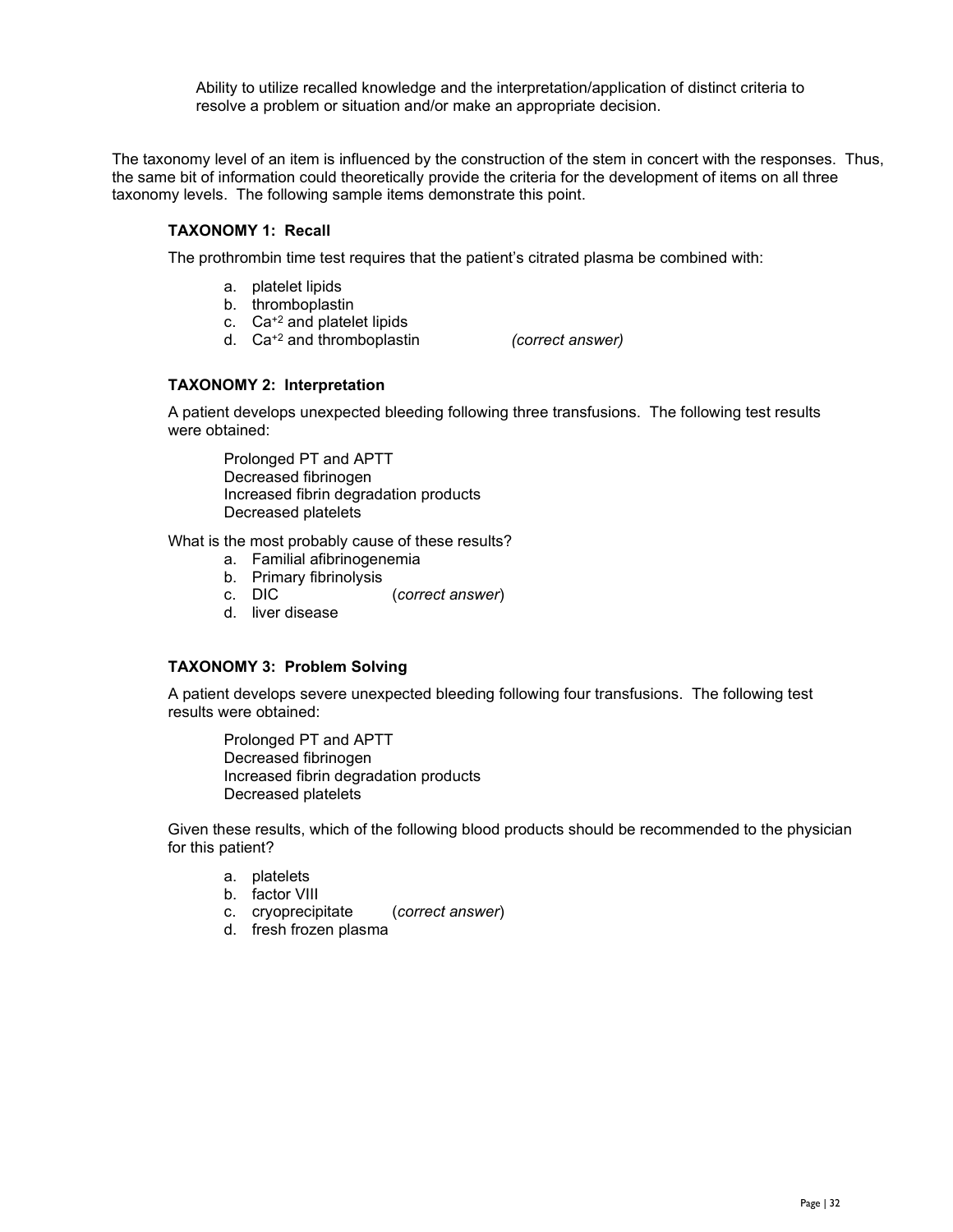## **Clinical Laboratory Sciences Department University of Kansas Medical Center**

## Clinical Professional Evaluation

| Student:                      | Date:               |
|-------------------------------|---------------------|
| <b>Rotation</b> (discipline): | <b>Institution:</b> |

It is our goal to ensure that students entering the clinical laboratory sciences profession do so with comprehension of behavioral standards expected. Circle the number corresponding to the student's performance in each category using the following scale.

|                                                                      | Fails to meet<br>standards | <b>Below Standards</b> | Meets Standards | Above<br><b>Standards</b> | <b>Exceeds</b><br><b>Standards</b> |
|----------------------------------------------------------------------|----------------------------|------------------------|-----------------|---------------------------|------------------------------------|
| If you give all of<br>this number it<br>correlates to a<br>grade of: |                            | $60\% - D$             | 70% - C         | $85% - B$                 | $100\% - A$                        |

**Entry-level expectations definition:** analogous to a new graduate without experience who you think would be a competent employee after completing your department's normal orientation for new employees.

- 1. **Fails to Meet Standards**: Performance is **significantly** below entry-level expectations. Performance is unacceptable.
- 2. **Below Standards**: Performance is **marginally** below entry-level expectations. Student needs to improve to achieve entry level competencies.
- 3. **Meets Standards**: Consistent in meeting entry-level expectations.
- 4. **Above Standards**: Consistent in meeting entry-level expectations. Student performance demonstrates initiative and independent functioning. Student may excel in some areas.
- 5. **Exceeds Standards**: Consistently exceeds entry-level expectations. Student demonstrates exceptional initiative and independent functioning.
- 6. **N/A**: Not applicable. No opportunity to evaluate criteria. Please mark "NA" across the rating scale if there has been inadequate opportunity to evaluate an attribute.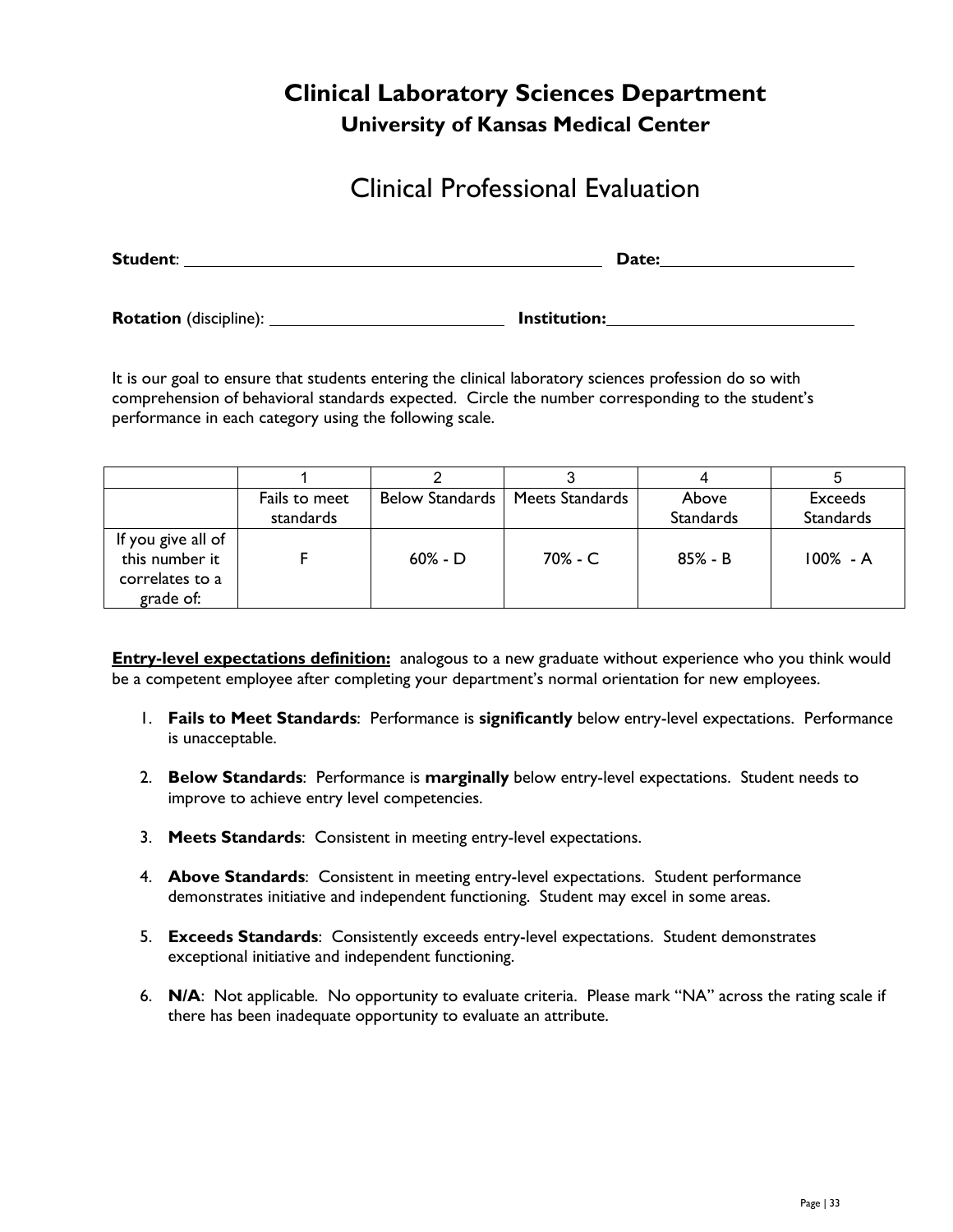## **I. Initiative and Interest**

|     | Actively participates in performing assigned tasks                                                                              |              |   |   | <u>5</u> |
|-----|---------------------------------------------------------------------------------------------------------------------------------|--------------|---|---|----------|
|     | Follows instructions and asks appropriate questions                                                                             |              | 3 | 4 | 5        |
|     | Prepared for the day's laboratory assignment                                                                                    | 2            | 3 | 4 | <u>5</u> |
|     | Self-starter in appropriate situations                                                                                          |              | 3 | 4 | <u>5</u> |
| II. | <b>Responsibility</b>                                                                                                           |              |   |   |          |
|     | Complies with institutional policies and procedures                                                                             |              |   | 4 |          |
|     | Is accountable for assigned work                                                                                                |              |   | 4 |          |
|     | Recognizes limitation, seeking help when needed                                                                                 |              | 3 |   |          |
|     | III. Adaptability                                                                                                               |              |   |   |          |
|     | Accepts constructive criticism and modifies behavior                                                                            | $\mathbf{2}$ | 3 |   | 5        |
|     | Adjusts workflow appropriately in emergency situations                                                                          | 2            | 3 | 4 | 5        |
|     | Adapts site-specific protocols to generic tasks                                                                                 |              | 3 | 4 | 5        |
|     | Adjusts to unplanned changes in schedule or assignment                                                                          | 2            | 3 | 4 | 5        |
|     | IV. Knowledge                                                                                                                   |              |   |   |          |
|     | Demonstrates understanding of basic theory                                                                                      |              | 3 |   | 5        |
|     | Demonstrates understanding of medical significance of<br>testing results                                                        | 2            | 3 | 4 | <u>5</u> |
|     | Integrates knowledge gained prior to the practicum to its<br>application within the clinical rotation                           |              |   |   |          |
|     | When applicable, integrates lab results & information from<br>other disciplines with results obtained in this clinical rotation |              |   |   |          |
|     | Identifies problems, errors, or malfunctions (at entry level)                                                                   |              |   |   |          |
|     | Creatively addresses problems that have no standard<br>solution or approach                                                     |              |   |   |          |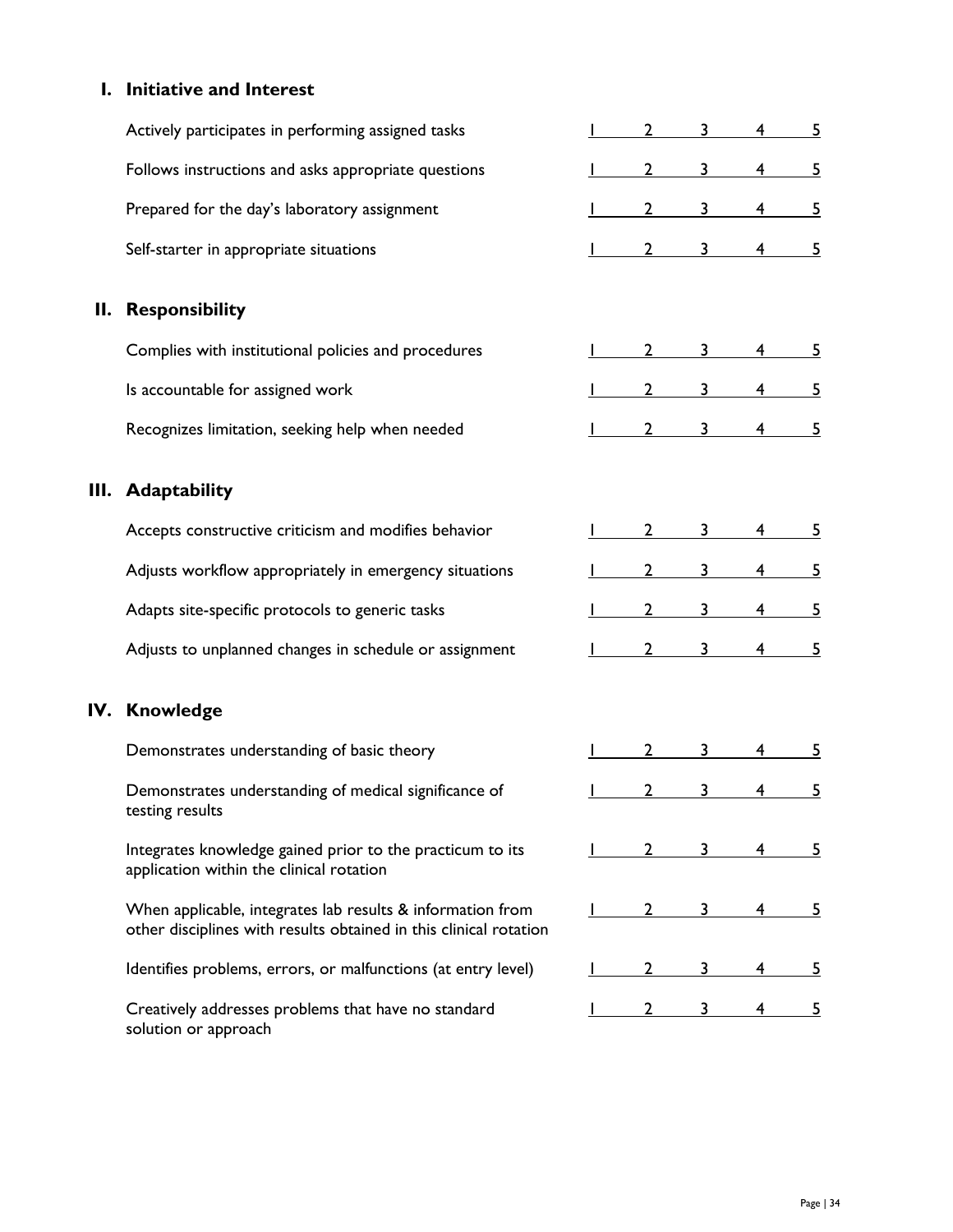## **V. Technique**

|     | Applies theoretical principles to current task                                   |   | 3 | 4 | 5        |
|-----|----------------------------------------------------------------------------------|---|---|---|----------|
|     | Completes assigned tasks within an acceptable time frame                         |   | 3 | 4 | <u>5</u> |
|     | Requires minimal supervision                                                     | 2 | 3 | 4 | 5        |
|     | Reports accurately and efficiently                                               |   | 3 | 4 | <u>5</u> |
|     | Demonstrates appropriate trouble-shooting skills (entry level)                   |   | 3 | 4 | <u>5</u> |
| VI. | <b>Professional Standards</b>                                                    |   |   |   |          |
|     | Arrives at assigned time and remains until work is completed                     |   | ٦ | 4 | 5        |
|     | Complies with institutional safety policies and procedures                       |   | 3 |   | <u>5</u> |
|     | Maintains patient confidentiality as directed by HIPAA                           |   | 3 | 4 | 5        |
|     | Maintains a clean and orderly work area                                          |   | 3 | 4 | <u>5</u> |
|     | Presents a professional appearance                                               |   | 3 |   | 5        |
|     | Promotes a cordial work atmosphere, treating others with<br>courtesy and respect |   | 3 | 4 | 5        |
|     | Demonstrates integrity - admitting mistakes and taking<br>corrective measures    |   | 3 |   | 5        |
|     | <b>Overall Performance Summary</b>                                               |   |   |   | <u>5</u> |

- 1. Would you hire this person for an open position in your laboratory if you had the authority to do so?
- 2. If you or your family were a patient in this facility, how would you feel about having this individual perform your laboratory testing (assume completion of standard new-employee competency assessment as conducted in your lab)?
- 3. **General Comments:**

#### **Evaluated by:**

 **Signature**

 **Title**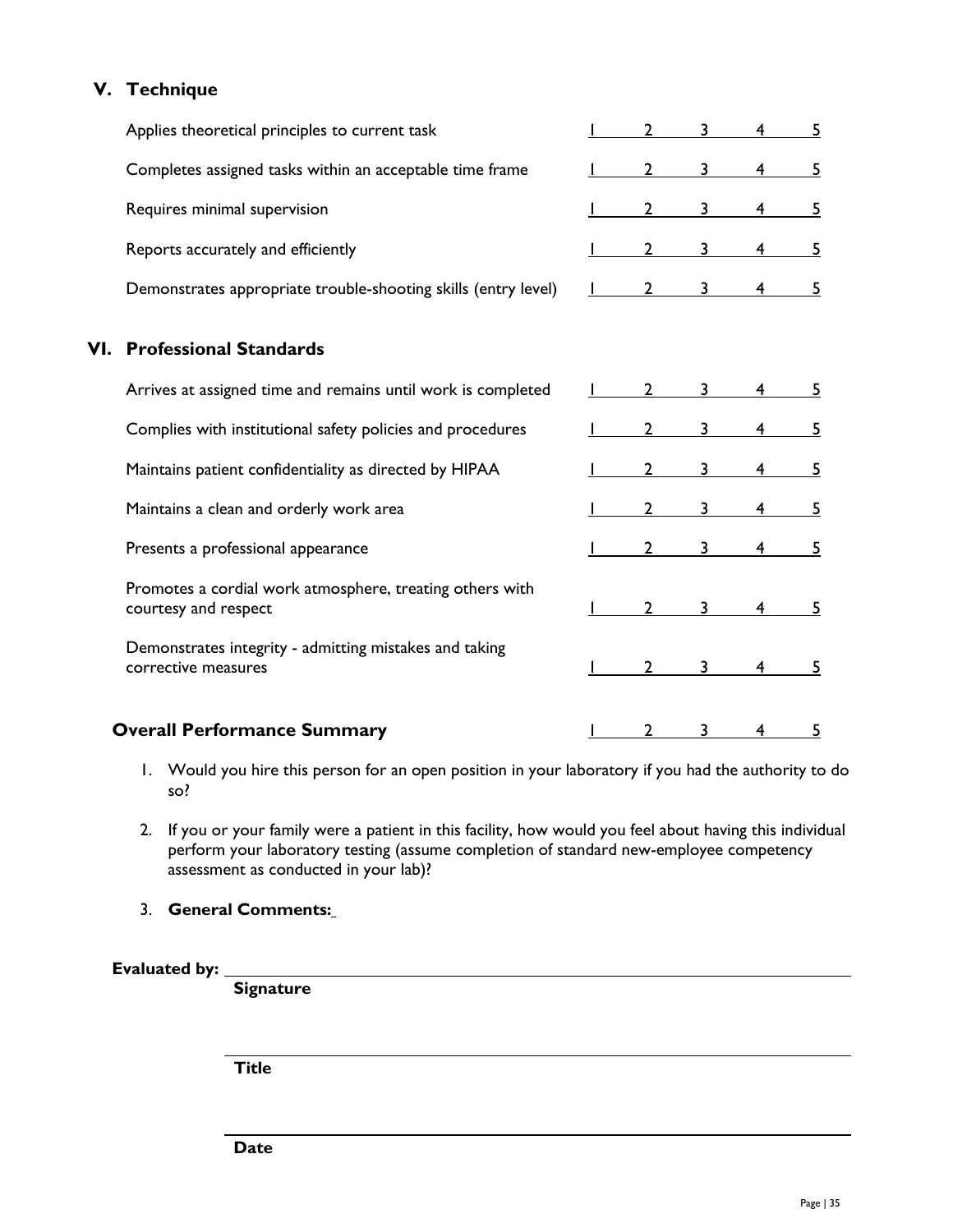## **KU HOSPITAL CLINICAL LABORATORIES**

#### **General Information**

The Clinical Laboratories are located on the first floor of KU Hospital. They are a hospital department and a Division of the Department of Pathology and Laboratory Medicine and include the sections of Hematology, Chemistry, (includes Metabolic and Clinical Pharmacology), Urinalysis, Immunohematology (Blood Bank), and Microbiology (includes Diagnostic Immunology, Diagnostic Virology).

The dress code for the KU Hospital is included with the Dress Code for CLS students (refer to the Policies section).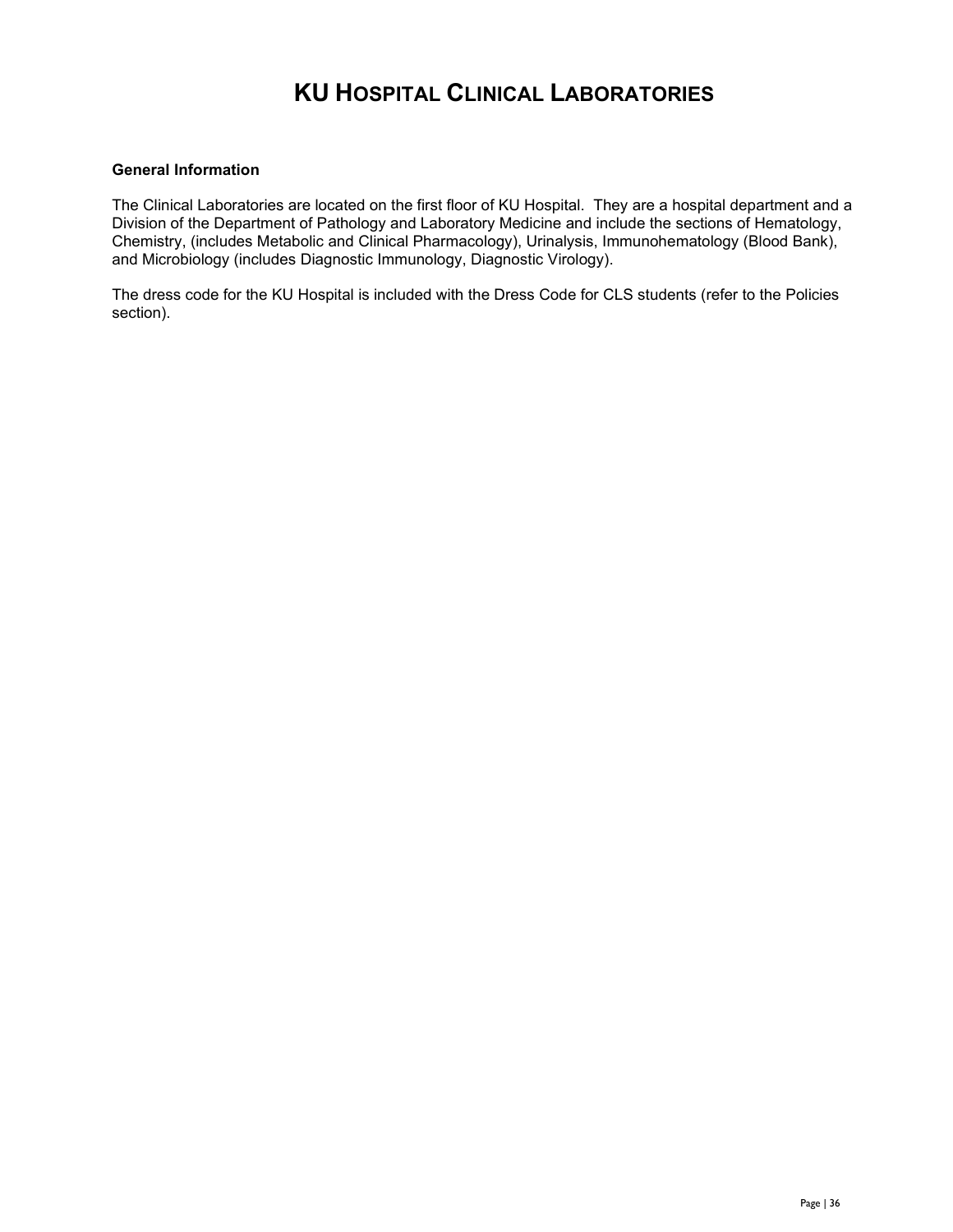## **VALUABLE LINKS**

## **KUMC STUDENT HANDBOOK – GENERAL INFORMATION**

See: <http://www.kumc.edu/student-handbook.html>

## **KUMC STUDENT HANDBOOK – SCHOOL OF HEALTH PROFESSIONS**

See: <http://www.kumc.edu/school-of-health-professions/student-handbook.html>

## **KUMC STUDENT RIGHTS AND RESPONSIBILITIES**

See: <http://www.kumc.edu/studentcenter/studentrights.html>

## **KUMC EQUAL OPPORTUNITY OFFICE**

See: <http://www.kumc.edu/compliance-services/office-of-compliance/equal-opportunity-office.html>

## **STUDENT HEALTH**

See: <http://www.kumc.edu/student-affairs/student-health-services.html>

## **CHEMICAL HYGIENE PLAN / HAZARDOUS MATERIAL MANAGEMENT PLAN**

See: <https://kumc.policystat.com/policy/7194664/latest/>

## **KU MEDICAL CENTER NO-SMOKING POLICY**

The KUMC campus is smoke-free and the use of tobacco products is prohibited inside and outside - anywhere considered to be a part of our campus property.

## **GUIDELINES FOR SOLICITING AND SELLING**

See: <https://kumc.policystat.com/policy/6241283/latest/>